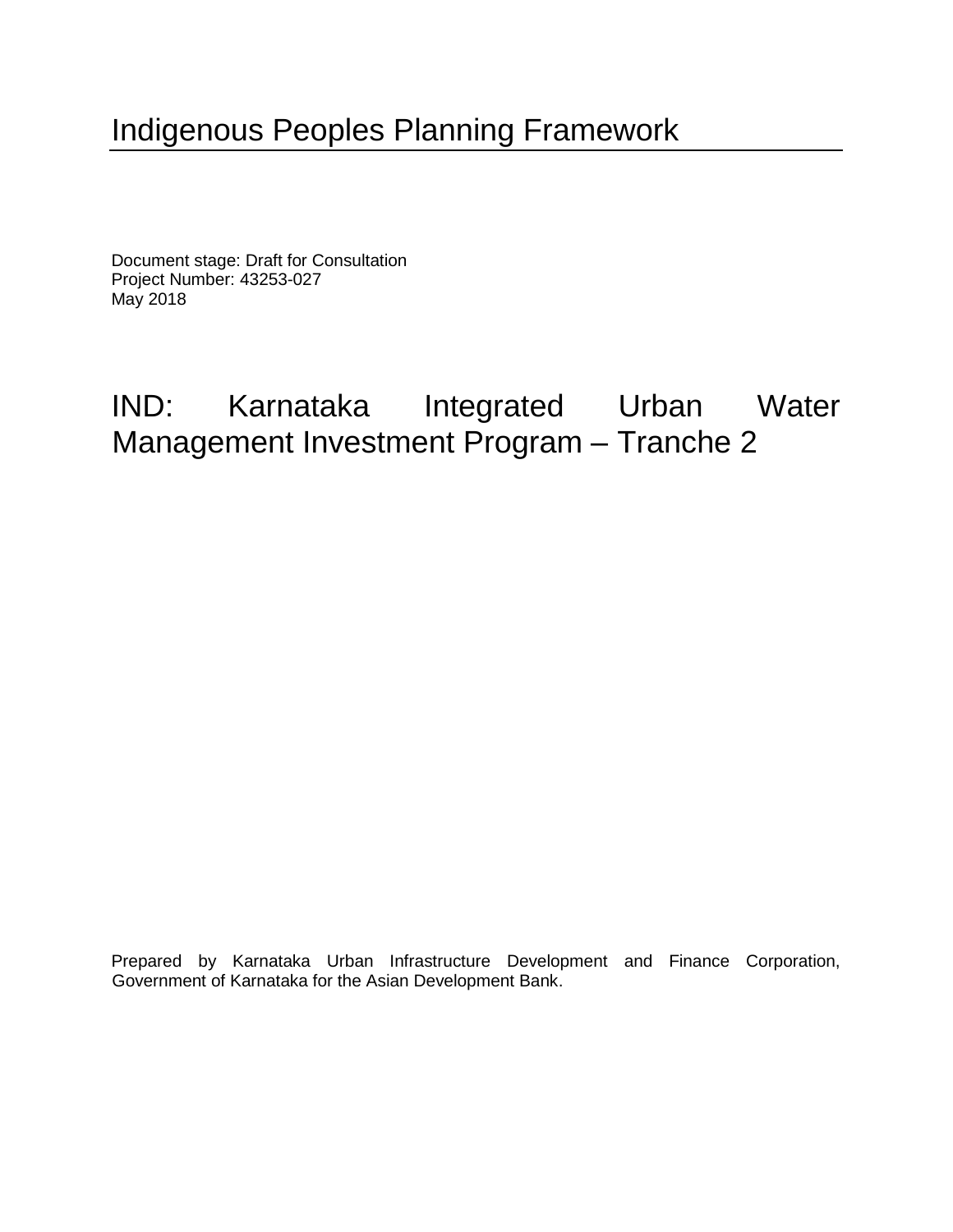#### **CURRENCY EQUIVALENTS**

(as of 11 May 2018)

Currency unit - Indian rupee (₹)

- ₹1.00 = \$0.0149
- $$1.00 = ₹67.090$

#### **ABBREVIATIONS**

| ADB            |                                  | Asian Development Bank                                             |  |  |  |  |  |  |  |
|----------------|----------------------------------|--------------------------------------------------------------------|--|--|--|--|--|--|--|
| <b>CBO</b>     |                                  | community-based organization                                       |  |  |  |  |  |  |  |
| <b>CPMU</b>    |                                  | central program management unit                                    |  |  |  |  |  |  |  |
| <b>DLRC</b>    | $\overline{\phantom{0}}$         | district level resettlement committee                              |  |  |  |  |  |  |  |
| <b>GRC</b>     | $\overline{\phantom{0}}$         | grievances redressal committee                                     |  |  |  |  |  |  |  |
| <b>IPP</b>     | $\overbrace{\phantom{aaaaa}}$    | Indigenous Peoples plan                                            |  |  |  |  |  |  |  |
| <b>IPPF</b>    | $\overline{\phantom{0}}$         | Indigenous Peoples planning framework                              |  |  |  |  |  |  |  |
| <b>KIUWMIP</b> | $\overline{\phantom{0}}$         | Karnataka Integrated Urban Water Management Investment Program     |  |  |  |  |  |  |  |
| <b>KUIDFC</b>  |                                  | Karnataka Urban Infrastructure Development and Finance Corporation |  |  |  |  |  |  |  |
| <b>NGO</b>     | $\overline{\phantom{m}}$         | nongovernment organization                                         |  |  |  |  |  |  |  |
| <b>OHT</b>     |                                  | overhead tank                                                      |  |  |  |  |  |  |  |
| PIU            |                                  | program implementation unit                                        |  |  |  |  |  |  |  |
| <b>PMDCSC</b>  |                                  | Project Management Design and Construction Supervision Consultant  |  |  |  |  |  |  |  |
| <b>PMU</b>     |                                  | program management unit                                            |  |  |  |  |  |  |  |
| RFCTLARRA -    |                                  | Right to Fair Compensation and Transparency in Land Acquisition,   |  |  |  |  |  |  |  |
|                |                                  | <b>Rehabilitation and Resettlement Act</b>                         |  |  |  |  |  |  |  |
| <b>RPMU</b>    |                                  | regional program management unit                                   |  |  |  |  |  |  |  |
| <b>ROW</b>     |                                  | right-of-way                                                       |  |  |  |  |  |  |  |
| SIA            |                                  | social impact assessment                                           |  |  |  |  |  |  |  |
| <b>SPS</b>     | $\overbrace{\phantom{12322111}}$ | <b>Safeguard Policy Statement</b>                                  |  |  |  |  |  |  |  |
| <b>STP</b>     | $\overline{\phantom{m}}$         | sewage treatment plant                                             |  |  |  |  |  |  |  |
| <b>TMC</b>     |                                  | town municipal council                                             |  |  |  |  |  |  |  |
| <b>TPP</b>     |                                  | tribal people plan                                                 |  |  |  |  |  |  |  |
| <b>ULB</b>     |                                  | urban local body                                                   |  |  |  |  |  |  |  |
| <b>UWSS</b>    | $\overbrace{\phantom{12322111}}$ | urban water supply and sanitation                                  |  |  |  |  |  |  |  |
| <b>WTP</b>     | $\overline{\phantom{0}}$         | water treatment plant                                              |  |  |  |  |  |  |  |

#### **NOTE**

In this report, "\$" refers to US dollars.

This Indigenous Peoples planning framework is a document of the borrower. The views expressed herein do not necessarily represent those of ADB's Board of Directors, Management, or staff, and may be preliminary in nature. Your attention is directed to the "terms of use" section of this website.

In preparing any country program or strategy, financing any project, or by making any designation of or reference to a particular territory or geographic area in this document, ADB does not intend to make any judgments as to the legal or other status of any territory or area.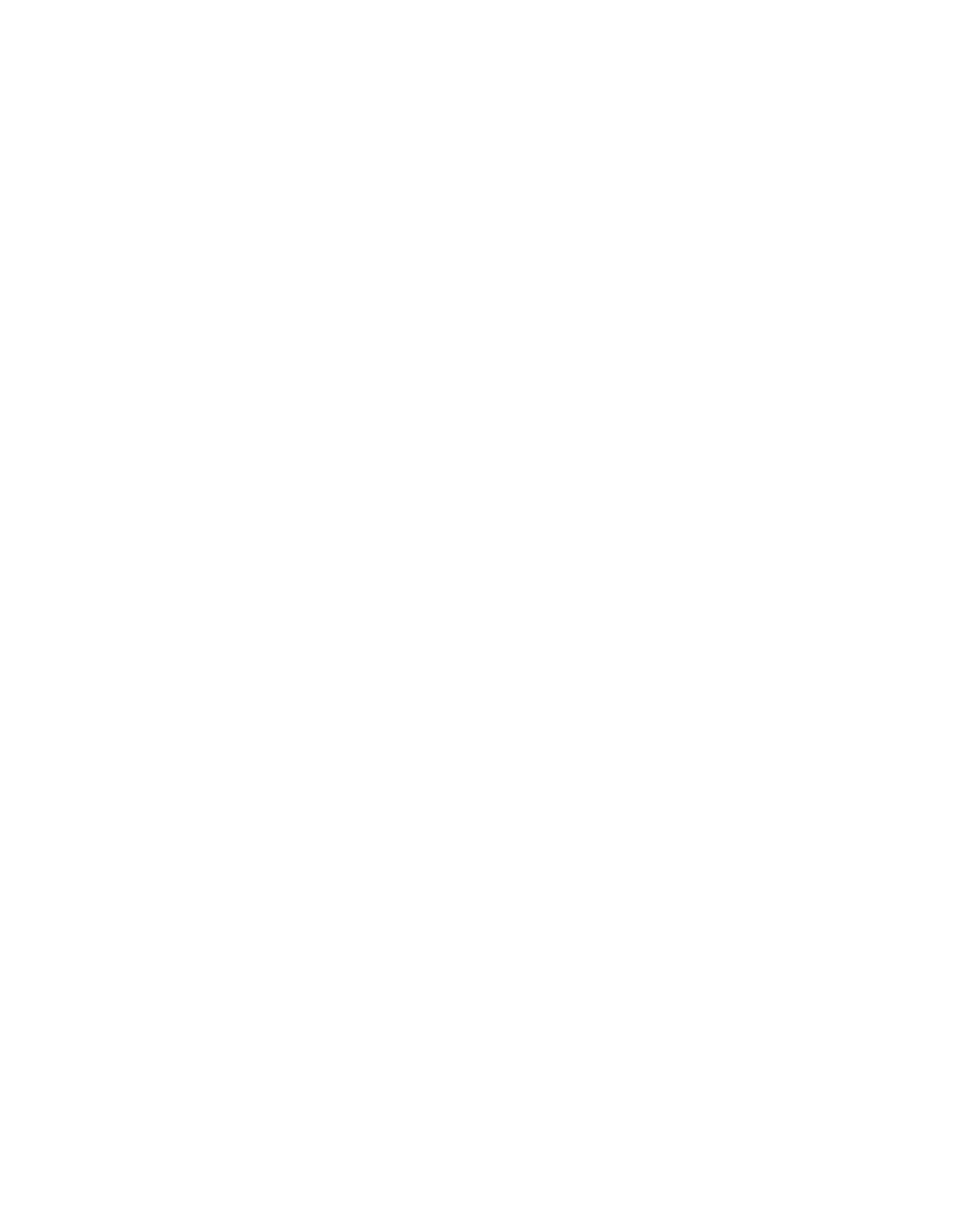# **CONTENTS**

|       |                                  |                                                                                                                                                                                                       | Page                                                    |
|-------|----------------------------------|-------------------------------------------------------------------------------------------------------------------------------------------------------------------------------------------------------|---------------------------------------------------------|
| I.    |                                  | <b>PROJECT BACKGROUND</b>                                                                                                                                                                             | 1                                                       |
|       | А.<br>В.<br>C.<br>D.             | Overview<br>Scope of Tribal People Planning Framework<br>Distribution of Scheduled Tribes in Karnataka in Relation to India<br><b>Legal Policy and Framework</b>                                      | 1<br>$\overline{2}$<br>$\overline{2}$<br>$\overline{4}$ |
| ΙΙ.   |                                  | <b>OBJECTIVES</b>                                                                                                                                                                                     | 9                                                       |
|       | А.<br><b>B.</b>                  | Identification of Indigenous Peoples/Tribal Peoples<br>Approach to Tribal People Plan Preparation                                                                                                     | $9\,$<br>9                                              |
| III.  | <b>PLAN</b>                      | STEPS FOR FORMULATING AN INDIGENOUS PEOPLES PLAN/TRIBAL PEOPLE                                                                                                                                        | 11                                                      |
|       | А.<br>В.<br>C.<br>D.<br>Е.<br>F. | <b>Preliminary Screening</b><br>Social Impact Assessment<br><b>Mitigation Measures</b><br><b>Project Monitoring</b><br>Outline of Tribal People Plan<br>Grievance Redress Mechanism for Tribal People | 11<br>11<br>14<br>14<br>14<br>16                        |
| IV.   |                                  | STRATEGY FOR TRIBAL PEOPLE'S PARTICIPATION                                                                                                                                                            | 20                                                      |
| V.    |                                  | BENEFITS OF THE PROJECT AND MITIGATION OF ADVERSE IMPACTS                                                                                                                                             | 20                                                      |
| VI.   | А.<br>В.                         | <b>INSTITUTIONAL ARRANGEMENTS</b><br><b>Existing Institutional Structure</b><br>Institutional Arrangements for Preparing and Implementing Tribal People Plans22                                       | 21<br>21                                                |
| VII.  |                                  | BUDGET FOR FORMULATING AND IMPLEMENTING Tribal People Plan                                                                                                                                            | 26                                                      |
| VIII. | А.<br><b>B.</b>                  | PROGRAM FOR MONITORING AND EVALUATION<br>Internal and External Monitoring<br>Reporting                                                                                                                | 26<br>26<br>27                                          |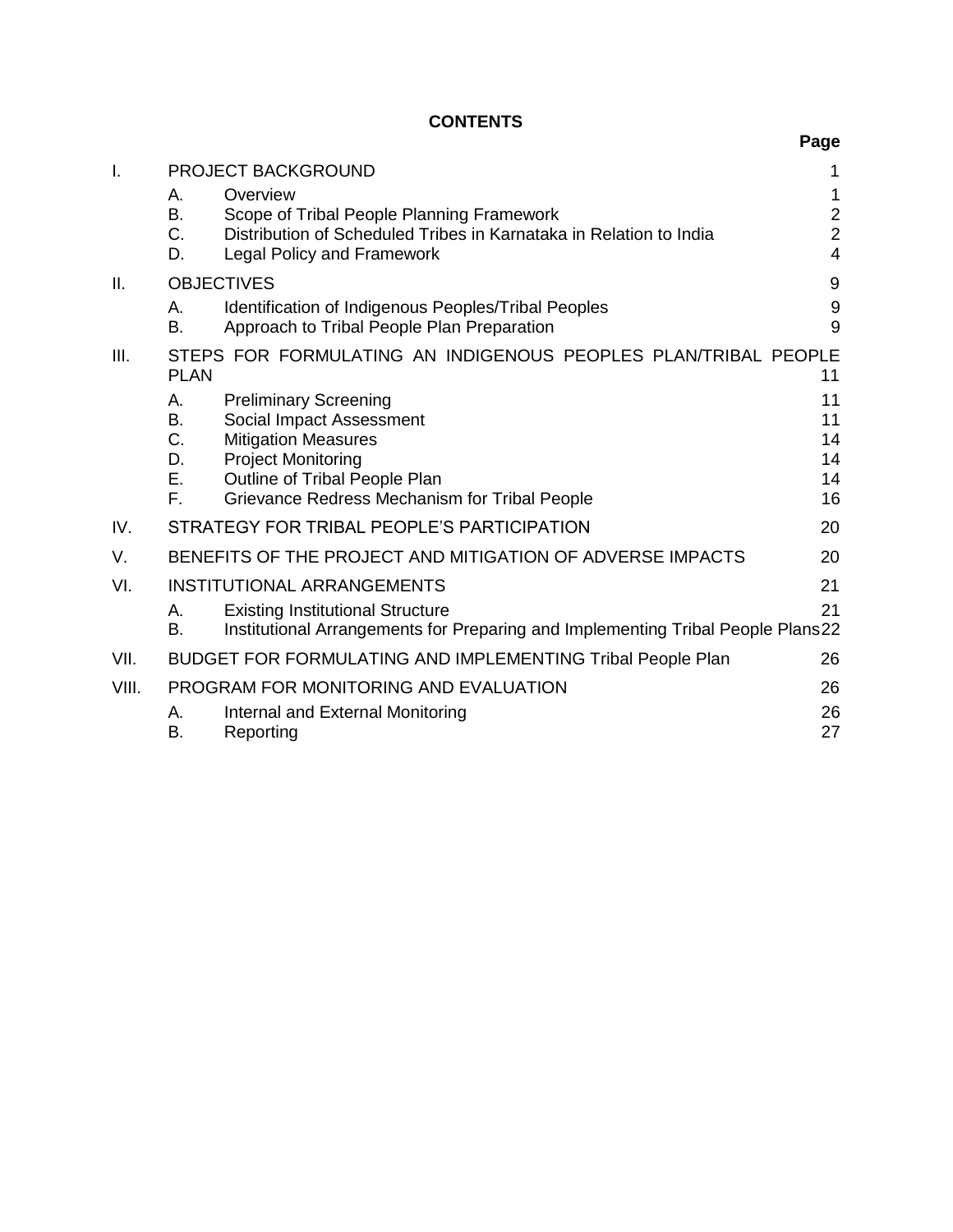#### **I. PROJECT BACKGROUND**

#### <span id="page-4-1"></span><span id="page-4-0"></span>**A. Overview**

1. Karnataka Integrated Urban Water Management Investment Program (KIUWMIP, the Program) was initiated by the Asian Development Bank (ADB) with the Government of India aims to improve water resource management in urban areas in a holistic and sustainable manner consistent with the principles of Integrated Water Resources Management (IWRM). Investment support will be provided to modernize and expand urban water supply and sanitation (UWSS), and strengthen institutions to improve water use efficiency, productivity, and sustainability. The Program will consist of two tranches (projects). An Indigenous Peoples Planning Framework was prepared during loan processing for Project 1, to provide overall guidance for the preparation of future projects which may affect any indigenous people located in the areas of future projects under the Program. Project 1 was representative of subprojects to be financed under the Program, covering four towns of the Tungabhadra sub-basin: Byadagi, Davanagere, Harihara, and Ranebennur. Project 2 of the KIUWMIP supports improvements in urban infrastructure and services in the following four urban local bodies (ULBs): Kundapura, Mangalore, Udupi and Puttur, and institutional development, improved municipal management and project implementation capacity across the State.

2. The following outputs are envisaged under Project 2 of KIUWMIP: (i) Urban water supply and sanitation infrastructure expanded and upgraded; (ii) Water resources planning, monitoring, and service delivery improved; and (iii) Institutional capacity of executing agency and urban local bodies strengthened. Appendix 1 provides details of proposed subprojects under Projects 1 and Project 2 and an assessment of their potential involuntary resettlement/indigenous people impacts.

3. Davanagere and Harihara towns are located in the district of Davanagere, and Ranebennur and Byadagi towns in the district of Haveri. Mangalore and Puttur are located in Dakshin Kannada while Kundapura and Udupi are located in Udupi district. Water supply and wastewater systems suffer from under-investment throughout the state of Karnataka, and desired level of public service is extremely constrained. Water supply is intermittent and available only for limited periods, with limited capacity to meet public demand. Wastewater collection and treatment systems are either non-existent or poorly maintained. Absence of scientific wastewater treatment and sewer systems often leads to contamination of groundwater supplies and poses a risk to public health. The project is designed to assist ULB to develop, expand, and manage urban infrastructures with respect to water supply and sanitation throughout the towns in order to provide all sectors of society with access to basic urban services. This will in turn improve health and hygienic conditions, particularly of the marginalized and poor people, including those belonging to the scheduled tribes, thereby enhancing economic opportunities for them.

4. In the course of initial social assessment, no indigenous/ tribal people were found to be affected by the proposed UWSS component. No Indigenous Peoples/tribal families were residing within or nearby the proposed locations. It is further noted that the districts of Davanagere and Haveri, are not within the purview of scheduled tribe areas as defined by the Constitution of India,<sup>1</sup> which are defined as exclusive tribal areas that require special

 <sup>1</sup> The criteria followed for declaring an area as scheduled area are: i) preponderance of tribal population; ii) compactness and reasonable size of the area; iii) underdeveloped nature of the area; and d) marked disparity in economic standard of the people. In August 1976, it was decided to make the boundaries of the scheduled areas co-terminus with the tribal sub-plan areas. Source: Ministry of Tribal Affairs, Government of India.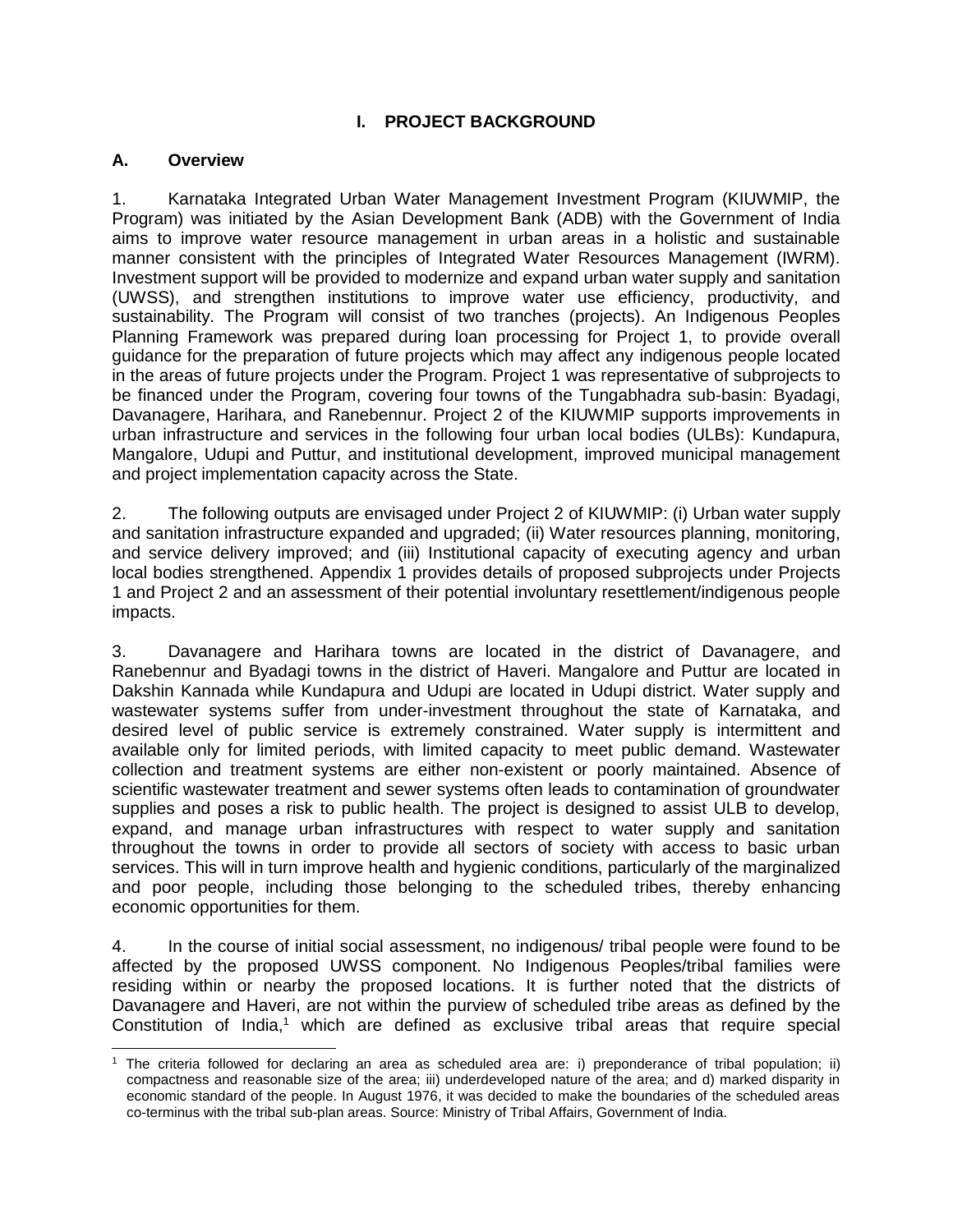consideration for development of the indigenous/tribal people. It can be safely presumed that tribal people residing in the project area probably scattered and have been assimilated over a period of centuries with the mainstream community.

# <span id="page-5-0"></span>**B. Scope of Tribal People Planning Framework**

5. The selection of the Project 1 subproject towns was made for consideration under an MFF loan. The towns of Davanagere, Harihara, Ranebennur, and Byadagi were selected in concurrence with the stakeholders. The feasibility study dealt with all aspects of UWSS in the selected Project 1 towns, and the proposed design is indicative. Similarly, the selection of subproject components and their sites and locations under Project 2 was undertaken in consultation with stakeholders. The final locations/sites and final impacts will be concluded after detailed design is prepared. Therefore, a tribal people planning framework (TPPF) has been developed to manage and mitigate potential impacts to the indigenous people in the investment program area identified during Project 1 implementation or in future projects. The TPPF sets out the policy, principles, and implementation mechanisms to address such impacts according to ADB's Safeguard Policy Statement (SPS) requirement no. 3 on Indigenous Peoples. During the course of project identification and social impact assessment, if any Indigenous Peoples are identified, the impacts (both positive and negative) of the subproject component on affected groups/communities will be addressed according to the prepared framework. The framework will address the developmental needs of indigenous people/ tribes as a distinct community through a process of sustainable development.

6. It is also necessary to define the term Indigenous Peoples, which is not only co-terminus with the communities defined by the Constitution of India as scheduled tribe<sup>2</sup> It often also includes backward communities, as per the recommendation of the Karnataka Backward Classes Commission. Out of a total of 698 scheduled tribes in India, 75 are identified as primitive tribal groups. The scheduled tribe population of India was 84.3 million in 2001, about 8% of India's population and increased to 104.55 million in 2011, comprising 8.6% of the country's population.

7. In official parlance, neither the state nor union government has a category called indigenous people in its policies. Instead, by a constitutional provision, the Government of India has categorized sections of socially, educationally, and economically deprived populations as scheduled castes and scheduled tribes.

8. To ensure application of ADB's Indigenous People Policy within the context and Constitution of India this framework will use the tribal people that consist of scheduled tribes to refer the Indigenous Peoples that are targeted in ADB's Policy on Indigenous People.

# <span id="page-5-1"></span>**C. Distribution of Scheduled Tribes in Karnataka in Relation to India**

9. The tribal population of Karnataka increased to 42.49 *lakh* (1 *lakh* = 100,000) in 2011 from 34.64 *lakh* in 2001 from 19.16 *lakh* in 1991. The decadal growth rate during this period is a high of 80.8%, caused not by a spurt in fertility rates, but by the addition of several new tribes to

 $\overline{a}$ <sup>2</sup> Scheduled tribes are those communities notified as such by the President of India under Article 342 of the Constitution. The first notification was issued in 1950. The President considers characteristics like (i) tribes' primitive traits; (ii) distinctive culture; (iii) shyness with the public at large; (iv) geographical isolation; and (v) social and economic backwardness before notifying them as a scheduled tribe.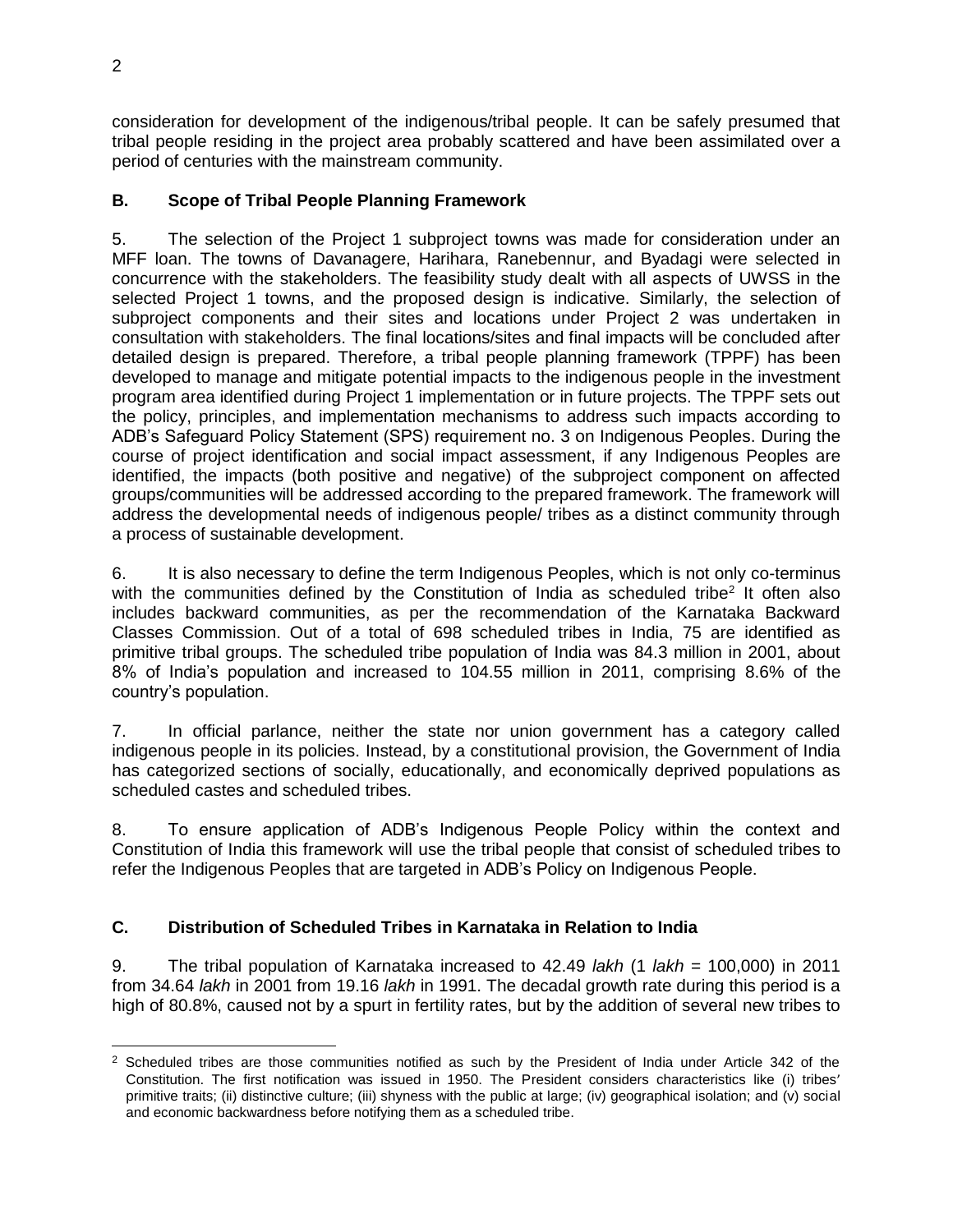the scheduled tribes category.<sup>3</sup> The proportion of scheduled tribes population recorded was 6.55% of the total state population in the 2001 census and 4.1% of India's total scheduled tribes population. In 2011, the scheduled tribes population in the state comprises 6.95% of its total population, and 4.06% of the total scheduled tribes population of India.

10. None of the Project 1 districts had a significant proportion of scheduled tribes population, as revealed by the 2001 census data. Davanagere district has an scheduled tribes population that is 11.7% of its district population; while Haveri's scheduled tribes population is 8.8% of its district population. Compared to the state scheduled tribes population in 2001, the percentage is much less, 6% in Davanagere and about 4% in Haveri (Table 2). Raichur (18.1%) has the highest percentage of scheduled tribes population, followed by Bellary (18%), while the scheduled tribes population of Chitradurga (17.5%) has gone down. However, the project districts of Davanagere and Haveri together comprise 9.72% of the state's total scheduled tribes population, less than 10%, and none of these were within the integrated tribal development project (ITDP) area of the state.**<sup>4</sup>**

| No.                    | <b>District</b>            | <b>Total Population</b> | <b>Total Scheduled</b><br><b>Tribes</b><br><b>Population</b> | Percentage of<br><b>Scheduled Tribes</b><br>Population in the<br><b>District</b><br>(%) | Percentage of<br><b>Scheduled Tribes</b><br>Population to the<br><b>State Scheduled</b><br><b>Tribes Population</b><br>(%) |  |  |  |
|------------------------|----------------------------|-------------------------|--------------------------------------------------------------|-----------------------------------------------------------------------------------------|----------------------------------------------------------------------------------------------------------------------------|--|--|--|
|                        | <b>Project 1 districts</b> |                         |                                                              |                                                                                         |                                                                                                                            |  |  |  |
|                        | Davanagere                 | 1.945.497               | 233,112                                                      | 11.98                                                                                   | 5.49                                                                                                                       |  |  |  |
| 2                      | Haveri                     | 1,597,668               | 141,380                                                      | 8.85                                                                                    | 3.33                                                                                                                       |  |  |  |
|                        | <b>Project 2 districts</b> |                         |                                                              |                                                                                         |                                                                                                                            |  |  |  |
| 3                      | Dakshin<br>Kannada         | 2,089,649               | 82268                                                        | 3.94                                                                                    | 1.94                                                                                                                       |  |  |  |
| 4                      | Udupi                      | 1,177,361               | 52897                                                        | 4.49                                                                                    | 1.24                                                                                                                       |  |  |  |
| <b>Karnataka State</b> |                            | 61,095,297              | 4,248,987                                                    | 6.95                                                                                    | 100                                                                                                                        |  |  |  |

**Table 2: Concentration of Scheduled Tribes in Project Districts in Karnataka, 2011**

Source: Census of India, 2011.

11. There are five Integrated Tribal Development Project (ITDP) districts in Karnataka, comprising Chikmagalur, Kodagu, Mysore, and two Project 2 districts, Dakshin Kannada and Udupi. A total of seven talukas in Dakshin Kannada district and 6 talukas in Udupi district fall under the integrated tribal development areas (ITDA). None of the project sites and alignments under Project 2 are located in ITDP/ITDA.

12. There are 50 major tribes with 109 sub-tribes in the State (as of March 2005), according to the notified schedule under Article 342 of the Constitution of India. From these, the Government of Karnataka has identified (i) Jenu Kuruba and (ii) the Koraga tribes as primitive tribal groups (PTG). **<sup>5</sup>** By a Constitution (scheduled tribes) Order (Second Amendment) Bill, 2011 (Bill No. 136 of 2011), the Medara community has been recommended for inclusion in the list of scheduled tribes in the state of Karnataka to fulfill a long-standing demand. According to the surveys conducted by Department of Tribal Welfare (DOTW), these PTGs are concentrated in the districts of their origin, although the possibility of tribal migration to neighboring districts for

 <sup>3</sup> Karnataka Human Development Report, 2005.

<sup>4</sup> The ITDPs are generally contiguous areas of the size of a block (group of villages) or *taluka* in which the scheduled tribes population is 50% or more of the total population.

<sup>&</sup>lt;sup>5</sup> Few tribal groups still in the primitive stage continue to live in isolated areas and practice primitive agriculture, and most of them are still in the food gathering stage with an almost stagnant population growth.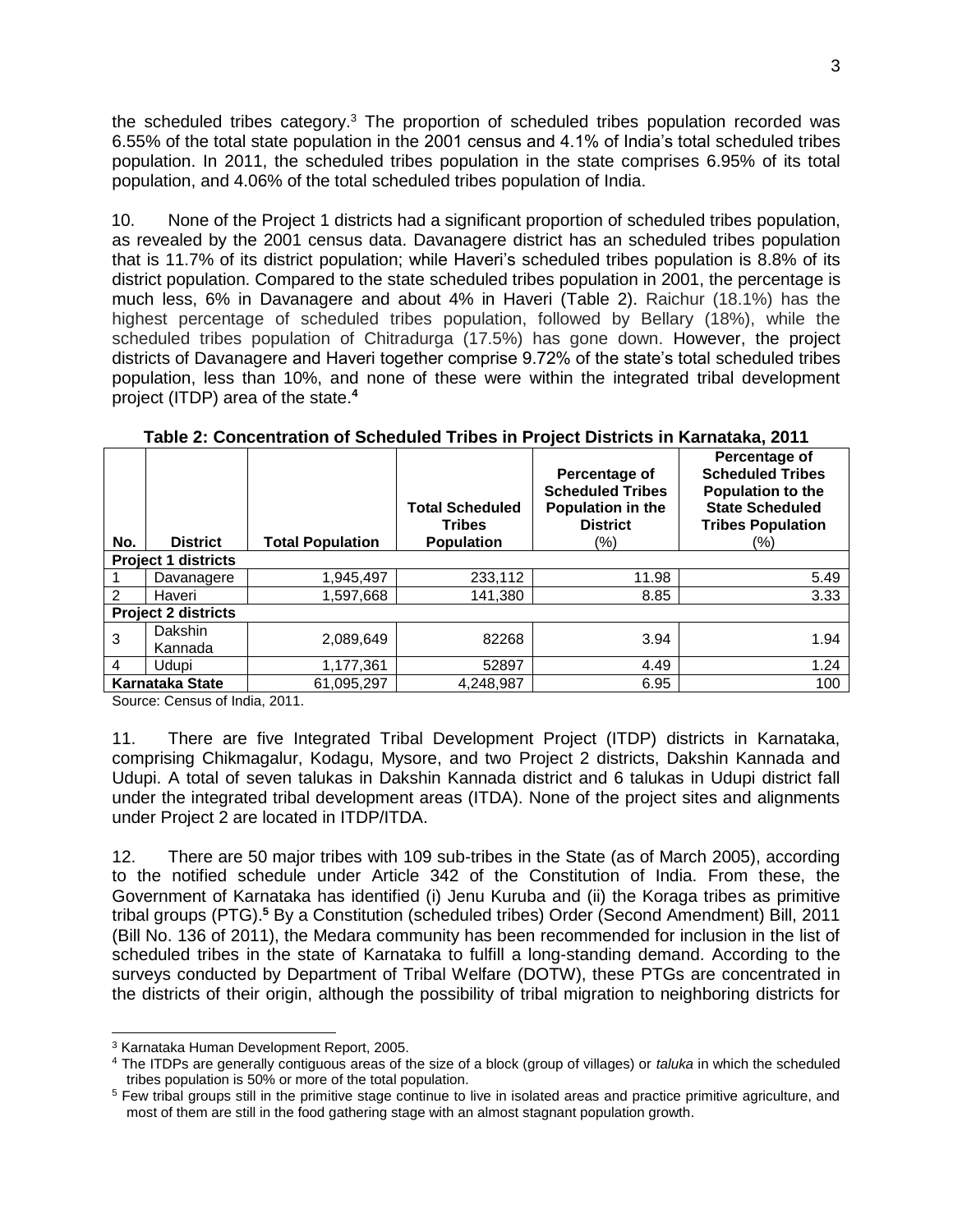better employment opportunities cannot be ruled out. How far these migrant primitive tribes have merged with the traditional mainstream is still not known. This situation among the PTGs calls for preparation of IPPF, to address the unforeseen impacts of subprojects on Indigenous Plan.

13. In India, as per Census 2001, scheduled tribes are scattered over all the states except Haryana, Punjab, Chandigarh, Delhi, and Pondicherry. While the highest concentration of the scheduled tribes population is found in the northeastern states of Mizoram (94.8%), Nagaland (87.7%), Meghalaya (85.5%), and in the Union Territory (UT) of Lakshadweep (93.2%) and Dadra and Nagar Haveli (79%), other states having high concentration of scheduled tribes population are Madhya Pradesh (23.3%), Orissa (22.2%), Gujarat (14.9%), Assam (12.8%), Rajasthan (12.4%), Maharashtra (9.3%), Bihar (7.7%), Andhra Pradesh (6.3%), and the Andaman and Nicobar Islands (5.5%). There is no significant change in the proportion of scheduled tribe population in the above-mentioned states in 2011.

# <span id="page-7-0"></span>**D. Legal Policy and Framework**

#### **1. National Laws**

14. The term indigenous peoples are understood to be synonymous with the communities defined by the Constitution of India as scheduled tribes, as follows: "Scheduled tribes (scheduled tribes) are those communities notified as such by the President of India under Article 342 of the Constitution. The first notification was issued in 1950. The President considers characteristics like (i) tribes' primitive traits; (ii) distinctive culture; (iii) shyness with the public at large; (iv) geographical isolation; and (v) social and economic backwardness before notifying them as a scheduled tribe." A scheduled tribe will have one of these factors by the respective markers.

15. However, identification of tribes is a state subject. Thus, the scheduled tribes is judged by one or a combination of these factors by the respective state. Tribes notified for Karnataka State are scheduled tribes in Karnataka only, and their category may vary in other states.

16. Under the Constitution of India, a number of articles have been included for the protection of the STs in particular.<sup>6</sup> These are:

- (i) Article 14 confers equal rights and opportunities to all;
- (ii) Article 15 prohibits discrimination against any citizen on grounds of sex, religion, race, caste, etc.
- (iii) Article 15(4) enjoins upon the state to make special provisions for the advancement of any socially and educationally backward classes;
- (iv) Article 16(4) empowers the state to make provisions for reservation in appointments or posts in favor of any backward class of citizens;
- (v) Article 46 enjoins upon the state to promote with special care the educational and economic interests of the weaker sections of the people and, in particular, the scheduled tribes, and promises to protect them from social injustice and all forms of exploitation;
- (vi) Article 275(1) promises grant-in-aid for promoting the welfare of scheduled tribes and for raising the level of administration of the scheduled areas;
- (vii) Articles 330, 332, and 335 stipulate reservation of seats for scheduled tribes in the Lok Sabha and in the State Legislative Assemblies and in services;

 $\overline{a}$ <sup>6</sup> The Tenth Five-Year Plan, 2002-2007.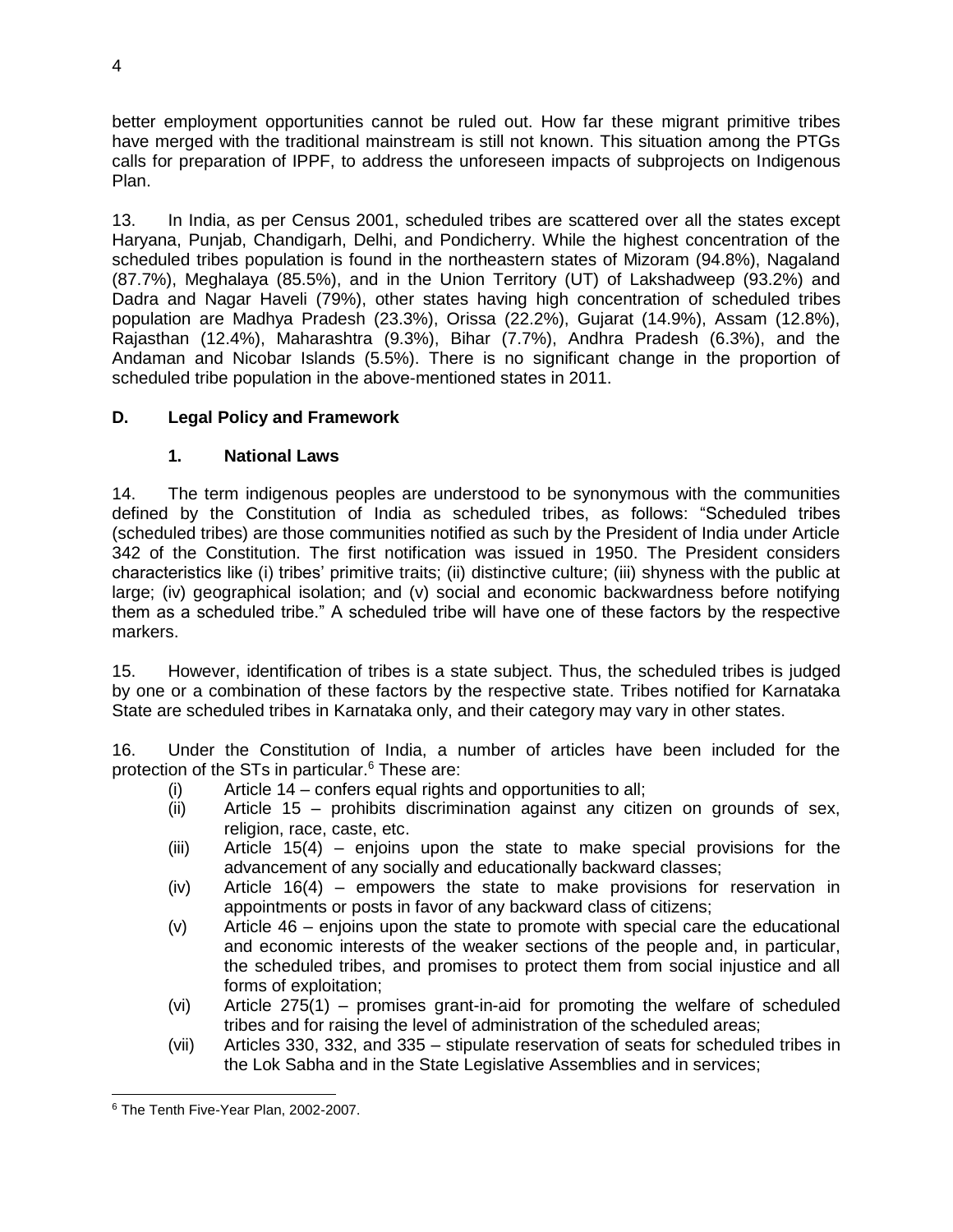- (viii) Article 340 empowers the state to appoint a commission to investigate the conditions of the socially and educationally backward classes; and
- (ix) Article 342 specifies those tribes or tribal communities deemed to be scheduled tribes.

17. Furthermore, the Government of India recognizes and seeks to protect the rights of scheduled tribes, principally through the following Acts/policies:

- (i) The Scheduled Tribes and other Traditional Forest Dwellers (Recognition of Forest Rights (ROFR) Act, 2006 and the Rules, which came into force from 1 January, 2008 (including an Amendment in 2012). The Act recognizes and records the rights of forest dwellers who have been residing and depending on the forest for generations for their Bonafide livelihood needs, without any recorded rights;
- (ii) The Provisions of the Panchayats (Extension to Scheduled Areas) Act, 1996 empowers the Gram Sabha in a scheduled area to prevent alienation of land in the scheduled area and to take appropriate action to restore unlawfully alienated land of a scheduled tribe; and the power to control local plans (for development) and resources for such plans. The Gram Sabha has to approve any plan for social and economic development in a scheduled area before implementation, and is responsible for selection of beneficiaries under any poverty alleviation or other program; and
- (iii) the Scheduled Castes and the Scheduled Tribes (Prevention of Atrocities) Act, 1989, and the Scheduled Castes and the Scheduled Tribes (Prevention of Atrocities) Rules, 1995 which protect SC/scheduled tribes from (a) wrongful occupation or cultivation of any land owned by them or allotted to them or lands notified by any competent authority to be allotted to, a member of a Scheduled Caste or a Scheduled Tribe and transfer of land allotted to Scheduled Caste/scheduled tribes; (b) wrongful dispossession of a member of a Scheduled Caste or a Scheduled Tribe from his land or premises or interference with the enjoyment of his rights over any land, premises or water; and (c) from any forceful removal/causing of a Scheduled Caste or a Scheduled Tribe to leave his house, village or other place of residence.<sup>7</sup>

18. The Right to Fair Compensation and Transparency in Land Acquisition, Rehabilitation and Resettlement Act (RFCTLARRA), 2013 has special provisions for additional benefits to affected households who are members of scheduled castes/scheduled tribes under Section 41, Subsections 1-11, and Section 42, subsections 1-3. Notably, it provides for (i) free land for community and social gatherings; (ii) in case of displacement, a Development Plan is to be prepared; and (iii) continuation of reservation and other Schedule V and Schedule VI area benefits from displaced area to resettlement area. Appendix 4 presents all relevant clauses of the RFCTLARRA 2013 for scheduled tribes. The Act meets ADB indigenous people's policy requirement of broad community consent and of ensuring that development interventions that affect indigenous peoples should ensure that they have opportunities to participate in and benefit equitably from the interventions.

 $7$  Transfer means a sale, gift, exchange, mortgage (with or without possession), lease, or any other transaction not being a partition among members of a family or a testamentary disposition, and includes the creation of a charge or an agreement to sell, exchange, mortgage, or lease or enter into any other transaction.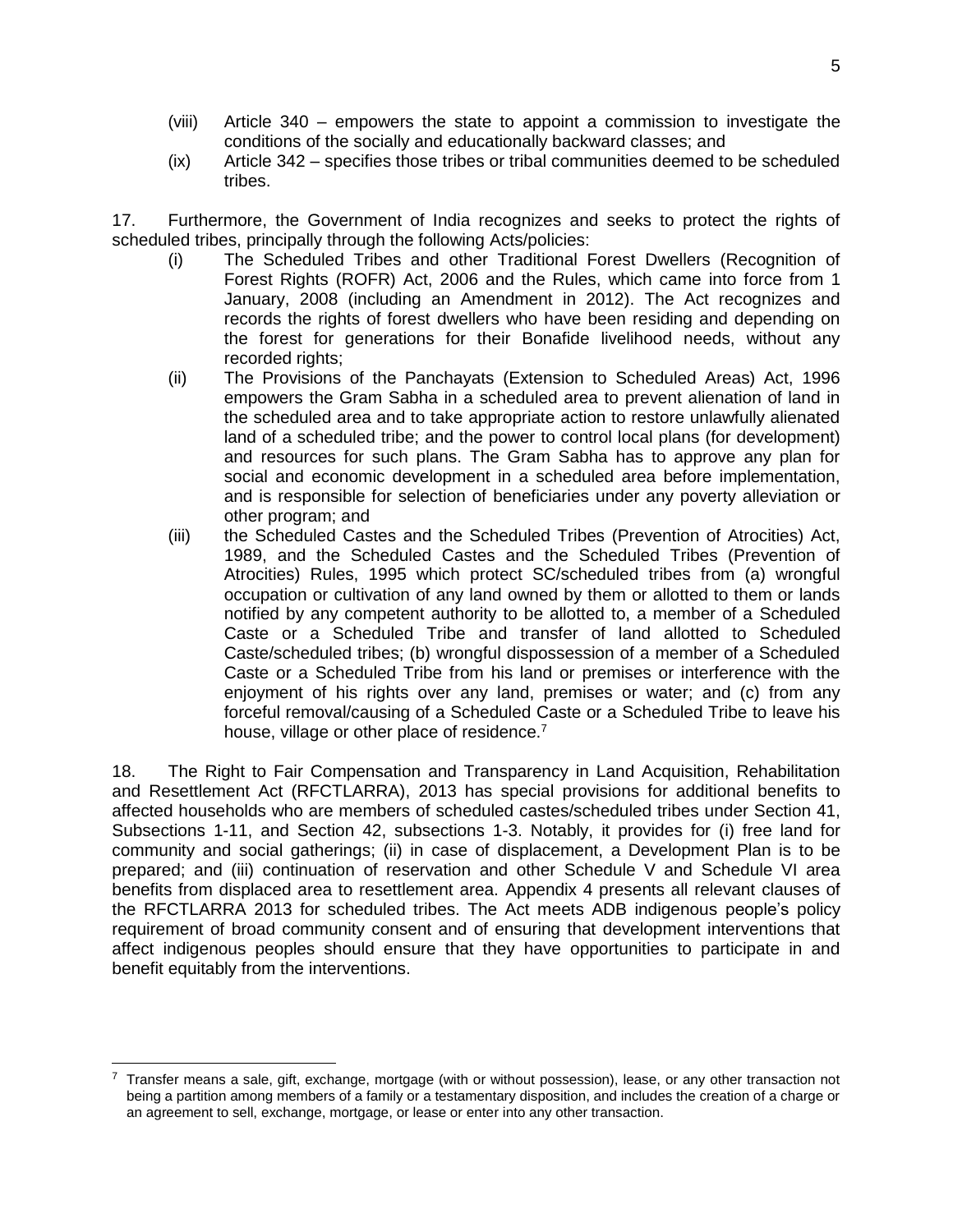19. Schedule tribes in the state are covered by the Karnataka Land Reforms (KLR) Act, 1964, Karnataka Scheduled Caste and Scheduled Tribe (Prohibition of Transfer of Certain Lands–PTCL) Act, 1978, and Prevention of Atrocities Act, 1989.<sup>8</sup> Certain features of the act are:

- (i) Under the KLR Act, 1964, scheduled caste and scheduled tribe families are eligible for part of lands identified as surplus land in the state;
- (ii) The PTCL Act, 1978, was intended for restricting the transfer of land by members of scheduled tribes in the state, and for the restoration of lands alienated by such members. No scheduled tribe can transfer allotted or granted lands without the permission of government; if done, the new registration will be invalid. Further, nothing in this act shall apply to the transfer of allotted/granted lands in favor of the government or central government, a local authority, or a bank either before or after the commencement of this act; and
- (iii) The land purchase scheme, which provides that no scheduled caste or scheduled tribe is allowed to transfer the land before the loan repayment period of 10 years, given under the scheme of Karnataka Scheduled Caste and Scheduled Tribe Development Corporation Limited.

20. The Department of Tribal Welfare was formed specifically to address the needs of scheduled tribes in Karnataka. Its budget is part of the budget of the Department of Social Welfare. The Tribal SubPlan (TSP) was introduced in 1975-1976 with the objectives of poverty alleviation, protection of tribal culture, education, health care, and providing basic minimum infrastructure. Some of the development programs for the scheduled tribes in Karnataka are: (i) the formation of tribal cooperatives to market non-timber forest products (NTFP); (ii) incomegenerating schemes like the land purchase scheme that provides land to landless agricultural laborers by purchasing lands from non-scheduled caste/scheduled tribes landholders at a unit cost of ₹60,000 with a subsidy of 50%; (iii) self-employment programs under which financial institutions provide assistance for setting up businesses; and (iv) community irrigation schemes, etc.<sup>9</sup>

# **2. ADB Safeguard Policy Statement, 2009**

21. The above policies and legal instruments available in India and Karnataka are supplemented by ADB SPS, 2009 for the implementation of KIUWMIP. The SPS ensures equality of opportunity to be derived from project interventions for indigenous peoples. The policy emphasizes that development interventions will be planned in a manner consistent with the needs and aspirations of affected indigenous peoples, and compatible in substance and structure with affected IP's culture and social and economic institutions. The IPPF recognizes the vulnerability of indigenous peoples, and specifically ensures that any project intervention, whether positive or adverse, will be addressed by the implementing agencies. Moreover, the implementing agencies will ensure that affected Indigenous Peoples will have opportunities to participate in and benefit equally from such project interventions.

22. ADB policy on safeguards requirement for indigenous peoples recognizes the right of Indigenous Peoples to direct the course of their own development. Indigenous Peoples are defined in different countries in various ways. For operational purposes, the term "indigenous people" is used to refer to a distinct, vulnerable social and cultural group with the following characteristics:

 <sup>8</sup> Transfer means a sale, gift, exchange, mortgage (with or without possession), lease, or any other transaction not being a partition among members of a family or a testamentary disposition, and includes the creation of a charge or an agreement to sell, exchange, mortgage, or lease or enter into any other transaction.

<sup>9</sup> Status of Scheduled Tribes in Karnataka, Chapter 10, *Karnataka Human Development Report,* 2005.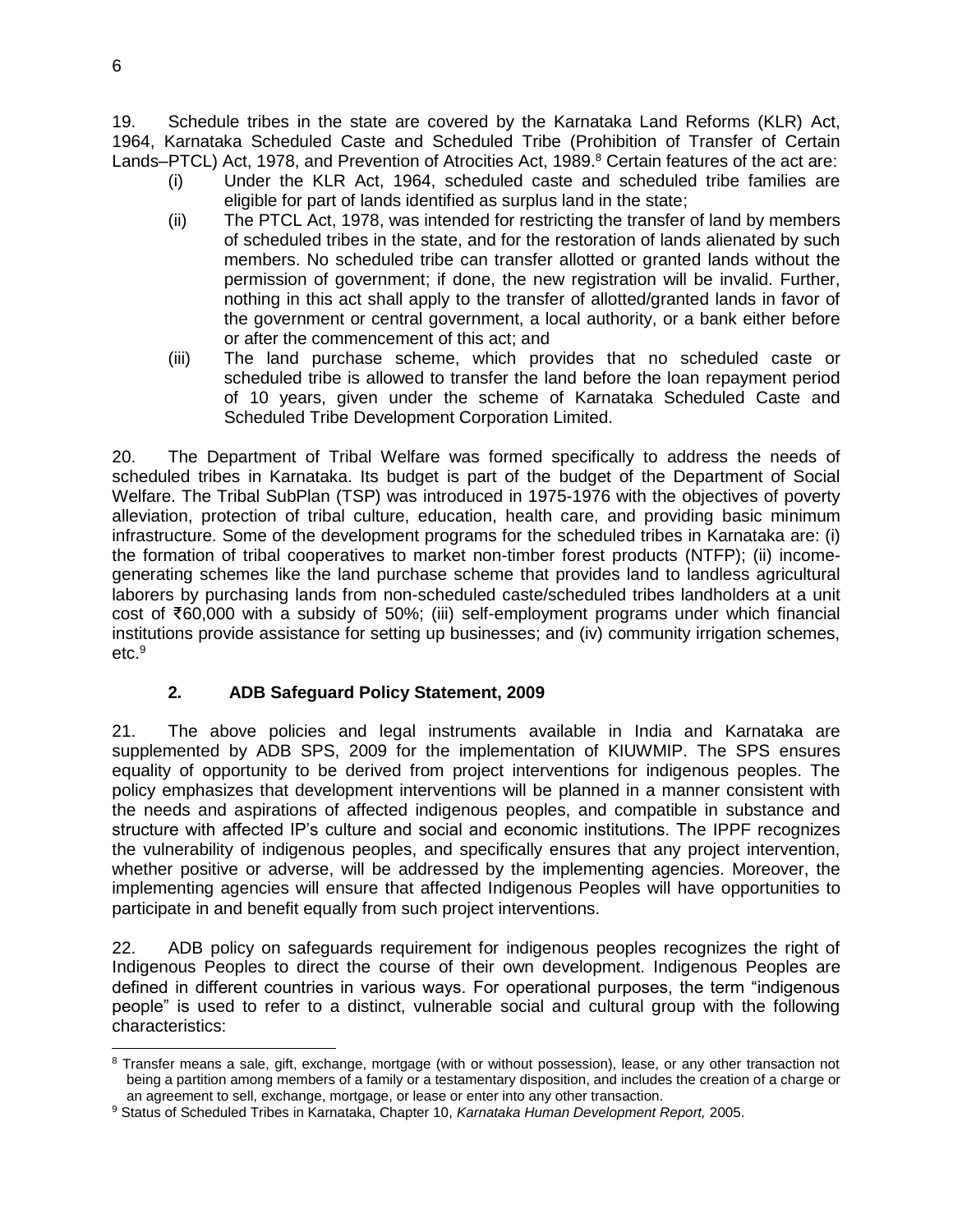- (i) self-identification as members of a distinct indigenous cultural group and recognition of this community by others;
- (ii) collective attachment to geographically distinct habitats or ancestral territories in the project area and to the natural resources in the habitats;
- (iii) customary, cultural, economic, social, or political institutions that are separate from those of the dominant society and culture; and
- (iv) a distinct language, often different from the official language of the country or region.

23. According to ADB policy, Indigenous Peoples safeguards are triggered if a project directly or indirectly affects the dignity, human rights, livelihood systems, or culture of Indigenous Peoples or affects the territories, natural, or cultural resources that they own, use, occupy, or claim as their ancestral property. In the present KIUWMIP activities, such a situation has not arisen, according to initial social assessments. However, in view of such a possibility in the future, this IPPF will provide guidelines to mitigate the adverse impact, if any; through the preparation of an Indigenous Peoples plan (IPP). The need for an IPP will depend on the nature and scale of the project impacts and sensitivity of ethnic minority issues. Based on the initial poverty and social assessment prepared in every project, a requirement for preparing an IPP will be identified. An IPP would be required if the impact is "significant," which means (i) adverse impacts on customary rights of use and access to land and natural resources; (ii) negative effects on the socioeconomic and cultural integrity; (iii) effects on health, education, livelihood, access to project benefits, and social security status; and (iv) other impacts that may alter or undermine indigenous knowledge and customary institutions. An Indigenous Peoples impact checklist to be used in the Indigenous Peoples screening exercise during project preparation is provided.

24. The following indigenous peoples safeguard policy principles are applied in ADB financed projects:

- (i) Screen early on to determine (a) whether indigenous peoples are present in, or have collective attachment to, the project area; and (b) whether project impacts on indigenous peoples are likely;
- (ii) Undertake a culturally appropriate and gender-sensitive social impact assessment or use similar methods to assess potential project impacts, both positive and adverse, on indigenous peoples. Give full consideration to options the affected indigenous peoples prefer in relation to the provision of project benefits and the design of mitigation measures. Identify social and economic benefits for affected Indigenous Peoples that are culturally appropriate and gender and inter-generationally inclusive and develop measures to avoid, minimize, and/or mitigate adverse impacts on indigenous peoples;
- (iii) Undertake meaningful consultations with affected Indigenous Peoples communities and concerned Indigenous Peoples organizations to solicit their participation (a) in designing, implementing, and monitoring measures to avoid adverse impacts or, when avoidance is not possible, to minimize, mitigate, or compensate for such effects; and (b) in tailoring project benefits for affected Indigenous Peoples communities in a culturally appropriate manner. To enhance indigenous peoples' active participation, projects affecting them will provide for culturally appropriate and gender inclusive capacity development. Establish a culturally appropriate and gender inclusive grievance mechanism to receive and facilitate resolution of the indigenous peoples' concerns;
- (iv) Ascertain the consent of affected Indigenous Peoples communities to the following project activities: (a) commercial development of the cultural resources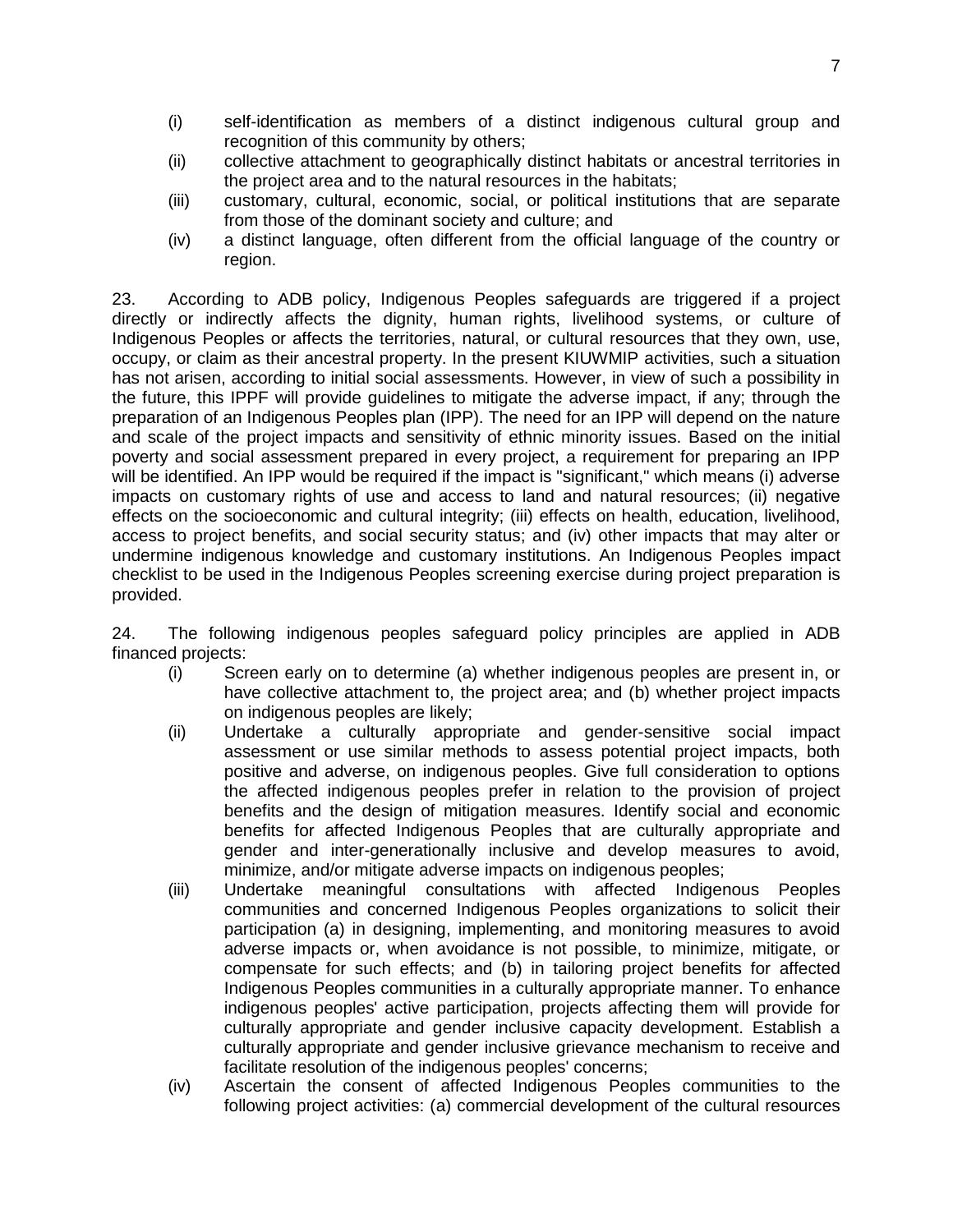and knowledge of indigenous peoples; (b) physical displacement from traditional or customary lands; and (c) commercial development of natural resources within customary lands under use that would impact the livelihoods or the cultural, ceremonial, or spiritual uses that define the identity and community of Indigenous Peoples. For the purposes of policy application, the consent of affected Indigenous Peoples communities refers to a collective expression by the affected Indigenous Peoples communities, through individuals and/or their recognized representatives, of broad community support for such project activities. Broad community support may exist even if some individuals or groups object to the project activities;

- (v) Avoid, to the maximum extent possible, any restricted access to and physical displacement from protected areas and natural resources. Where avoidance is not possible, ensure that the affected indigenous peoples communities participate in the design, implementation, and monitoring and evaluation of management arrangements for such areas and natural resources and that their benefits are equitably shared;
- (vi) Prepare an IPP that is based on the social impact assessment with the assistance of qualified and experienced experts and that draw on indigenous knowledge and participation by the affected indigenous peoples communities. The IPP includes a framework for continued consultation with the affected indigenous peoples communities during project implementation; specifies measures to ensure that Indigenous Peoples receive culturally appropriate benefits; identifies measures to avoid, minimize, mitigate, or compensate for any adverse project impacts; and includes culturally appropriate grievance procedures, monitoring and evaluation arrangements, and a budget and timebound actions for implementing the planned measures;
- (vii) Disclose a draft IPP, including documentation of the consultation process and the results of the social impact assessment in a timely manner, before project appraisal, in an accessible place and in a form and language(s) understandable to affected Indigenous Peoples communities and other stakeholders. The final IPP and its updates will also be disclosed to the affected Indigenous Peoples communities and other stakeholders;
- (viii) Prepare an action plan for legal recognition of customary rights to lands and territories or ancestral domains when the project involves (a) activities that are contingent on establishing legally recognized rights to lands and territories that indigenous peoples have traditionally owned or customarily used or occupied, or (b) involuntary acquisition of such lands; and
- (ix) Monitor implementation of the IPP using qualified and experienced experts; adopt a participatory monitoring approach, wherever possible; and assess whether the IPP's objective and desired outcome have been achieved, taking into account the baseline conditions and the results of IPP monitoring. Disclose monitoring reports.

25. It appears that the Constitution of India and several acts ensure protection of Indigenous Peoples or Scheduled Tribe, as defined by the Constitution, and are aligned with ADB's indigenous peoples safeguards. Objectives of the IPPF and the approach to IPP preparation will accommodate both Indian Constitution Acts and ADB's safeguards policy on Indigenous Peoples.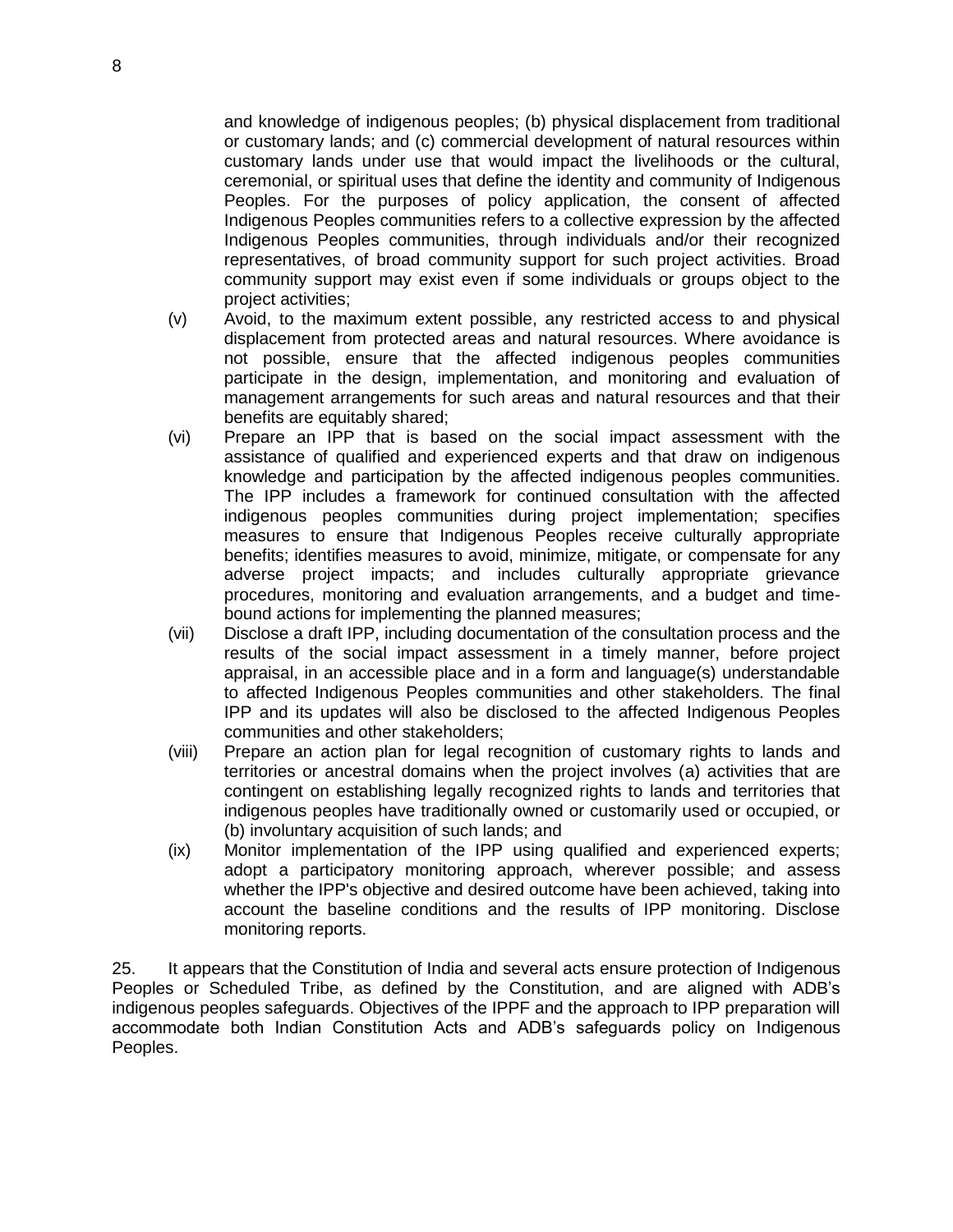<span id="page-12-0"></span>26. The United Nations Declaration on the Rights of Indigenous Peoples was adopted by the United Nations General Assembly in September 2007. India, like many other Asian countries, has voted in favor of this nonbinding declaration. ADB also recognizes the right of Indigenous Peoples and realizes the fact that Indigenous Peoples do not automatically benefit from development initiatives since these are often conceived, prepared, and implemented by mainstream people or the dominant population. Hence, SPS underlined the necessity for an exclusive safeguards policy for the Indigenous Peoples in ADB-financed projects.

#### <span id="page-12-1"></span>**A. Identification of Indigenous Peoples/Tribal Peoples**

27. ADB's Indigenous People Policy uses the following characteristics to define Indigenous Peoples: (i) self-identification as members of a distinct indigenous cultural group and recognition of this identity by others; (ii) collective attachment to geographically distinct habitats or ancestral territories in the project area and to the natural resources in these habitats and territories; (iii) customary cultural, economic, social, or political institutions that are separate from those of the dominant society and culture; and (iv) a distinct language, often different from the official language of the country or region.

28. Under Article 342 of the Constitution of India, following characteristics are used to define indigenous people (scheduled tribes, as termed by the Constitution): (i) tribes' primitive traits, (ii) distinctive culture, (iii) shyness with public at large, (iv) geographical isolation, and (v) social and economic backwardness. Essentially, indigenous people have a social and cultural identity distinctly different from the mainstream (or dominant) society that makes them marginalized, socially isolated, and often overlooked in the development process.

29. ADB Indigenous Peoples safeguards are triggered if a project directly or indirectly affects the dignity, human rights, livelihood systems, or culture of indigenous peoples or affects the territories, natural, or cultural resources that they own, use, occupy, or claim as their ancestral property.

30. Although the sites for project infrastructure under KIUWMIP have been identified, final facility locations and alignments for pipelines and impacts will be confirmed after Project approval and after requisite permissions from entities like Archeological Survey of India, Karnataka Neeravari Nigam, Revenue Department, Government of Karnataka and other departments are received and proposed negotiated settlement concluded. Based on subprojects that have been reviewed so far, no impacts on scheduled tribes are identified. Impacts on scheduled tribes will be confirmed after completion of detailed measurement surveys and census surveys of affected persons for all subprojects. Any subproject with significant adverse impacts on indigenous peoples should be avoided for financing under the investment program. The KIUWMIP envisages benefits to scheduled tribes in terms of house connections to all and priority for local scheduled tribe people in project related construction and operation and maintenance work.

#### <span id="page-12-2"></span>**B. Approach to Tribal People Plan Preparation**

31. The TPPF is a policy document that sets out the procedural framework for preparing an IPP for the subprojects of future projects and future projects in the event of any positive or/and adverse impacts on tribal people. Besides framing the investment program's tribal people's policy, the TPPF also spells out screening and planning procedures.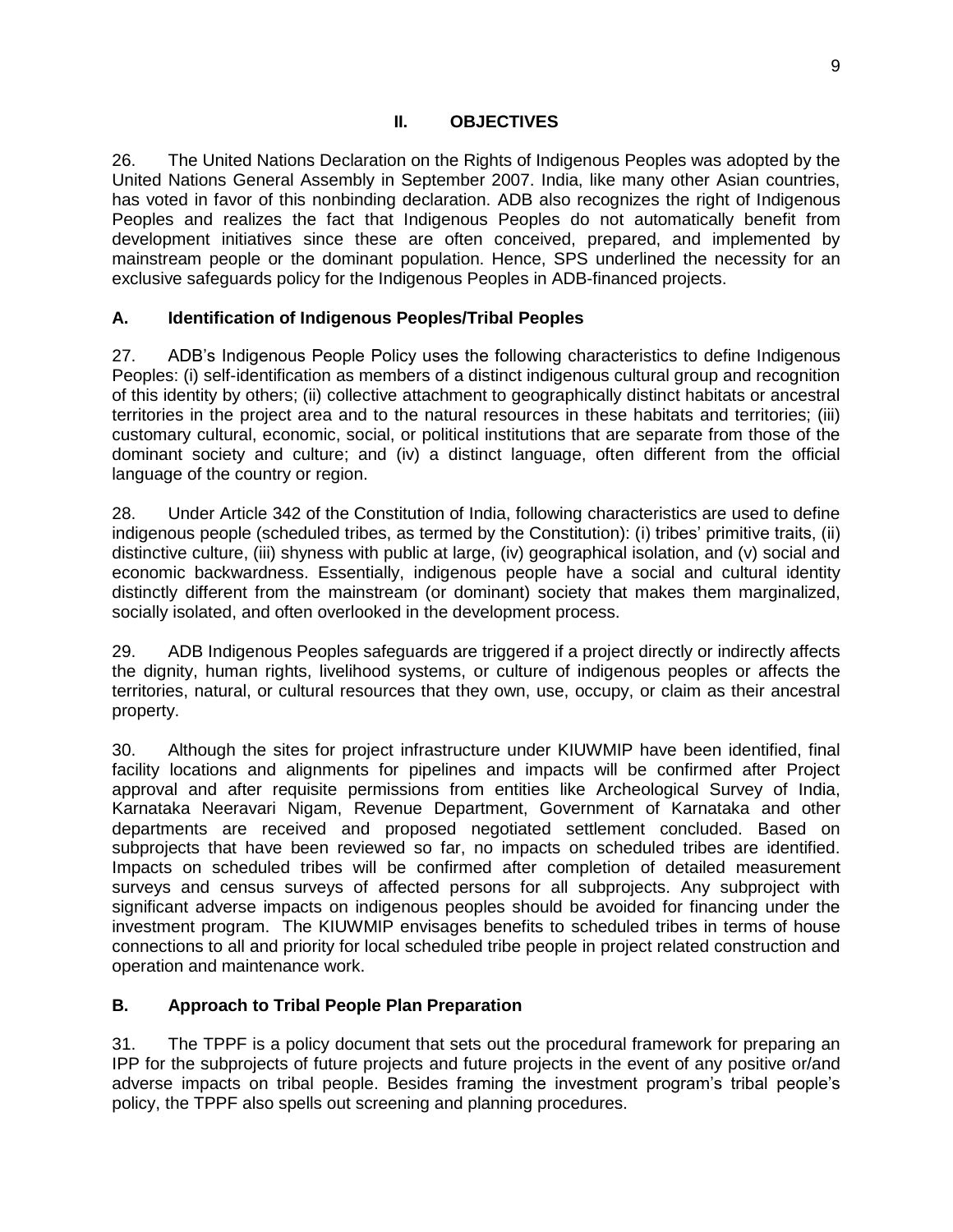32. Preparing a TPP is necessary when ADB-supported subprojects under KIUWMIP are screened as category A or B projects.**<sup>10</sup>** Indigenous Peoples/tribal peoples category is determined by the project's impact on these people. The significance of a project's impact on tribal people is determined by the following assessment.

- (i) Magnitude of impact in terms of:
	- a. customary rights of use and access to land and natural resources;
	- b. socioeconomic status;
	- c. cultural and communal integrity;
	- d. health, education, livelihood, and social security status;
	- e. recognition of social security status; and
	- f. recognition of indigenous knowledge.
- (ii) Level of vulnerability of the affected tribal people.

33. A TPP addresses the aspirations, needs, and preferred options of the affected indigenous people, and places before them development options, keeping their distinctive sociocultural status in view. The TPP aims to strengthen the capacity of the affected tribal community to encourage them to participate in and derive benefits from the project intervention. The principal elements of an TPP are:

- (i) development plans for tribal people should be prepared considering best options and approaches that are in accordance with affected individuals and communities;
- (ii) scope and impact of adverse effects of the project are assessed, and appropriate mitigation measures designed;
- (iii) social and cultural context of affected tribal peoples and their traditional skill and knowledge in natural resource management should be considered;
- (iv) Regular consultation will be held with the tribal peoples, including the women, to seek their informed participation in designing mitigation measures and project intervention at all stages of project preparation and implementation. To achieve this information sharing, disclosure meetings, workshops, and distribution of pamphlets in local language will be carried out;
- (v) in areas where working experience with tribal people is unknown, a pilot scale operation will be carried out and evaluated prior to full-scale implementation;
- (vi) community organizations, nongovernment organizations (NGOs), and consultants experienced in executing tribal people development plans will be engaged to prepare TPP;
- (vii) responsible agency will formulate TPP implementation schedule, which will be periodically monitored by ULB officials as well as an independent/external monitoring agency; and
- (viii) Responsible agency will also prepare a budget for TPP implementation and a financing plan to ensure smooth progress.

<sup>&</sup>lt;sup>10</sup> As per the ADB"s OM Section F1/OP March 2010 (Para 10), screening process categorizes projects by the significance of their impacts on indigenous peoples. A proposed project is classified as category A if it is likely to have significant impacts on indigenous peoples. An Indigenous Peoples plan (IPP), including assessment of social impacts, is required. A proposed project is classified as category B if it is likely to have limited impacts on indigenous peoples. An IPP, including assessment of social impacts, is required. A proposed project is classified as category C if it is not expected to have impacts on indigenous peoples. No further action is required.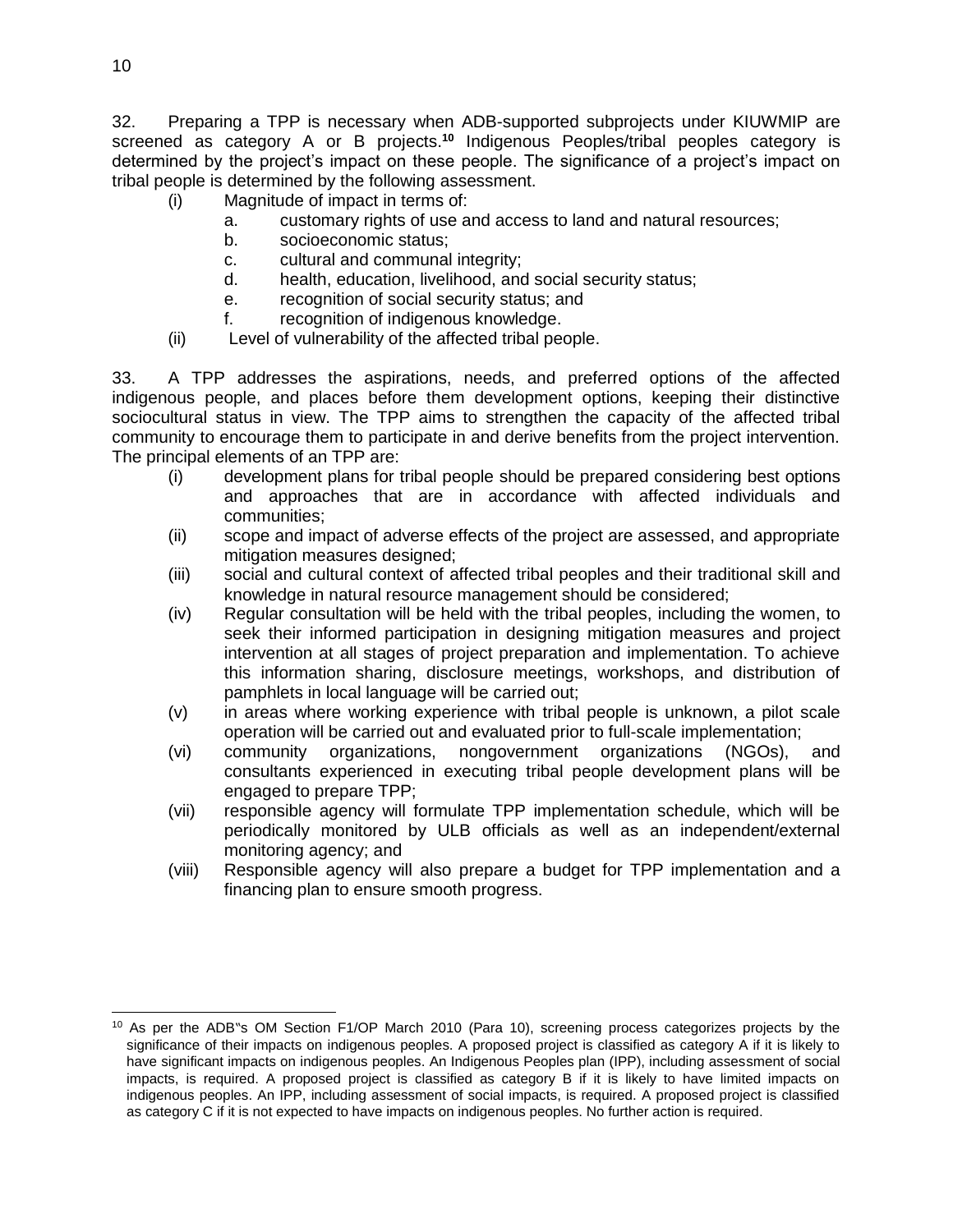#### <span id="page-14-0"></span>**III. STEPS FOR FORMULATING AN INDIGENOUS PEOPLES PLAN/TRIBAL PEOPLE PLAN**

### <span id="page-14-1"></span>**A. Preliminary Screening**

34. During the preliminary screening stage, ULB officials will visit all Indigenous Peoples/ tribal communities and villages at subproject potential impact areas. The ULB will arrange public meetings for selected communities at a pre-announced place and date to provide information on the project and subproject components. During the visits, community leaders and other participants, including representatives of tribal communities, will present their views on the merits, benefits, and envisaged constraints of the project and subproject components.

35. During initial visit, a screening exercise will be undertaken by the ULB using ADB's screening and categorization forms for Indigenous Peoples/tribal people populations, with the help of tribal people community leaders. Concerned staff will refer the list of scheduled tribes for the Government of Karnataka and description of tribal peoples based on ADB Indigenous Peoples policy. The screening will be done based on the following:

- (i) presence and names of tribal people community groups in the area;
- (ii) cultural and religious distinction of the tribal people groups vis-à-vis other communities, and mainstreaming of the tribal people with the dominant population;
- (iii) laws and legislations related to tribal people groups:
- (iv) total number of tribal people community groups and percentage of tribal people population to total population in the area;
- (v) number and percentage of tribal people households likely to be affected by the subproject component; and
- (vi) initial assessment to also include level of vulnerability of the tribal people, such as being a (primitive) tribal groups (PTG) and existing socioeconomic conditions that may further deteriorate due to project impact. If such especially vulnerable groups among the tribal people community are identified within the project area, they warrant special measures for protecting their socio-cultural identity and baseline economic standard. While determining vulnerability of these tribal people groups, assessment will be made if there is any possibility of future impact due to the project.

36. Based on the Indigenous Peoples/tribal people assessment checklist, the project would be categorized according to ADB policy (footnote 10). If the assessment confirms likely impacts on tribal peoples, ULB will engage qualified and experienced experts to carry out a full social impact assessment (SIA) of the affected tribal people families and community.

#### <span id="page-14-2"></span>**B. Social Impact Assessment**

37. The SPS spells out that in the initial project preparatory phase, an initial social assessment will include specific potential impacts on tribal peoples potentially affected due to project implementation. If the tribal peoples are identified as an adversely affected group of people or become vulnerable to being thus affected, a TPP must be prepared by the executive agency in a manner acceptable to ADB.

38. Based on screening, a primary SIA field level survey will be conducted, either as part of a detailed project study report or as a stand-alone activity. The SIA will be conducted in consultation with the tribal people communities, with emphasis on a gender-sensitive approach,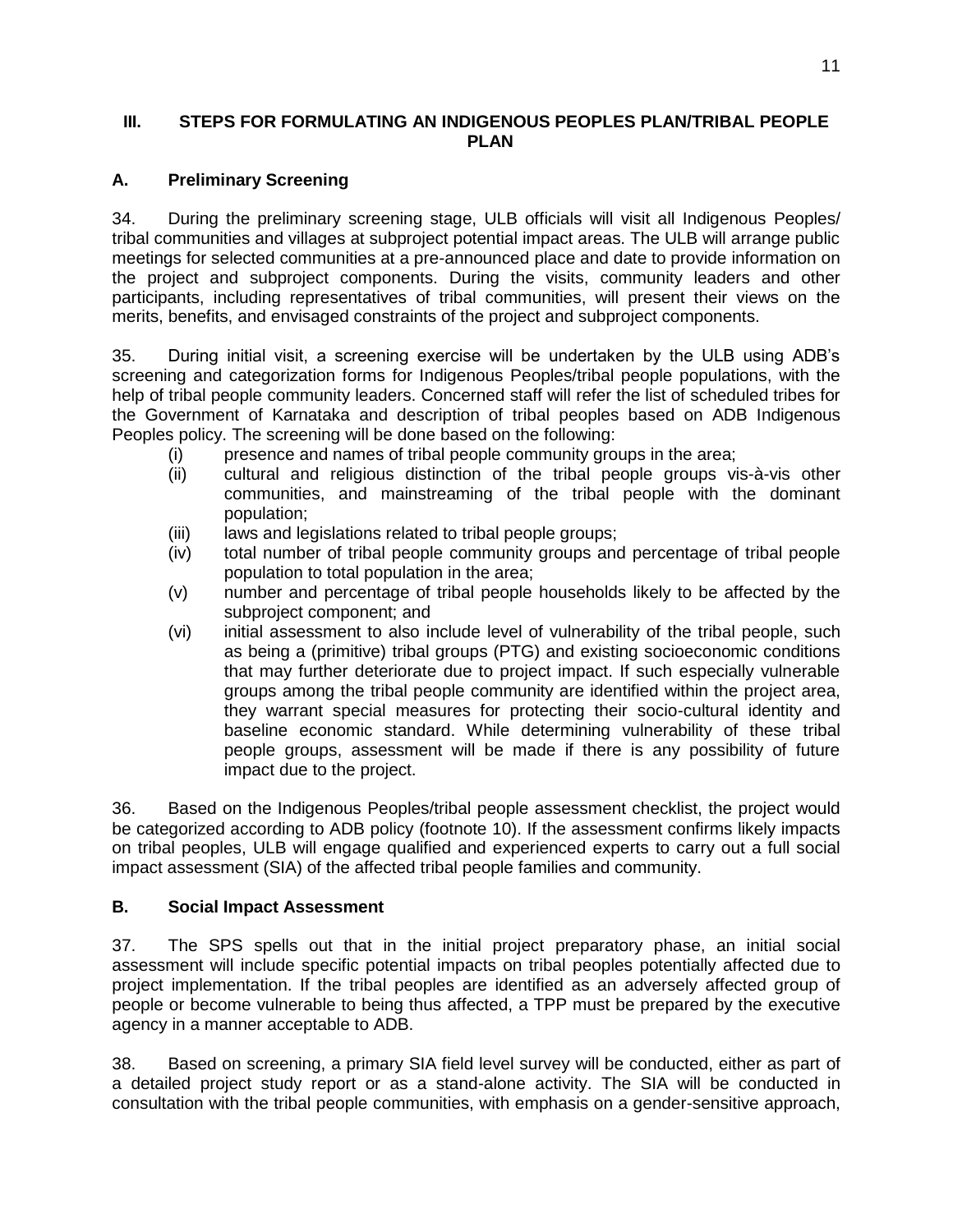and will identify project-affected tribal peoples, potential impact, and severity of impact with special reference to gender impact. The SIA will prepare a baseline socioeconomic profile of the tribal people groups in the project area and project impact zone. It will assess their access to social infrastructures and economic opportunities. The study will also indicate and focus on short-term and long-term benefits and potential positive and adverse impacts on the tribal people groups' social, cultural and economic status due to the project, assess which tribal people group will require tribal people principles, and recommend the subsequent approaches, resource requirements, and planning mechanism to address the issues and concerns of the affected tribal people groups. The level of detailed and comprehensive information required for the SIA will be commensurate with the complexity of the proposed project's impact on the tribal people groups.

39. ADB's safeguards statement policy for Indigenous Plan/tribal people have special requirements for assessment of project impact on an Indigenous Peoples/tribal people community, which needs to be assessed during SIA before project implementation. Particular attention has to be paid to the following aspects:

- (i) Ancestral domains and related natural resources
	- (a) As Indigenous Peoples/tribal people communities are closely tied to ancestral domains and natural resources, including land, forest, water, and others, special attention will be given to protect such ties in terms of their customary rights to these ancestral domains which they traditionally own, use, or occupy, and where access to natural resources is vital for their survival and livelihood system. The need to protect such ties, respecting cultural and spiritual values that IP/tribal peoples attach to these resources, and natural resource management for long-term sustainability should be considered while undertaking SIA. Rehabilitation of livelihood systems of a. Indigenous Peoples/tribal peoples who are displaced should take priority.
	- (b) If the project requires acquisition of lands that are customarily owned, used, or occupied by Indigenous Peoples/tribal peoples, legal recognition of their customary rights to such lands and ancestral domains should be integrated into the project by the borrower/client. This will need full recognition of the existing customary land tenure system of the indigenous people/tribal peoples and conversion of customary usage of rights to communal and/or individual ownership rights. If this option is not possible under national law, the TPP will include an action plan for legal recognition of perpetual or long-term renewable custodial or user rights.
- (ii) Consent of affected tribal communities.
	- (a) Indigenous Peoples may become particularly vulnerable if the project includes commercial development of cultural resources and knowledge of tribal people physical displacement of tribal people, and commercial development of natural resources within customary land use. The borrower/client in such projects will seek the consent of the affected tribal people communities to proceed with the project.
	- (b) For the purpose of policy application, consent of affected tribal peoples through a collective expression, by individuals, or by their recognized representatives can be considered broad community support for the project activities.
	- (c) After receiving community support/consent, the borrower/client will provide documentation detailing the process and outcomes of consultation with tribal people and tribal people organizations, including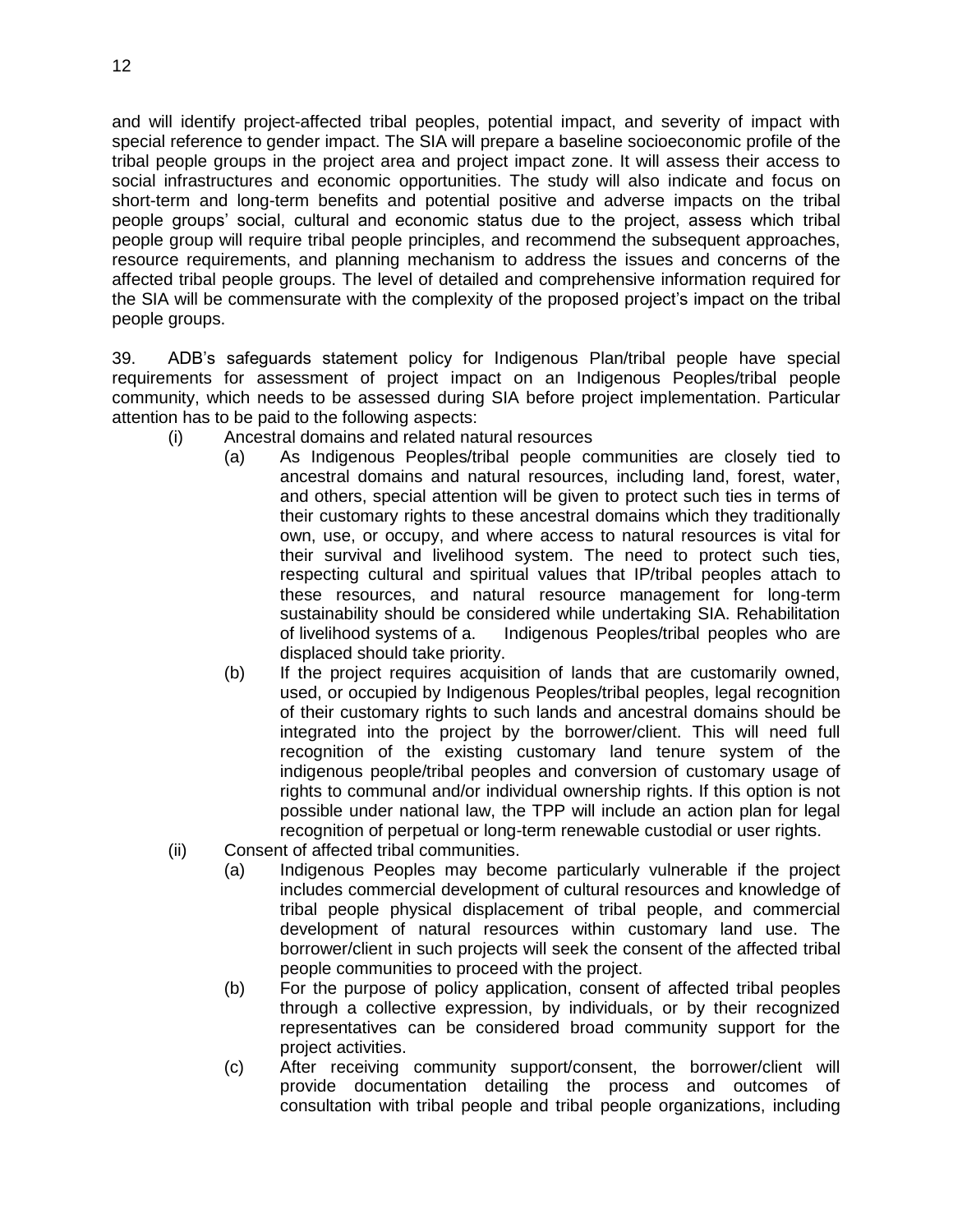findings of SIA, consultation briefs, additional measures (including project design modification that may be required for mitigating adverse impacts), and content of formal agreement with the tribal peoples/organizations. The borrower/client will submit all these documentation for review to ADB for investigation of broad community support. If investigation does not confirm community support, ADB will not finance the project. Commercial development of cultural resources.

- (d) If the project involves commercial development of tribal peoples cultural resources and knowledge, the borrower/client will ensure that the affected tribal people communities are informed of (i) their rights to such resources under statutory or customary law, (ii) the scope and nature of proposed development and those involved in the project development, and (iii) potential effects of such development on tribal peoples livelihood, environment, and use of such resources. The TPP will reflect the nature and content of the agreement and will include arrangements to ensure tribal peoples receive an equitable share from such commercial development.
- (iv) Physical displacement of tribal people:
	- (a) All possible alternate project deigns will be explored to avoid physical displacement of tribal people that will result in adverse impacts on their identity, culture, and customary livelihoods. In case avoidance is not possible, an TPP will be prepared that could be combined with a resettlement plan.
- (v) Commercial development of natural resources:
	- (a) If the project involves commercial development of natural resources, such as minerals, forest, water, hunting or fishing grounds within customary lands, the borrower/client will ensure that the affected communities are informed of (i) their rights to such resources under statutory and customary laws, (ii) the scope and nature of proposed commercial development and the parties involved in such development, and (iii) potential effects of such development on tribal people communities. The borrower/client will include in the TPP arrangements to enable tribal peoples to receive an equitable share of the benefits to be derived from the project.

40. The main source of information for SIA will be direct interviews with potentially affected tribal people households, besides separate group meetings with the tribal people communities, including their leaders, youth, and men and women, especially those living within the project impact zone of the proposed subproject components. Group discussion will center on positive and negative impacts of the subproject components and tribal people groups' recommendations on design of the project components. The PMDCSC consultants engaged by the executive agency (regional program management unit or RPMU) will be responsible for analyzing the SIA data and information and developing an action plan in consultation with the tribal people community leaders. If the SIA indicates significantly adverse impacts, or that the tribal people community rejects the project proposal outright, other design options will be looked into to minimize adverse impacts. A TPP will be prepared only when the tribal people community accepts the design of the subproject component, and broad community support has been ascertained.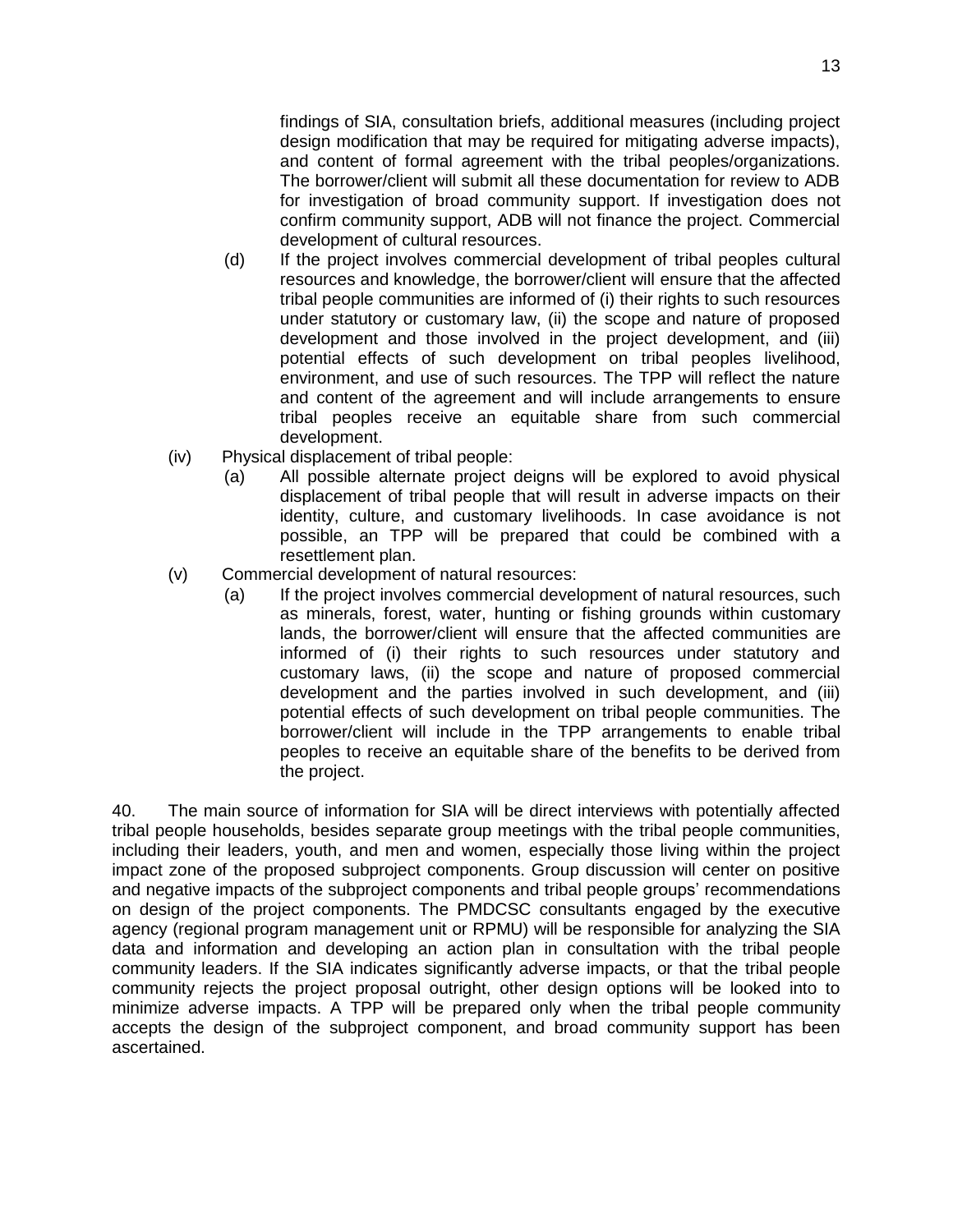# <span id="page-17-0"></span>**C. Mitigation Measures**

41. All affected tribal households will be provided with assistance, which would help them improve their living standards without exposing their communities to disintegration. As vulnerable groups, they are entitled to special assistance<sup>11</sup> not only to restore their livelihood and improve their income level, but also to maintain their distinct cultural identity.

42. Where land acquisition is essential, tribal peoples are entitled to receive land-for-land compensation for the acquired land if government land is available. As tribal people, they have the traditional customary right over land use, which will be retained, and absence of land title will not restrict them from receiving compensation or alternative land. They will be entitled to all types of compensation and assistance as defined in the resettlement framework of the project. According to the resettlement framework, the tribal people, defined as scheduled tribes, will be treated as vulnerable persons/households. The resettlement framework is disclosed on ADB and Karnataka Urban Infrastructure Development and Finance Corporation (KUIDFC) websites.

43. In case of insignificant impact on tribal people due to resettlement, these impacts will be addressed by specific action planned for mitigation and included within the resettlement framework. These specific action plans will be incorporated into the resettlement plan to safeguard their interest as tribal people. This decision of preparing a specific action plan for the tribal peoples will depend on the significance and severity of impacts. A grievance redress mechanism (GRM) is prepared to address project-related issues affecting tribal peoples, and to identify responsible persons for mitigating project-related grievances (Figure 1).

# <span id="page-17-1"></span>**D. Project Monitoring**

44. Monitoring and evaluation (M&E) facilitates resolving problems that crop up during implementation by providing solutions without delay. The TPP includes a set of monitoring indicators for periodic monitoring of the progress of planned activities incorporated in the TPP. For subprojects with significant adverse impact on tribal peoples, the ULB will engage qualified and experienced external experts and a qualified NGO with experience in similar work to assist the monitoring expert and verify monitoring information. The external monitor will advise the executive agency on compliance issues. If any significant tribal people issues are identified, the executive agency will prepare a corrective action plan to mitigate those and/or update approved TPP. The ULB will implement the corrective action plan and take necessary steps to follow up the effectiveness of those corrective measures. The executive agency will prepare periodic monitoring reports on the progress of TPP implementation, highlighting compliance issues and corrective actions taken, if any. The ULB will submit biannual monitoring reports. The costs of monitoring requirements will be included in project budgets.

# <span id="page-17-2"></span>**E. Outline of Tribal People Plan**

45. The substantive aspects of this outline will guide the preparation of TPPs. The TPP will contain the following chapters:

(i) Executive Summary of the Indigenous People Plan - describes the critical facts, significant findings, and recommended actions;

 <sup>11</sup> Special assistance is an additional allowance to which IP are entitled, other than the decided compensation package. This may include assistance/support to preserve IP's cultural heritage, identity, and income-generating practices. The amount decided will depend on results of detailed surveys conducted as a part of the IPP.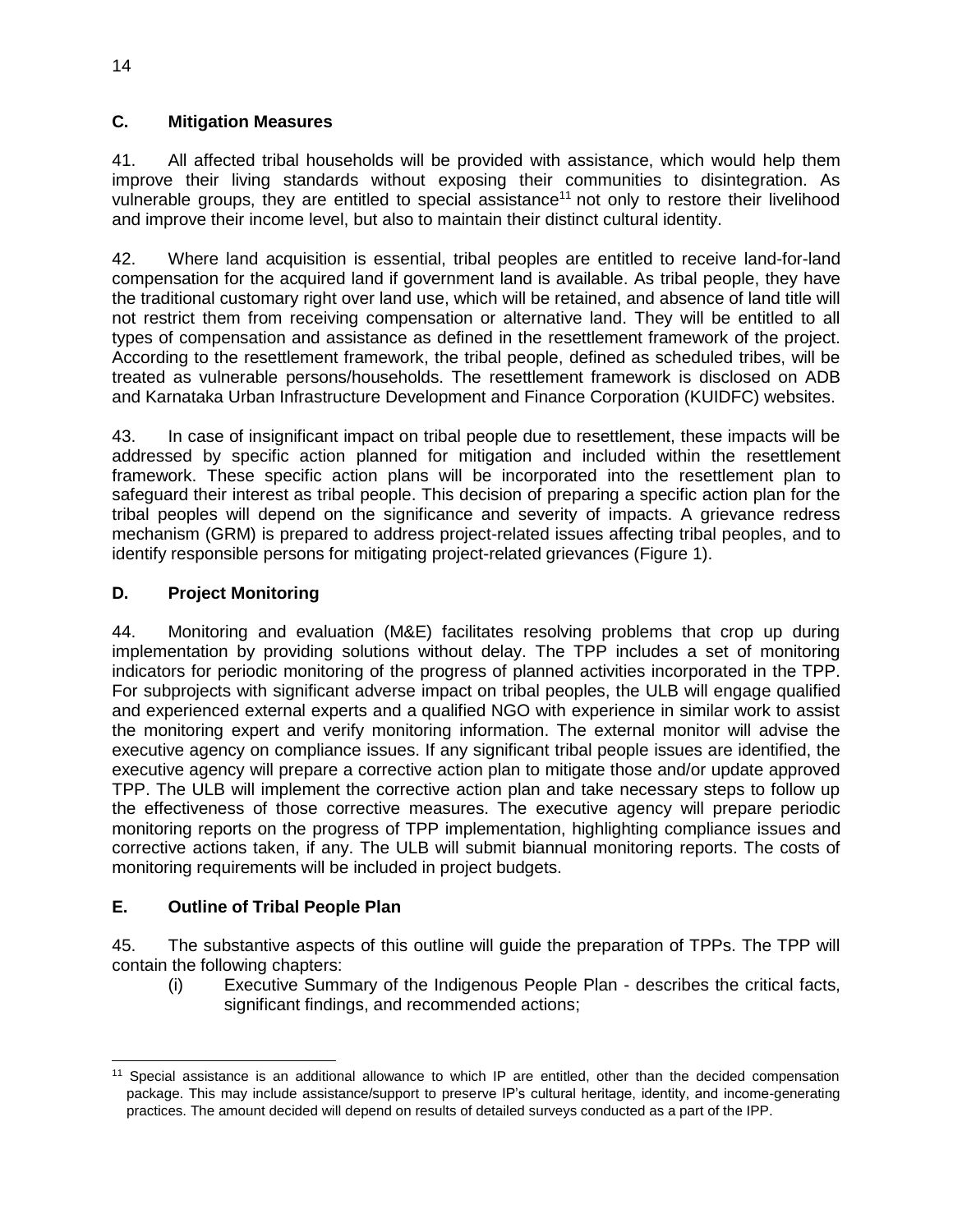- (ii) Description of the Project provides a general description of the project; discusses project components and activities that may cause impacts on tribal people; and identifies project area;
- (iii) Social Impact Assessment this section:
	- (a) reviews the legal and institutional framework applicable to tribal people in project context;
	- (b) provides baseline information on the demographic, social, cultural, and political characteristics of the affected tribal people communities; the land and territories that they have traditionally owned or customarily used or occupied; and the natural resources on which they depend;
	- (c) identifies key project stakeholders and elaborates a culturally appropriate and gender-sensitive consultation process with tribal people at each stage of project preparation and implementation;
	- (d) based on meaningful consultation with the affected tribal people communities, assesses the potential adverse and positive effects of the project. Assessment will include a gender-sensitive analysis of the relative vulnerability of, and risks to, the affected tribal people communities with respect to their close ties to land and natural resources, as well as their lack of access to opportunities;
	- (e) includes a gender-sensitive assessment of the affected tribal peoples' perceptions about the project and its impact on their social, economic, and cultural status; and
	- (f) based on meaningful consultation with the affected tribal people communities, identifies and recommends the measures necessary to avoid adverse effects or, if such measures are not possible, identifies measures to minimize, mitigate, and/or compensate for such effects, and to ensure that the tribal people receive culturally appropriate benefits under the project.
- (iv) Information Disclosure, Consultation, and Participation this section:
	- (a) describes the information disclosure, consultation, and participation process with the affected tribal people communities that was carried out during project preparation;
	- (b) summarizes their comments on the results of the social impact assessment, and identifies concerns raised during consultation, and how these have been addressed in project design;
	- (c) in the case of project activities requiring broad community support, documents the process and outcome of consultations with affected tribal people communities and any agreement resulting from such consultations for the project activities and safeguard measures addressing the impacts of such activities;
	- (d) describes consultation and participation mechanisms to be used during implementation to ensure tribal people participation during implementation; and
	- (e) confirms disclosure of the draft and final TPP to the affected tribal people communities.
- (v) Beneficial Measures This section specifies the measures to ensure that the tribal people receive social and economic benefits that are culturally appropriate and gender responsive;
- (vi) Mitigation Measures This section specifies the measures to avoid adverse impacts on tribal people, and where avoidance is impossible, specifies the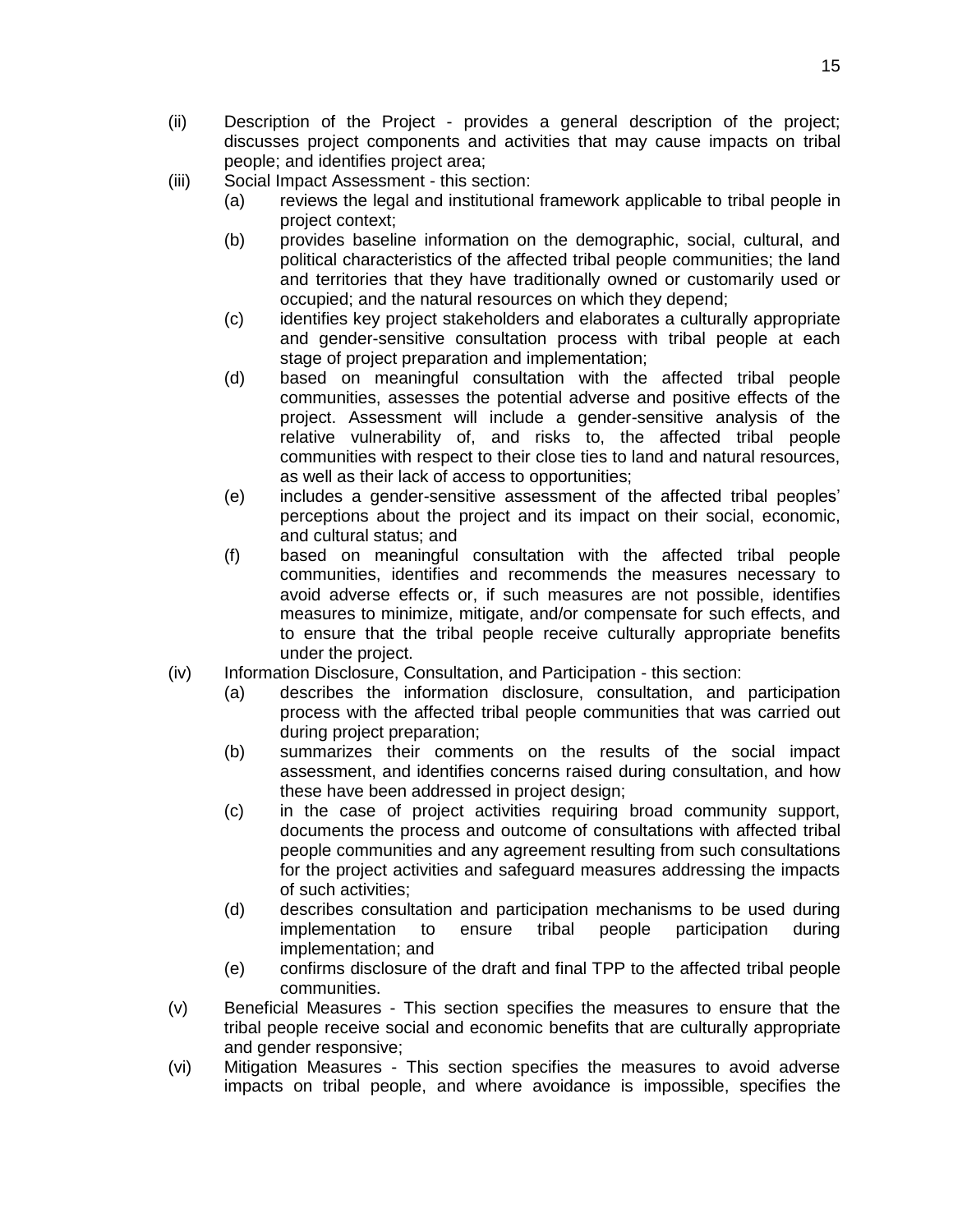measures to minimize, mitigate, and compensate for the unavoidable adverse impacts for each affected tribal people group;

- (vii) Capacity Building This section provides measures to strengthen the social, legal, and technical capabilities of (a) government institutions, to address tribal people issues in the project area; and (b) tribal people organizations in the project area, to enable them to represent the affected tribal people more effectively;
- (viii) Grievance Redress Mechanism This section describes the procedures to redress grievances of affected tribal people communities. It also explains how the procedures are accessible to tribal people, culturally appropriate, and gender sensitive.
- (ix) Monitoring, Reporting, and Evaluation This section describes the mechanisms and benchmarks appropriate to the project for monitoring and evaluating the implementation of the TPP. It also specifies arrangements for participation of affected tribal people in the preparation and validation of monitoring and evaluation reports;
- (x) Institutional Arrangement This section describes institutional arrangement responsibilities and mechanisms for carrying out the various measures of the TPP. It also describes the process of including relevant local organizations and NGOs in carrying out the measures of the TPP; and
- (xi) Budget and Financing This section provides an itemized budget for all activities described in the TPP.

#### <span id="page-19-0"></span>**F. Grievance Redress Mechanism for Tribal People**

46. As per the orders of Joint Managing Director KUIDFC Official Memorandum dated 28 June 2017 has been issued to the concerned for formation of project specific grievance redress mechanism (GRM). It will be established to receive, evaluate and facilitate concerns of, complaints and grievances of the affected persons in relation to project's social and environmental performances. The main objective of the GRM will be to provide time bound action and transparent mechanisms to resolve social and environment concerns. Redressing grievances of the affected tribal peoples is vital, particularly if project impacts displace any tribal people community or individuals, disrupts livelihood, affects their customary rights over land, forest, water, and other natural resources, or puts obstacles to cultural heritage sites. Grievances may be caused by any of these adverse impacts and need to be resolved as quickly as possible, with consent and consultation with the tribal people community or their representatives. The GRM will be particularly sensitive and responsive to any grievances received from Indigenous Peoples.

47. A project GRM will cover the project's towns for all kinds of grievances and will be regarded as an accessible and trusted platform for receiving and facilitating project related complaints and grievances. The multi-tier GRM for the program will have realistic time schedules to address grievances and specific responsible persons will be identified to address grievances and whom the displaced persons have access to interact easily.

48. Awareness on grievance redress procedures will be created through Public Awareness Campaign with the help of print and electronic media. The Social Development Officer of RPMU will ensure that vulnerable households are also made aware of the GRM and assured of their grievances to be redressed adequately and in a timely manner.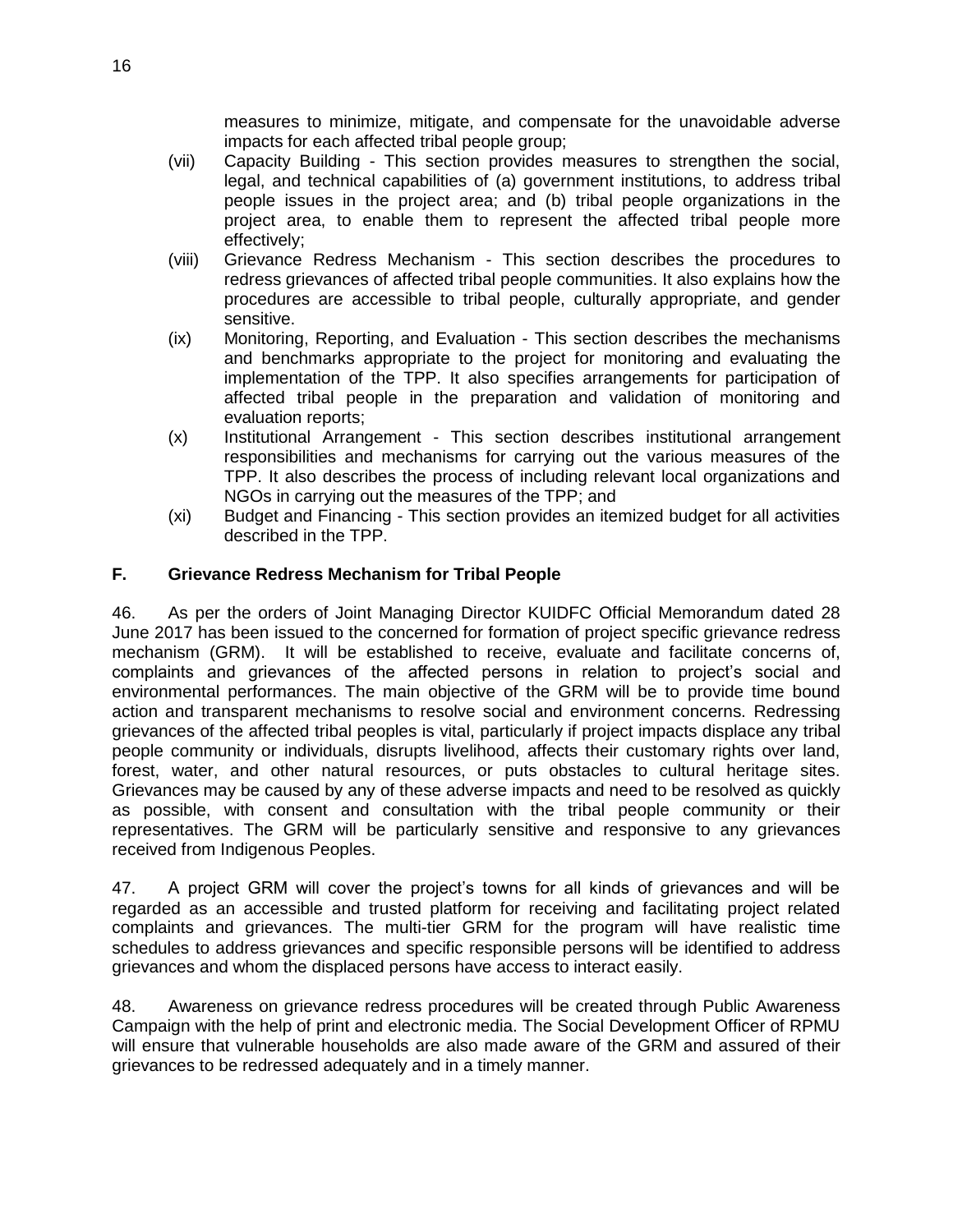49. There will be multiple means of registering grievances and complaints by dropping grievance forms in complaint/ suggestion boxes at accessible locations, or through telephone hotlines, email, post or writing in a complaint registrar book in ULB's project office. There will be complaint registrar book and complaint boxes at construction site office to enable quick response of grievances/ complaints for urgent matters. The name, address and contact details of the persons with details of the complaint / grievance, location of problem area, date of receipt of complaint will be documented. The RPMU's SDO will be responsible at the project level for timely resolution of the environmental and social safeguards issues and registration of grievances, and communication with the aggrieved persons.

50. **Grievance Redressal Process.** There will be several tiers for grievance redress process. Simple grievances for immediate redress will first be resolved at site by Contractor. If unaddressed for up to 7 days the complainants may go to PIU officer in ULB responsible for addressing resettlement/social issues. Resident engineer and the ULB will assist in resolving the issues. Name, designation and contact number of personnel responsible for grievance redress at ULB and RPMU, will be posted at Contractor's and PMDCSC's site office in full visibility of public. Grievances of immediate nature should be resolved at site/ within ULB/ PIU level within 15 days of registration of grievances.

51. All the grievances that cannot be resolved at ULB/ PIU within 15 days will be forwarded to the grievances redress committee (GRC) headed by Deputy Project Director, RPMU at Subdivision level who will review and resolve within 15 working days of grievance being registered with assistance of the concerned PIU/ ULB personnel if required. The grievances of critical nature and those cannot be resolved at GRC level should be referred to District Level Implementation Committee (DLIC) set up at district level headed by Deputy Commissioner who will review the grievances and to be settled within 30 days. One respected person representing the tribal people will be inducted into the DLIC. All documents related to grievances, follow up action taken to resolve along with explanatory note on nature, seriousness and time taken for grievance redress shall be prepared by RPMU Social Development Officer and circulated to DLIC members at least a week prior to scheduled meeting. The decision taken at the DLIC level will be communicated to the complainant by Social Development Officer, RPMU through ULB/PIU. The complainants/displaced persons can approach the Court of Law as per Government of Karnataka legal procedure at any time in the process.

52. **Grievance Redress Committee Composition and Selection of Members.** The GRC for the project will be headed by: Special Land Acquisition Officer/ Assistant Commissioner of the concerned sub-Division as Chairman of the sub Division with members as follows: (i) ULB Commissioners/ Chief Officer of the concerned ULB towns; (ii) Deputy Project Director as member Secretary and Convener; (iii) PMDCSC Engineer; (iv) affected Indigenous Peoples community leader(s) /nongovernment organization(s)/community-based organization(s) working with indigenous people groups in the area; and (v) Social Development Officer RPMU KIUWMIP Mangaluru as member and will shoulder responsibility of keeping records of grievances/ complaints in details. In case of significant indigenous people impacts and any major indigenous people related grievances, the GRC will include the district level officer representing the Department of Tribal Welfare, as special member. The Resettlement Officer of RPMU will be responsible for coordinating with all GRC members and the displaced persons for grievance redressal. The grievances of critical nature and those cannot be resolved at Divisional level should be referred to DLIC set up at District level they will determine the merit of each grievance and attempt to resolve the same within a month from the date of lodging of complaints. The decision of DLIC is final and cannot be contested in any other forum except in the Courts of Law.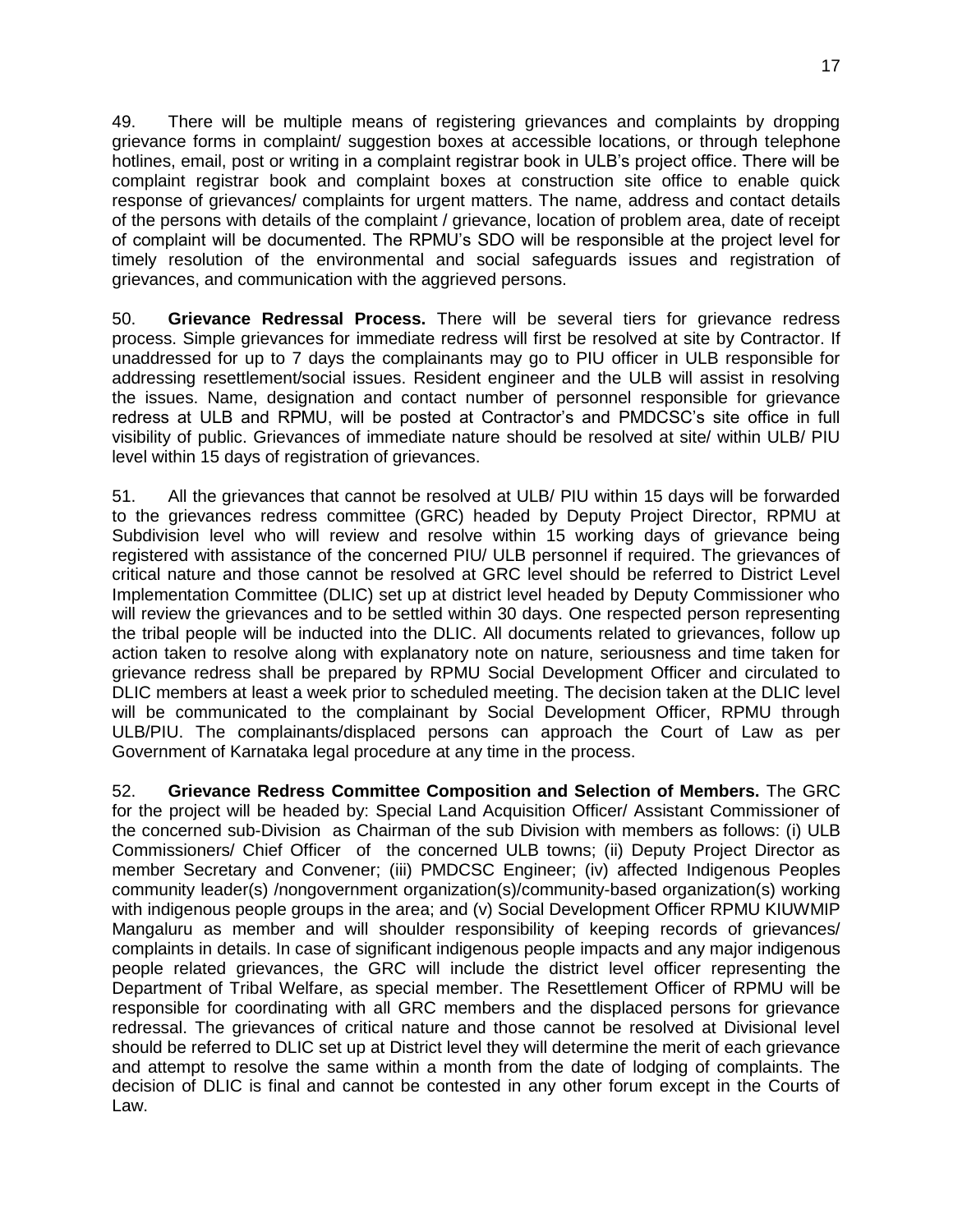

#### **Figure 1: Grievance Redress Process**

CPMU = Central Program Management Unit, PIU = program implementation unit, PMDCSC = project management design and construction supervision consultant, RPMU = regional program management unit, ULB = urban local body.

53. **Recordkeeping**. Records of all grievances received, including contact details of complainant, date the complaint was received, nature of grievance, agreed corrective actions and the date these were effected and final outcome will be kept by PIU (with the support of PMDCSC) and submitted to PMU.

54. **Information Dissemination Methods of the Grievance Redress Mechanism**. The PIU, assisted by PMDCSC/CAPRRC will be responsible for information dissemination to affected persons and general public in the project area on grievance redress mechanism. Public awareness campaign will be conducted to ensure that awareness on the project and its grievance redress procedures is generated. The campaign will ensure that the poor, vulnerable and others are made aware of grievance redress procedures and entitlements per agreed entitlement matrix including. whom to contact and when, where/ how to register grievance, various stages of grievance redress process, time likely to be taken for redress of minor and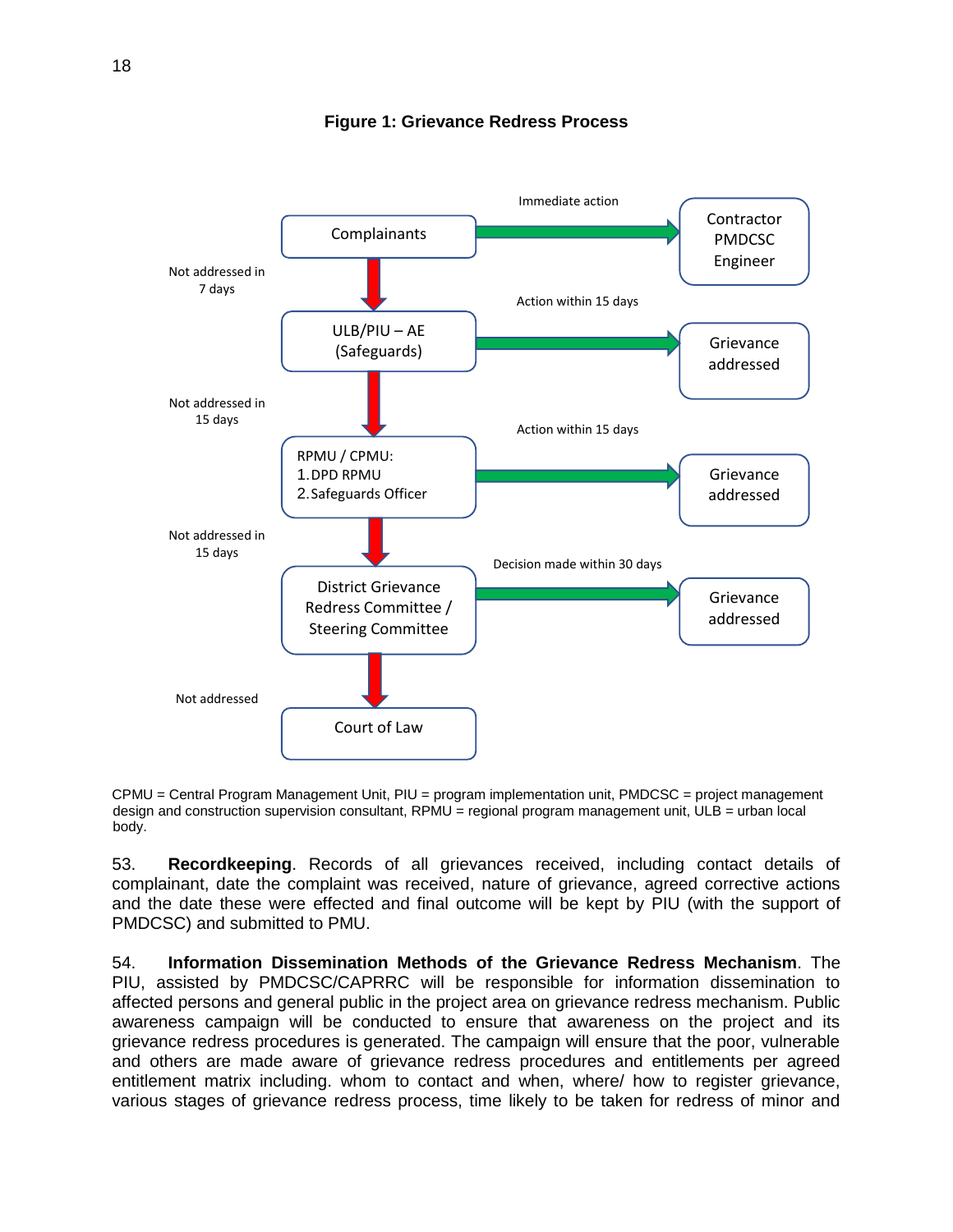major grievances, etc. Grievances received and responses provided will be documented and reported back to the affected persons. The number of grievances recorded and resolved and the outcomes will be displayed/disclosed in the PIU, offices, ULB notice boards and on the web, as well as reported in the semi-annual environmental and social monitoring reports to be submitted to ADB.

55. **Periodic Review and Documentation of Lessons Learned.** The PMU will periodically review the functioning of the GRM and record information on the effectiveness of the mechanism, especially on the PIU's ability to prevent and address grievances.

56. **Costs.** All costs involved in resolving the complaints (meetings, consultations, communication and reporting/information dissemination) will be borne by the respective PIU. Cost estimates for grievance redress are included in resettlement cost estimates.

57. **Country Legal Procedure**. An aggrieved person shall have access to the country's legal system at any stage, and accessing the country's legal system can run parallel to accessing the GRM and is not dependent on the negative outcome of the GRM.

58. **ADB's Accountability Mechanism.** In the event that the established GRM is not in a position to resolve the issue, the affected person can also use the ADB Accountability Mechanism through directly contacting (in writing) the Complaint Receiving Officer (CRO) at ADB headquarters or the ADB India Resident Mission. The complaint can be submitted in any of the official languages of ADB's developing member countries. Before submitting a complaint to the Accountability Mechanism, it is recommended that affected people make a good faith effort to resolve their problems by working with the concerned ADB operations department (in this case, the resident mission). Only after doing that, and if they are still dissatisfied, they could approach the Accountability Mechanism. The ADB Accountability Mechanism information will be included in the project-relevant information to be distributed to the affected communities, as part of the project GRM.

59. Awareness on grievance redress procedures among tribal people will be created through a public awareness campaign, with the help of print and electronic media and radio. The CAPRR/implementing NGO will ensure that the tribal people are made aware of the GRM and their entitlements, and assured that their grievances will be redressed adequately and in a timely manner.

60. Where tribal peoples or the community are not literate in languages other than their own, special assistance will be sought from community leaders, CBOs, and NGOs having knowledge of their language, culture, or social norms, or having working experience among the tribal people community, who will help the tribal peoples express their concerns, consult about mitigating measures, and explain to them the project and its potential impact on the tribal people community.

61. Where tribal people communities or their representatives are educated and literate in the local language of the mainstream, they will be informed about multiple means of registering grievances and complaints: by dropping grievance forms in complaint/suggestion boxes at accessible locations, or through telephone hotlines, email, post, or writing in a complaint registrar book in the ULB's project office. There will also be a complaint registrar book and complaint boxes at the construction site office to allow a quick response to their grievances/ complaints on urgent matters. The name, address, and contact details of the persons, with details of the complaint/grievance, location of problem area, and date of receipt of complaint will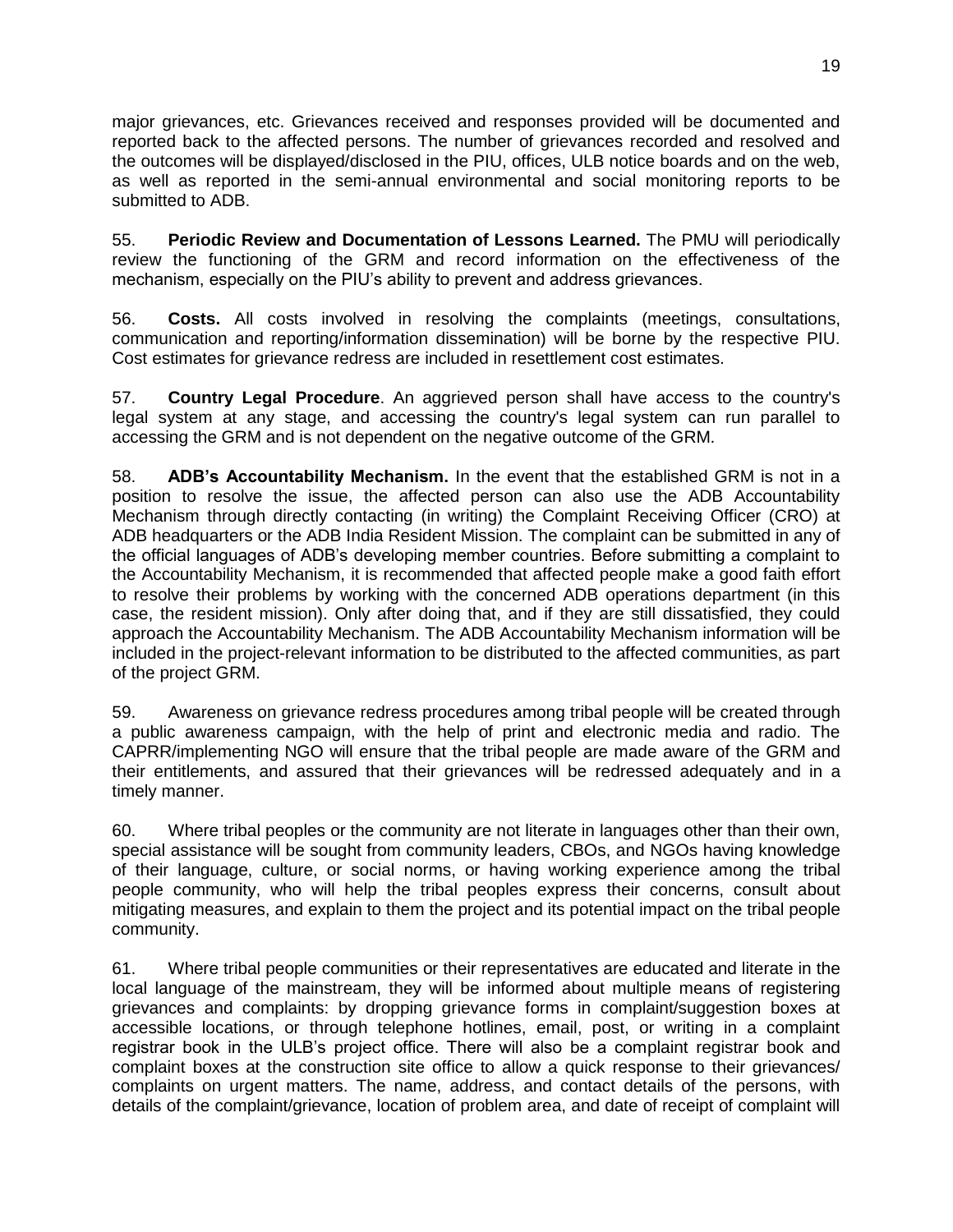be documented. One special officer on tribal affairs will be recruited to register and sort out grievances and complaints of the tribal people community, and who will assist RPMU's social development/resettlement officer for registration of grievances and communication with the aggrieved tribal people community for timely resolution of the issues. A draft PID, which will include contact numbers of the respective ULB offices responsible for the implementation of KIUWMIP, is annexed, and is to be distributed to all affected tribal people communities and individuals. (Appendix 6)

# <span id="page-23-0"></span>**IV. STRATEGY FOR TRIBAL PEOPLE'S PARTICIPATION**

62. Consultations and information disclosure are an integral part of TPP preparation in order to ensure that the priorities, preferences, and needs of the tribal groups have been taken into consideration adequately. With that objective in view, a strategy for consultation with tribal communities and their leaders will be developed so that these are conducted in a participatory manner. The ULB and RPMU representatives will be part of evolving that strategy and consultation process.

63. The affected tribal peoples will be actively engaged in all stages of the project cycle, including project preparation, and feedback of consultations with the tribal peoples will be reflected in the project design, followed by disclosure. Their participation in project planning will inform project design, and the tribal peoples should be convinced of their benefits from the project. The TPP prepared will be translated into the local language of the tribal peoples and made available to them before implementation by the ULB, with assistance from CAPRRC/NGO. The CAPRRC/NGO appointed for community development and participation activities will implement the TPP.

64. Local CBOs/tribal community representatives will be involved in TPP implementation and resolving all issues related to the TPP through consultation and facilitation by the CAPRRC/implementing NGO. The executive agency/RPMU will ensure adequate flow of funds for consultation and facilitation of planned activities within TPP.

65. One project information disclosure (PID) brochure will be prepared, translated into a language understandable to the tribal peoples, and distributed among them. Appendix 6 provides the template for the PID.

# <span id="page-23-1"></span>**V. BENEFITS OF THE PROJECT AND MITIGATION OF ADVERSE IMPACTS**

66. The main thrust of the TPP is to address the potential adverse impacts of the development project, taking into consideration the marginality and vulnerability status of the tribal community. The TPP will be formulated in such a way that the tribal people groups will have development options built into the project design which are in accordance with their needs, and at the same time preserve their distinctive sociocultural identity. The TPP will also focus on developmental strategy that encourages and strengthens their existing skill so that the tribal peoples are able to derive benefits from project intervention.

67. Based on the significance and nature of the project impact on the tribal people community, the affected tribal peoples will be entitled to various compensation packages. These are in line with the approved entitlements incorporated in the resettlement framework. Where land acquisition is essential, tribal peoples are entitled to receive land-for-land compensation for acquired land, if feasible. Their traditional customary right over land use will be protected.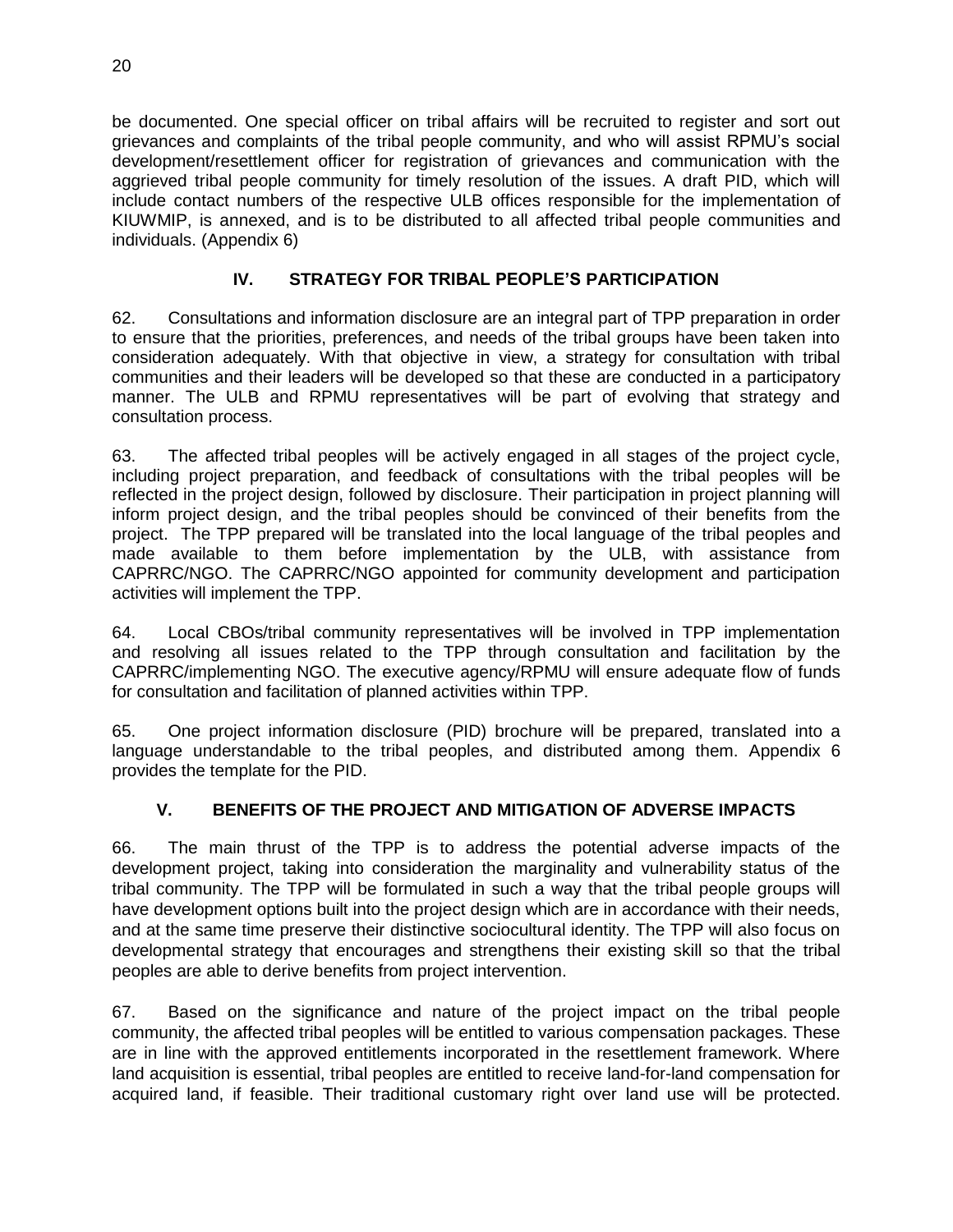Absence of legal title over land will not be a bar to receiving compensation for land or alternate land. They will be entitled to all types of compensation and assistance as defined in the RF of the project. All compensation and assistances will be paid prior to start of project civil work.

68. In addition, the affected tribal peoples are entitled to: (i) special assistance earmarked for the vulnerable group to restore their livelihood; (ii) improvements in their economic condition and better quality of life; and (iii) maintaining their cultural identity. The tribal people community living in the project impact zone will prepare the mitigation action plan to address the adverse issues, with support from District Tribal Welfare Office (DTWO)/District Social Welfare Office (DSWO) officials, ULB officials, and design and supervision consultants (PMDSC) to give shape to their plan of action.

69. If the tribal people impacts are not significant, the RPMU could decide to prepare a "specific action" plan detailing required actions to address the tribal people issues without preparing a stand-alone TPP. This decision will depend on the severity of impacts. This "specific action" plan can be a community action plan where the tribal people groups live with nonindigenous peoples in the same subproject location. Another way is to incorporate tribal people issues and their benefits into the resettlement plan, if any. If the above are not feasible, it is possible to specifically include them in the subproject beneficiary group.

# <span id="page-24-0"></span>**VI. INSTITUTIONAL ARRANGEMENTS**

# <span id="page-24-1"></span>**A. Existing Institutional Structure**

70. **National level**: The Ministry of Tribal Affairs was constituted in October 1999 by bifurcating the Ministry of Social Justice and Empowerment with the objective of more focused attention on integrated socioeconomic development of scheduled tribes in a coordinated and planned manner. The Ministry of Tribal Affairs is the nodal ministry for overall policy, planning, and coordination of development programs for scheduled tribes. Apart from this, the National Commission for Scheduled Castes and Scheduled Tribes issues directions on the drawing up and execution of schemes essential for the welfare of scheduled tribes.

71. **State level**: The Government of Karnataka's Department of Social Welfare has managed all matters related to SC and scheduled tribes' development in the state since 1956. IN 1998, the Department of Tribal Welfare was created and separated from the Directorate of Scheduled Castes and Scheduled Tribes at state level, and each headed by separate Directors. The Department of Tribal Welfare provides social justice and economic upliftment to the tribes. Apart from this, the Karnataka Scheduled Castes and Scheduled Tribes Development Corporation Limited has worked exclusively for the economic development of scheduled caste and scheduled tribes since 1975.

72. Apart from these national and state-level institutions that cater to the fulfillment of needs of the indigenous people, the RPMU in charge of executing various external aided projects does not have any officer or personnel specially trained in handling issues related to tribal people. It is advisable to provide a special course to train them in understanding tribal issues, customary rights, and laws protecting their rights and cultural heritage, particularly natural resource management. There should be dedicated persons at the RPMU and ULB levels who will be responsible for handling project-related tribal people issues, and they will be given special capacity development training for the benefit of the project. The implementing NGO should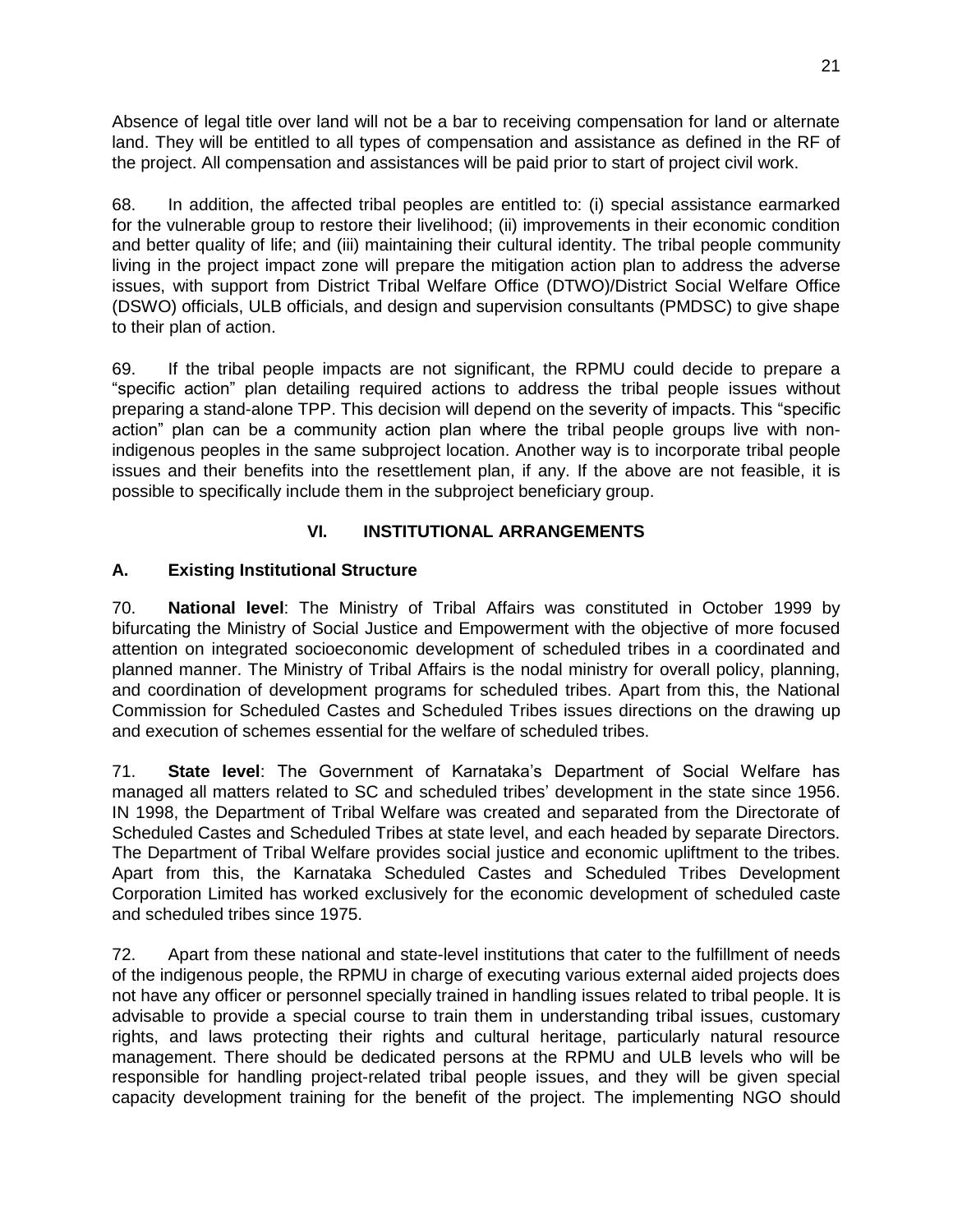preferably appoint one local person having knowledge of the tribal people community, their socioeconomic and cultural background, and their customary rights over land, forest, water, wildlife, and other natural resources. However, if such person is not available for inclusion in the team, one dedicated person should be trained in these matters to implement tribal people related project components and resolve issues concerning the tribal people.

# <span id="page-25-0"></span>**B. Institutional Arrangements for Preparing and Implementing Tribal People Plans**

73. No negative impacts on tribal peoples are envisaged in the Project 1 and 2 subprojects under KIUWMIP. The ULBs will be the responsible body for implementing the TPP, if required, and they will recruit a full-time qualified resource person experienced in similar work. The resettlement officer appointed for resettlement plan implementation activities will also be involved in TPP preparation and implementation activities. The designated staff of the ULB will coordinate with the district social welfare officer (DSWO)/district tribal welfare officer (DTWO) under the Department of Tribal Welfare during implementation of all TPP activities. District revenue officials will provide necessary help and guidance in conducting preliminary tribal people screening, which will be the primary task of designated staff of ULBs. Based on this screening, ULBs will finalize design of the subproject component sites and alignment, wherever necessary.

74. Based on preliminary screening results, the RPMU will recommend social impact assessment (SIA). The project's design consultants (PMDCSC) appointed for the project will undertake SIA to evaluate requirements for the TPP under the project. PMDCSC will use the services of local NGOs/CBOs to conduct census and socio-economic surveys and community consultations as required. Designated staff from the ULB will monitor the SIA survey, while the DTWO/DSWO will provide required help to the PMDSC during SIA. The report will be submitted to RPMU. The safeguards officer at RPMU office will recommend if a TPP is required based on project impacts.

75. If a TPP is recommended, the design consultants appointed for the project, will prepare the TPP in consultation with the designated ULB staff and the DSWO/DTWO. In all these activities, the state's existing administrative set-up for tribal affairs, namely the Department of Tribal Welfare and Department of Social Welfare, will be consulted, and an orientation on a participatory approach will be provided by the responsible officers of these departments.

76. The draft TPP will be approved by the Department of Tribal Welfare, which will scrutinize whether all provisions have been made in accordance with the existing laws pertaining to protection of the interest and welfare of tribal communities. The RPMU will scrutinize the draft TPP for compliance with ADB guidelines and SPS policy, and send it to ADB for approval. ADB will review and approve the TPP after incorporation of observations, if any, by the ULBs for TPP implementation. After the final approval from ADB, RPMU will authorize the ULB to undertake TPP implementation. In case impacts to tribal peoples are minor, the resettlement plan at RPMU will oversee implementation of TPP. In case tribal people impacts are moderate or there are sensitive issues involved, the RPMU will have a special officer on tribal affairs to assist the resettlement officer. 12

77. The PIUs will be directly responsible for implementation of TPP for each subproject component. If impacts to tribal people are minor, CAPRRC will assist with implementation. If

 <sup>12</sup> No subprojects involving significant impacts to IP will be taken up under KIUWMIP.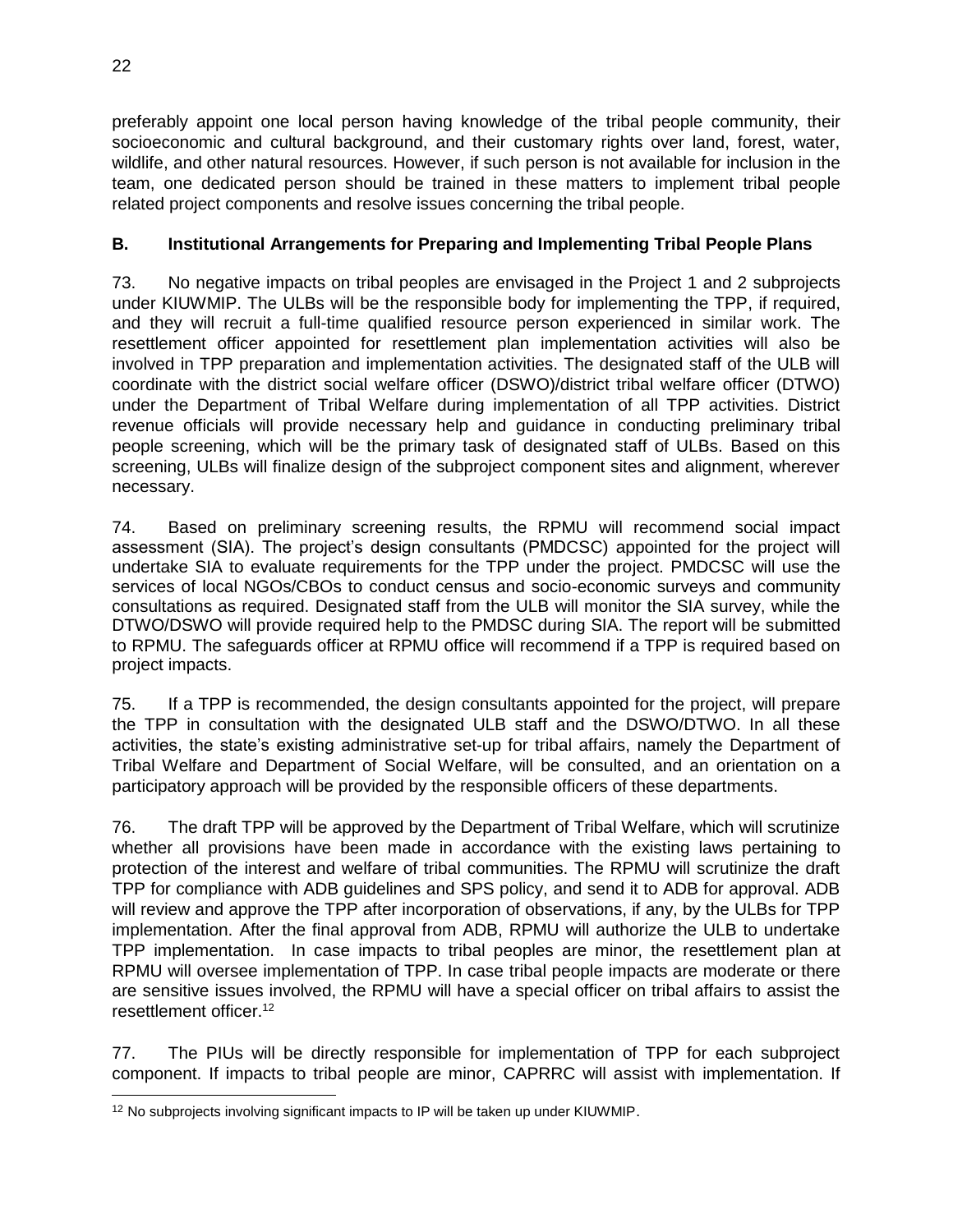impacts are major or sensitive in nature, an NGO will be appointed by the PMU, with funds from KUIDFC (PMU), will facilitate TPP action plan implementation. The Department of Tribal Welfare will. The community development officer (CDO) at the RPMU will monitor TPP implementation periodically along with an independent agency (apex NGO) appointed by the RPMU. Appendix 5 gives the institutional roles and responsibilities for preparation and implementation of the TPP. Diagrams in Figures 2 and 3 show the flow of activities for TPP implementation.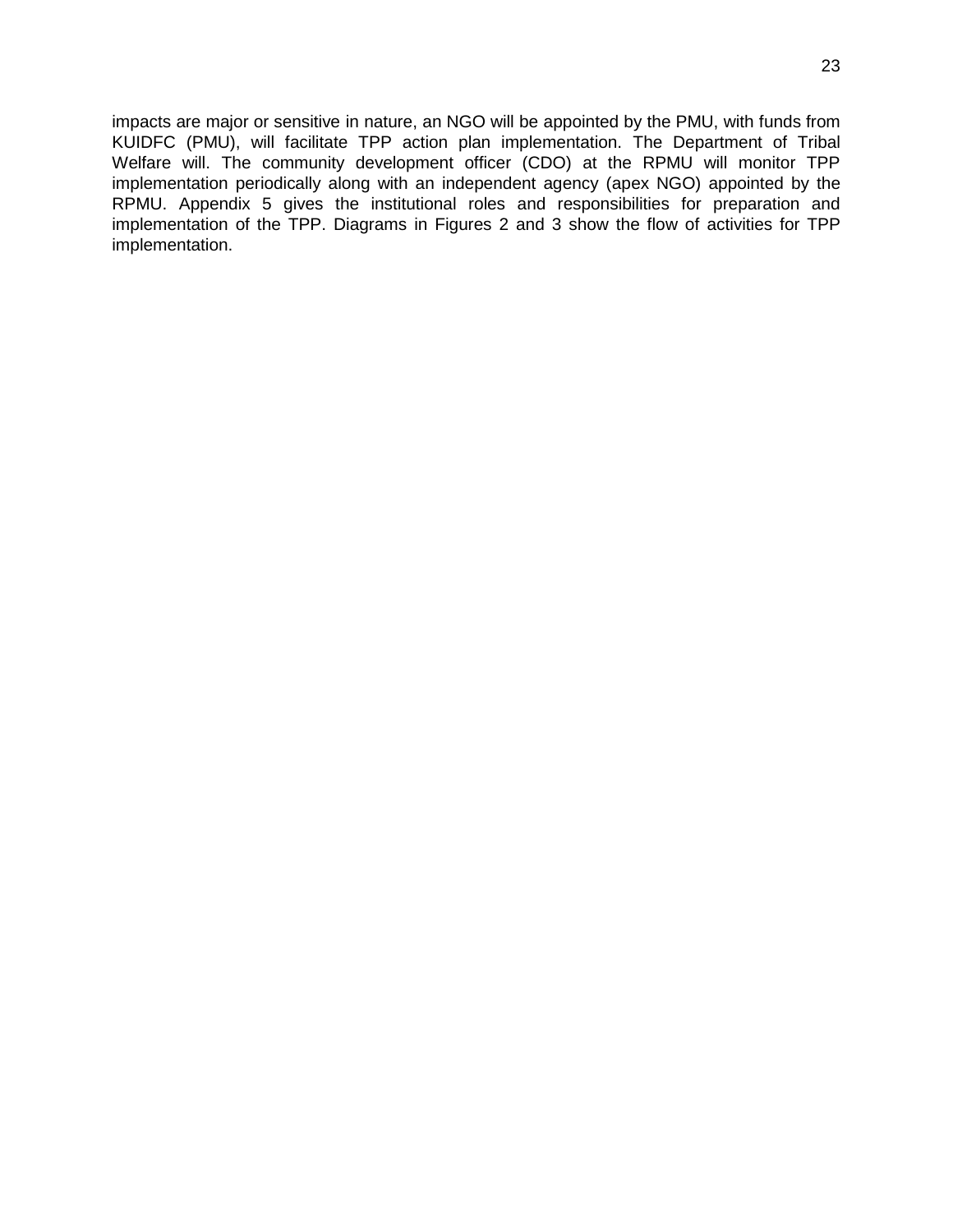

**Figure 2: Tribal People Plan Implementation Arrangements**

 $CAPRRC = community$  awareness, participation, rehabilitation and resettlement consultant,  $IA = implementation$ agency, NGO = nongovernment organization, PIU = project implementation unit, ULB = urban local bodies.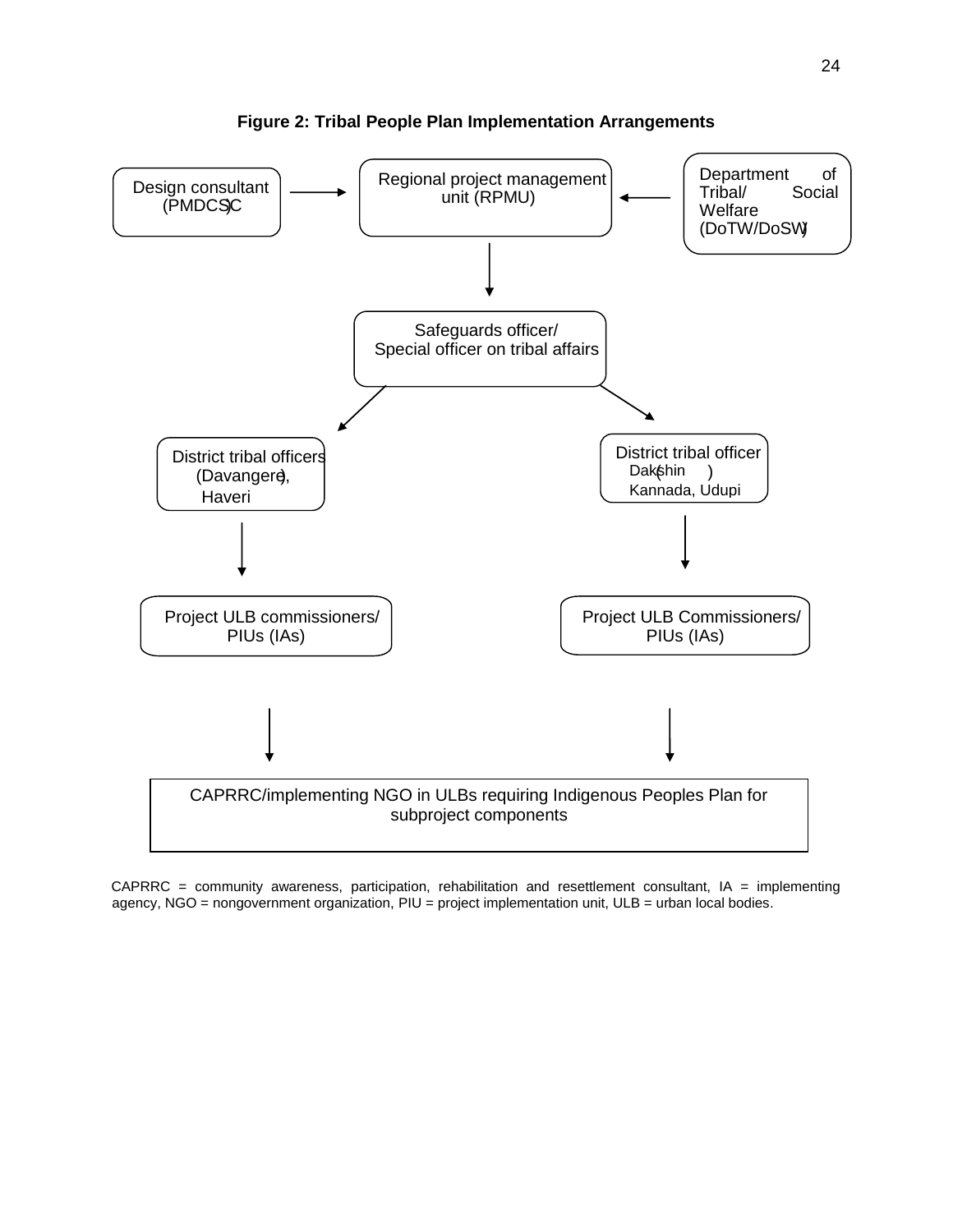**Figure 3: Indigenous Peoples Plan - Flow of Planned Activities**



ADB = Asian Development Bank, CAPRRC= community awareness, participation, rehabilitation and resettlement consultant, IPP = indigenous peoples plan, NGO = nongovernment organization, PMDCSC = project management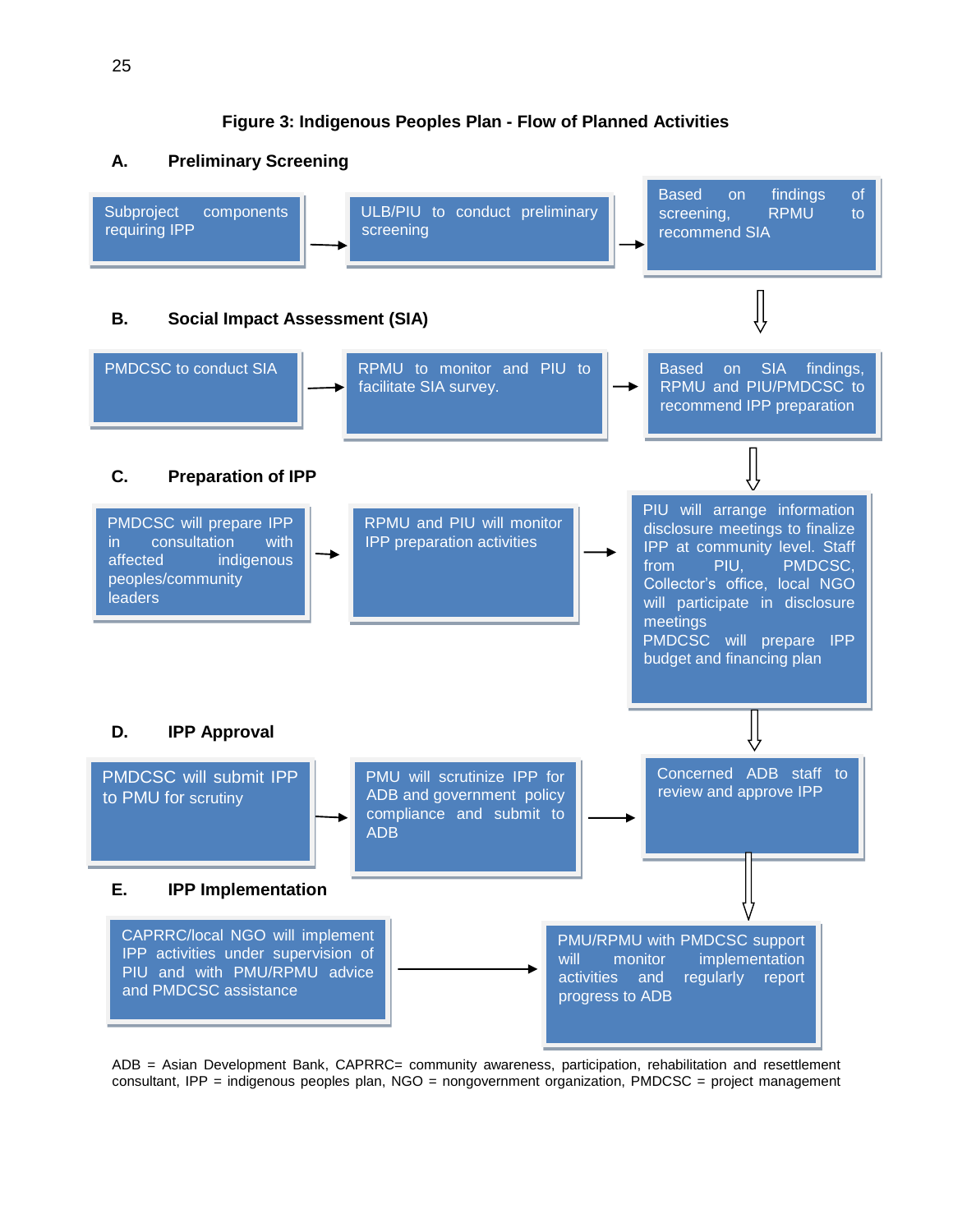design and construction supervision consultant, PIU = project implementation unit, PMU = program management unit, RPMU = regional program management unit, SIA = social impact assessment, ULB = urban local body.

# <span id="page-29-0"></span>**VII. BUDGET FOR FORMULATING AND IMPLEMENTING TRIBAL PEOPLE PLAN**

78. The Central Program Management Unit (CPMU), the executive agency of KIUWMIP, will provide each ULB with sufficient resources to prepare and implement the TPP if the subproject component will have any impact on indigenous communities. The activities of the TPP will be implemented by the ULB, with assistance from local NGOs/CBOs, and will be monitored by the community development officer at district level or the resettlement officer at ULB level. A detailed budget will be prepared by the RPMU through the design consultant (PMDCSC), considering all the activities associated with formulation and implementation of TPPs. Such budgets will be an integral component of the project cost and will be made available during project implementation.

# **VIII. PROGRAM FOR MONITORING AND EVALUATION**

<span id="page-29-1"></span>79. M&E are significant activities in developmental programs which deal with tribal people communities, in particular. The implementing agency and the RPMU are likely to come across many issues and problems related to implementation, which need to be solved immediately and in a sensitive manner. Monitoring will provide such solutions. Monitoring will be a periodic assessment of planned activities, providing inputs at the project's mid-term level, facilitating changes, and giving necessary feedback on TPP implementation activities and directing all involved on the right path, if necessary. Evaluation will take place at the end of the project and assess whether the planned activities have actually achieved their objectives to improve the tribal people community's standard of living and retain their tribal sociocultural identity at the same time. The M&E mechanism will measure project performance and fulfillment of the project objectives.

# <span id="page-29-2"></span>**A. Internal and External Monitoring**

80. The resettlement officer at the RPMU, with the help of the CAPRRC/implementing NGO at the ULB level, will carry out regular monthly internal monitoring. The ULB/PIU will submit monthly progress reports to RPMU and to ADB through the CPMU. The CAPRRC/NGO will be thoroughly briefed and oriented on ADB's SPS 2009. For projects with significant adverse impacts on tribal people, the ULB will engage qualified and experienced external experts or NGOs with significant experience in working with Indigenous Peoples to verify monitoring information. The external monitor engaged by the borrower/client (executive agency) will advise on ADB compliance issues. If any significant tribal people issues are found, the borrower/client will prepare a corrective action plan or prepare an updated TPP under the guidance of the DOTW/DOSW. The ULB will implement the corrective actions and follow up on these to ensure their effectiveness. The ULB, with support from the implementing NGO, will prepare periodic monitoring reports to the RPMU safeguards specialist on the progress of TPP implementation, highlighting compliance issues and corrective actions, if any. The costs of monitoring requirements will be reflected in project budgets.

81. TPP implementation will be monitored by an external agency. The TPP will include the following monitoring indicators, as required:

(i) community's perception on project benefits, adverse impact, and proposed mitigation measures;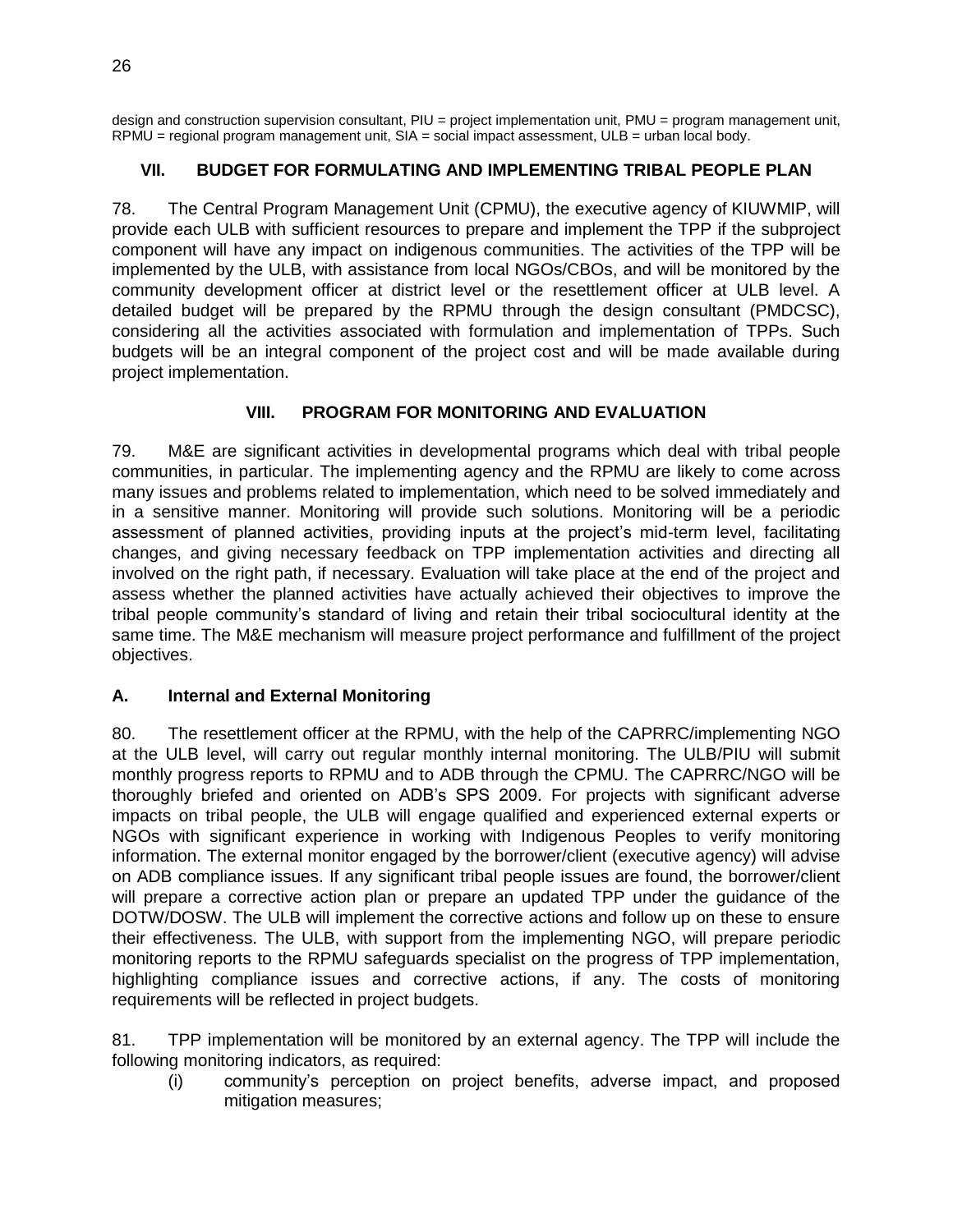- (ii) information on plan preparation, implementation process, and time taken at each stage;
- (iii) visits to sites to observe physical progress of plans;
- (iv) socioeconomic status of the community through sample survey of the targeted tribal people families at pre- and post-project levels;
- (v) degree and frequency of participation of tribal people communities, and effectiveness of such participation;
- (vi) usefulness and utilization of training imparted;
- (vii) utilization of funds;
- (viii) interaction between implementing NGO, the ULBs and the tribal people community; and
- (ix) Improvement in socioeconomic status of the affected indigenous families.

82. The KIUWMIP does not envisage any significant impact on tribal people. Any subproject with significant adverse impacts on tribal people should be avoided for financing under the investment program.

# <span id="page-30-0"></span>**B. Reporting**

83. The semiannual safeguards monitoring report prepared by the RPMU should include the implementation of the TPP or specific action plan of the identified TP. The external agency, as required, will submit biannual monitoring reports to the ADB. Broadly, monitoring and evaluation systems will involve:

- (i) administrative monitoring: daily planning, implementation, troubleshooting, feedback, individual village file maintenance, and progress reports;
- (ii) Socioeconomic monitoring: case studies, using baseline information for comparing the socioeconomic conditions, morbidity and mortality, communal harmony, dates for consultations, employment opportunities, etc.; and
- (iii) impact evaluation monitoring: improved living standards; access to natural resources; better bargaining power in the society, etc.

84. Reporting and monitoring formats will be prepared by the monitoring experts for effective internal and external monitoring. The reports will be submitted to ADB for review and comments. Each TPP monitoring report will be submitted by executive agency to ADB for review and disclosure on the ADB website. Particularly, if land acquisition issues and packages for payment of compensation are involved, the monitoring reports will consist of details of the payment, and whether these are in conjunction with the project's civil work implementation.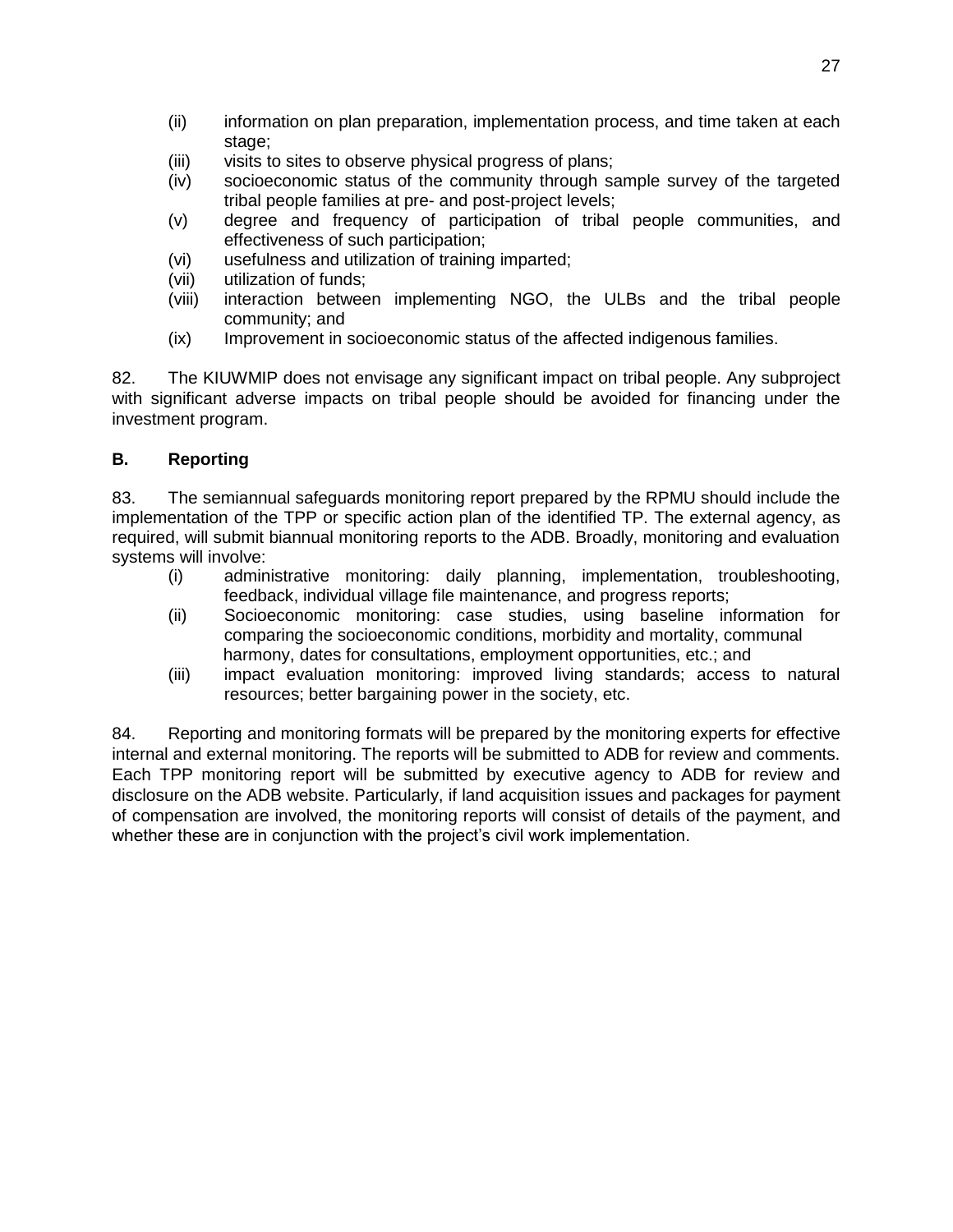#### **Proposed Subprojects under KIUWMIP and their Involuntary Resettlement and Indigenous Peoples Impacts**

| <b>Town</b><br><b>Proposed Intervention</b> |                                                                                                                                                                                                                                                          | <b>Land Requirement for</b>                                                                                                               | Involuntary                                                                                                                                                                                                                                                                                                             | <b>Indigenous Peoples</b> |
|---------------------------------------------|----------------------------------------------------------------------------------------------------------------------------------------------------------------------------------------------------------------------------------------------------------|-------------------------------------------------------------------------------------------------------------------------------------------|-------------------------------------------------------------------------------------------------------------------------------------------------------------------------------------------------------------------------------------------------------------------------------------------------------------------------|---------------------------|
|                                             |                                                                                                                                                                                                                                                          | facilities other than pipelines                                                                                                           | <b>Resettlement Impact</b>                                                                                                                                                                                                                                                                                              | Impact                    |
| Byadgi Town<br>Municipal<br>Council (TMC)   | Bulk water supply Raw water main.<br>Providing new pipeline for the section<br>from 20,020 m to 28,655 m                                                                                                                                                 | <b>Total land Required- Nil</b>                                                                                                           | Nil<br>Pipelines proposed to<br>be laid along the ROW<br>of public roads.                                                                                                                                                                                                                                               | Nil                       |
| <b>Byadgi TMC</b>                           | Water supply distribution network<br>Total length of the distribution network is<br>101.5 km, construction of a new overhead<br>tank of (one lakh liters capacity) OHT<br>proposed at Nehrunagar, house Service<br>Connections (HSC)- 7389 Nos           | Total land Required- 0.06 Ha                                                                                                              | Nil<br>Vacant government<br>land, not under any use<br>is identified, hence no<br>involuntary resettlement<br>impact is anticipated.                                                                                                                                                                                    | $\overline{N}$            |
| <b>Byadgi TMC</b>                           | <b>UGD component</b><br>82.2 km sewer network including 2.9 km<br>trunk main, 2.07 km sub main and 77.23<br>km lateral, sewage treatment plant (STP)<br>5 MLD, Septic tank: 0.03 ML in<br>Hamsabhavi, 3,202 manholes, 6,206<br>house service connections | Total of 3.47-ha required<br>3.42 Ha of private land<br>purchased through negotiated<br>settlement for construction of<br>STP at Byadagi. | Nil<br>3.42 ha of private land<br>is purchased through<br>negotiated settlement<br>(with third party<br>supervision); there is no<br>involuntary resettlement<br>impact; the remaining<br>land is vacant<br>government land with<br>no use identified; hence<br>no involuntary<br>resettlement impact is<br>anticipated | Nil                       |
| Harihara City<br>Municipal<br>Council (CMC) | <b>Bulk water supply</b><br>2 elevated level storage reservoirs, water<br>treatment plant, raw water pumping mains<br>4300 meters, new pure water pumping<br>main, rehabilitation and augmentation of<br>existing Jack well                              | Total land Required- 0.04 Ha                                                                                                              | Land identified is vacant<br>government land, not<br>under any use; hence<br>no involuntary<br>resettlement impact is<br>anticipated.<br>85 stationary vendors<br>and hawkers identified                                                                                                                                | Nil                       |

# **Table A1.1: Subprojects under KIUWMIP and Their Involuntary Resettlement and Indigenous Peoples Impacts for Project 1**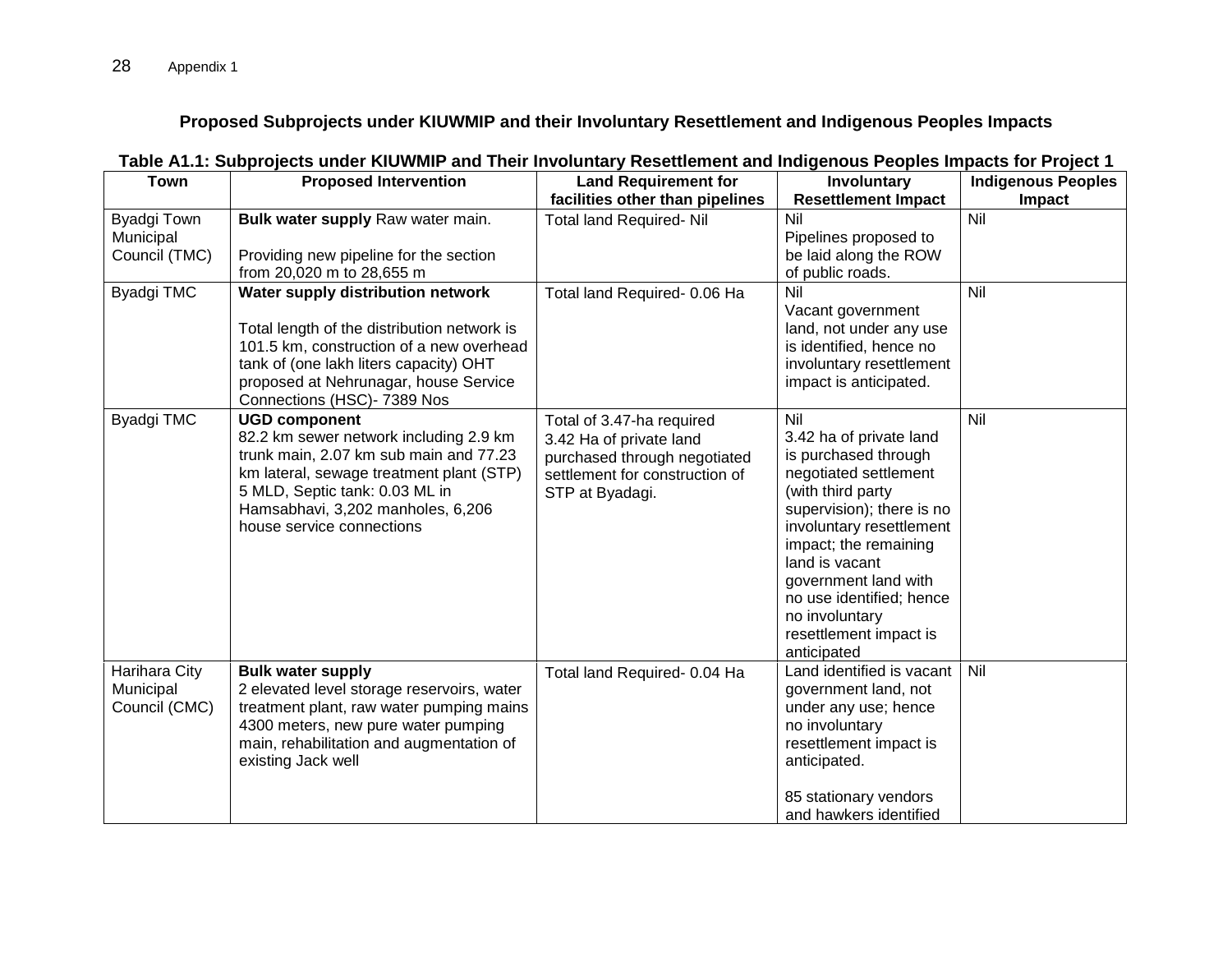| <b>Town</b>                           | <b>Proposed Intervention</b>                                                                                                                                                          | <b>Land Requirement for</b><br>facilities other than pipelines | Involuntary<br><b>Resettlement Impact</b>                                                                                                                                                                                                                                                                    | <b>Indigenous Peoples</b><br>Impact |
|---------------------------------------|---------------------------------------------------------------------------------------------------------------------------------------------------------------------------------------|----------------------------------------------------------------|--------------------------------------------------------------------------------------------------------------------------------------------------------------------------------------------------------------------------------------------------------------------------------------------------------------|-------------------------------------|
|                                       |                                                                                                                                                                                       |                                                                | on Harapanahalli-<br>Shimogga Road. They<br>will be temporarily<br>affected by the<br>construction.                                                                                                                                                                                                          |                                     |
| Harihara CMC                          | Water supply: distribution network<br>178.59 km water supply distribution<br>network, 14,000 House service<br>connections, 16 Bulk meters.                                            | <b>Total land Required - Nil</b>                               | Nil<br>Pipelines proposed to<br>be laid along the ROW<br>of public roads                                                                                                                                                                                                                                     | Nil                                 |
| Harihara<br><b>CMC</b>                | <b>UGD component</b><br>Sewerage and Drainage component<br>72 km sewers, 2,200 nos manholes, 4 nos<br>pumping stations, 18 MLD STP in<br>Harihara                                     | Total land Required- 8.09 Ha                                   | Nil<br>Part (2,400 sq. meter<br>out of 80,000 sq. meter)<br>of the STP site is being<br>purchased through<br>negotiated settlement<br>(with third party<br>oversight) and the<br>remaining land is vacant<br>and unused government<br>land; hence no<br>involuntary resettlement<br>impacts are anticipated. | Nil                                 |
| Davanagere<br><b>City Corporation</b> | <b>Bulk water supply</b><br>New 120 MLD capacity jackwell, new<br>Intake well of 120 MLD capacity, 13.40<br>Km of raw water pumping main, new 40<br>MLD WTP at Bathi                  | Total land Required- 1.87 Ha                                   | <b>Nil</b><br>Vacant government<br>land, not under any use,<br>hence no involuntary<br>resettlement impact<br>anticipated.                                                                                                                                                                                   | Nil                                 |
| Davanagere<br><b>City Corporation</b> | Water supply: distribution network.<br>Clear water transmission main of 59.7 km<br>Construction of 19 OHTs, 1,163 kms of<br>Distribution network, 97589 house service<br>connections. | Total land required- 0.99 ha                                   | Nil<br>Vacant government<br>land, not under any use<br>is identified, hence no<br>involuntary resettlement<br>impact anticipated.                                                                                                                                                                            | Nil                                 |
| Davanagere                            | <b>UGD component</b>                                                                                                                                                                  | Total land Required- 3.13 Ha                                   | The private land (0.1                                                                                                                                                                                                                                                                                        | Nil                                 |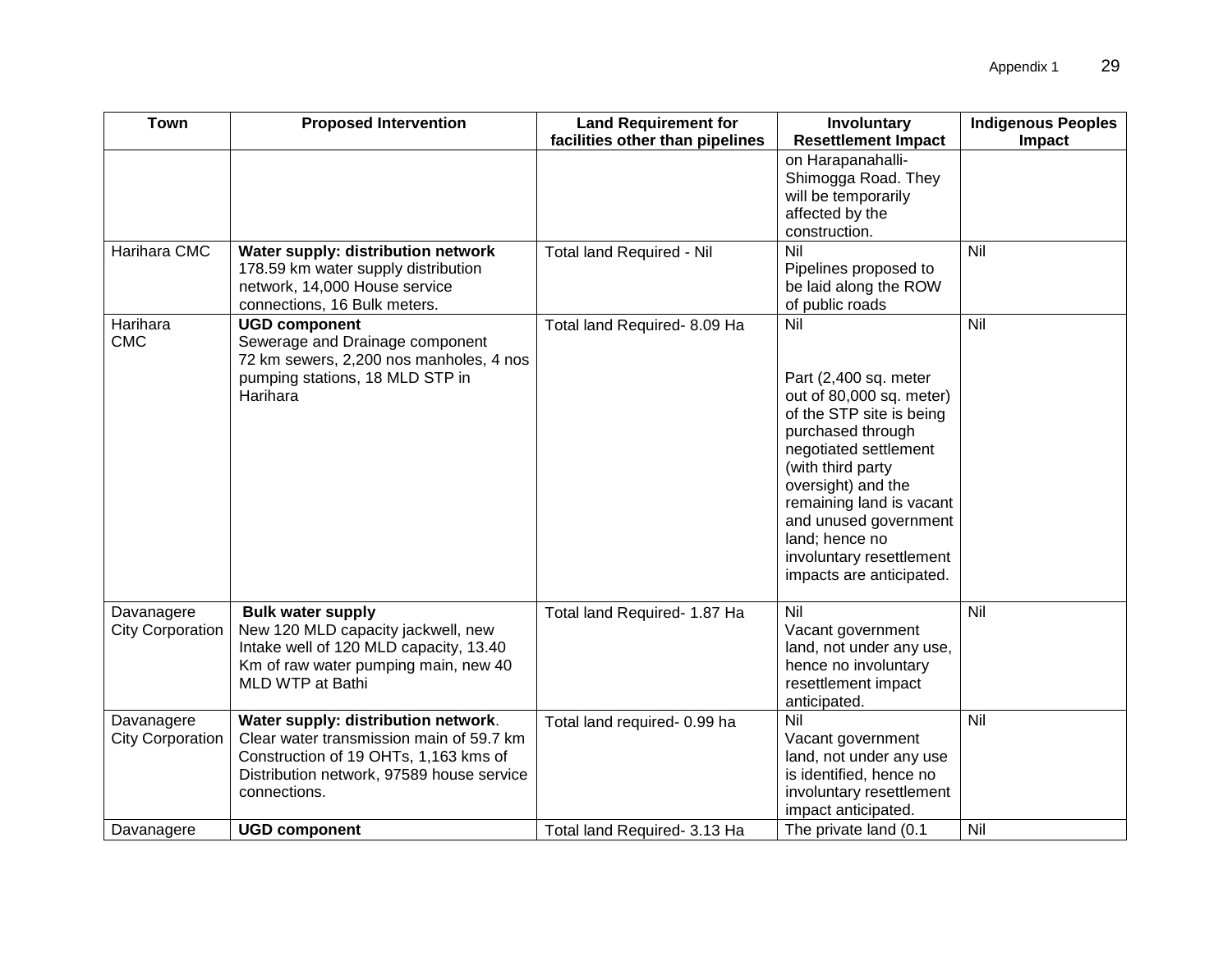| Town                    | <b>Proposed Intervention</b>                   | <b>Land Requirement for</b><br>facilities other than pipelines                                                        | Involuntary<br><b>Resettlement Impact</b>                                                                                                                                                                                  | <b>Indigenous Peoples</b><br>Impact |
|-------------------------|------------------------------------------------|-----------------------------------------------------------------------------------------------------------------------|----------------------------------------------------------------------------------------------------------------------------------------------------------------------------------------------------------------------------|-------------------------------------|
| <b>City Corporation</b> | Expansion of Sewerage System for<br>Davanagere | 0.10 Hectares of private land<br>purchased through negotiated<br>settlement for approach road to<br>STP at Davanagere | Ha) is purchased<br>through negotiated<br>settlement (with third<br>party oversight); Based<br>on due diligence<br>undertaken, the land<br>sellers were identified<br>as vulnerable, and<br>resettlement plan<br>prepared. |                                     |
|                         |                                                |                                                                                                                       | The remaining land is<br>vacant government<br>land, not under any use,<br>hence no involuntary<br>resettlement impact<br>anticipated for the<br>same.                                                                      |                                     |

HA = hectare, OHT = overhead tank, MLD = million liters per day, ROW = right of way, STP = sewerage treatment plant, UGD = underground drainage, WTP = water treatment plant,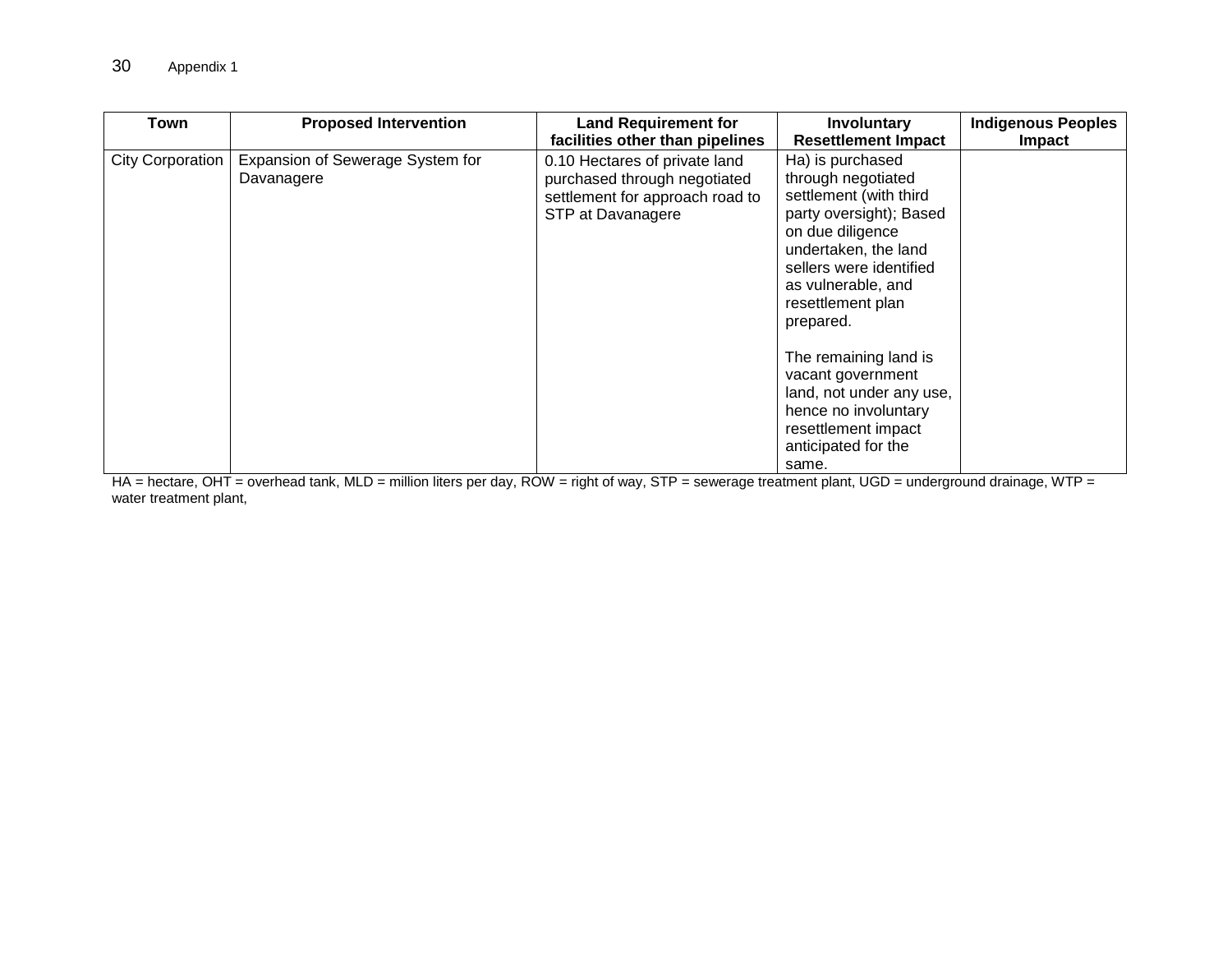| <b>Town</b>                                    | <b>Proposed Intervention</b>                                                                                                                                                      | . <b>.</b> .<br><b>Land Requirements for</b><br>facilities other than<br>pipelines                                 | <b>Involuntary Resettlement Impact</b><br><b>Potential issues</b>                                                                                                                                                                                                                                                                                                                                                                                                                                                                             | Indigenous<br><b>Plan Impact</b> |  |
|------------------------------------------------|-----------------------------------------------------------------------------------------------------------------------------------------------------------------------------------|--------------------------------------------------------------------------------------------------------------------|-----------------------------------------------------------------------------------------------------------------------------------------------------------------------------------------------------------------------------------------------------------------------------------------------------------------------------------------------------------------------------------------------------------------------------------------------------------------------------------------------------------------------------------------------|----------------------------------|--|
| Water supply                                   |                                                                                                                                                                                   |                                                                                                                    |                                                                                                                                                                                                                                                                                                                                                                                                                                                                                                                                               |                                  |  |
| <b>Mangalore</b>                               |                                                                                                                                                                                   |                                                                                                                    |                                                                                                                                                                                                                                                                                                                                                                                                                                                                                                                                               |                                  |  |
| Clear Water<br><b>Feeder Mains</b>             | Laying of 59.45 km clear water feeder<br>main from Master Balancing reservoirs<br>to (overhead tanks) OHTs/ground level<br>storage reservoirs (GLSRs)                             | Nil                                                                                                                | Nil<br>Pipe lines proposed to be laid along<br>right-of-way (ROW) of public roads                                                                                                                                                                                                                                                                                                                                                                                                                                                             | Nil                              |  |
| Service<br>Reservoirs                          | Construction of 14 OHTs and 2 GLSRs<br>of total capacity of 17.25 ml                                                                                                              | Total of 2.05 ha of land<br>required<br>0.068 Ha is private land<br>will be purchased by<br>negotiated settlement. | Most of the land identified is vacant<br>government land, not under any use<br>and the remaining private land is<br>being purchased through a negotiated<br>settlement; hence no involuntary<br>resettlement impact is anticipated due<br>to proposed subproject components.<br>However, involuntary resettlement<br>impacts are anticipated as a result of<br>associated facilities (intake). The<br>updated resettlement plan (on<br>completion of detailed design) will<br>include a due diligence report on the<br>associated facilities. | Nil                              |  |
| <b>Distribution</b><br>System                  | Laying of 789 kms of Distribution pipe<br>lines                                                                                                                                   | Nil                                                                                                                | Nil<br>Pipelines proposed to be laid along<br>the ROW of public roads                                                                                                                                                                                                                                                                                                                                                                                                                                                                         | Nil                              |  |
| <b>Metered House</b><br>Service<br>Connections | Replacement of 78,969 existing house<br>service connections along with water<br>meter, and providing new metered HSC<br>of 11,031 for uncovered households.                       | Nil                                                                                                                | Nil                                                                                                                                                                                                                                                                                                                                                                                                                                                                                                                                           | Nil                              |  |
| <b>Udupi</b>                                   |                                                                                                                                                                                   |                                                                                                                    |                                                                                                                                                                                                                                                                                                                                                                                                                                                                                                                                               |                                  |  |
| <b>Clear Water</b><br><b>Feeder Mains</b>      | Clear Water feeder mains of DI and MS<br>pipes of dia ranging from 150 mm to<br>355.60mm proposed for 7.47 kms to<br>feed the clear water to newly proposed<br>OHT <sub>s</sub> . | Nil                                                                                                                | Nil<br>Pipelines proposed to be laid along<br>the ROW of public roads                                                                                                                                                                                                                                                                                                                                                                                                                                                                         | Nil                              |  |
| Service                                        | Construction of 7 overhead tanks of total                                                                                                                                         | 0.40 ha of ULB land                                                                                                | Nil                                                                                                                                                                                                                                                                                                                                                                                                                                                                                                                                           | Nil                              |  |

#### **Table A1.2: Proposed Subprojects under KIUWMIP and their Involuntary Resettlement and Indigenous Peoples Impacts for Project 2**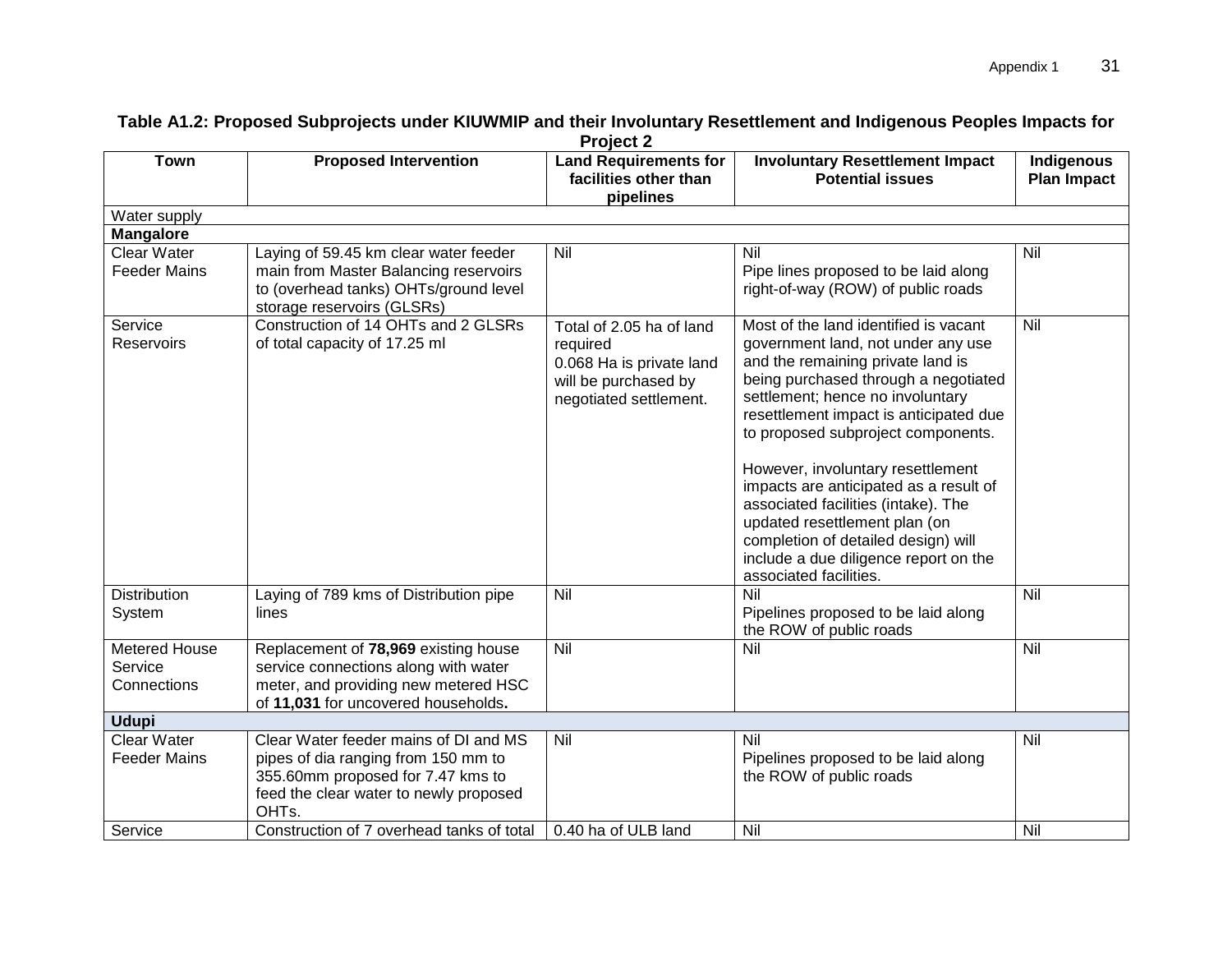| <b>Town</b>                                        | <b>Proposed Intervention</b>                                                                                                                                                                                                                                                       | <b>Land Requirements for</b><br>facilities other than<br>pipelines | <b>Involuntary Resettlement Impact</b><br><b>Potential issues</b>                                                                                                                                                                                           | Indigenous<br><b>Plan Impact</b> |
|----------------------------------------------------|------------------------------------------------------------------------------------------------------------------------------------------------------------------------------------------------------------------------------------------------------------------------------------|--------------------------------------------------------------------|-------------------------------------------------------------------------------------------------------------------------------------------------------------------------------------------------------------------------------------------------------------|----------------------------------|
| Reservoirs                                         | capacity of 5.2 ML.                                                                                                                                                                                                                                                                |                                                                    | Land identified is vacant government<br>land, not under any use; hence no<br>involuntary resettlement impact is<br>anticipated                                                                                                                              |                                  |
| Distribution<br>System                             | Construction of 358.17 km of distribution<br>line                                                                                                                                                                                                                                  |                                                                    | Pipelines proposed to be laid along<br>the ROW of public roads<br>Seven vendors are expected to face<br>temporary loss of income.<br>Resettlement Plan prepared.                                                                                            | Nil                              |
| Metered House<br>Service<br>Connections            | Replacement of 16,870 existing meters<br>and providing new metered HSC of<br>15,000 for uncovered households                                                                                                                                                                       | Nil                                                                | Nil                                                                                                                                                                                                                                                         | Nil                              |
| Kundapura                                          |                                                                                                                                                                                                                                                                                    |                                                                    |                                                                                                                                                                                                                                                             |                                  |
| <b>Intake Works</b>                                | Intake works and jack Well at Jambu(<br>Japthi Village) to supply the raw water of<br>9.37 MLD to WTP along with the up<br>gradation of non-working<br>electromechanical equipment's-diesel<br>generator set proposed for the un-<br>interrupted power supply to the Jack<br>well. | Nil.                                                               | Nil                                                                                                                                                                                                                                                         | Nil                              |
| <b>Water Treatment</b><br>Plants                   | Renovation of the existing WTP capacity<br>of 7.60 MLD at Japthi Village                                                                                                                                                                                                           | Nil                                                                | Nil                                                                                                                                                                                                                                                         | $\overline{N}$                   |
| <b>Clear Water</b><br>Transmission<br><b>Mains</b> | Laying of 4.8 km feeder main tapping<br>from existing clear water main with 200<br>mm dia DI K-9 Class pipe to proposed<br>OHT located at Kodi for newly added<br>zone-4.                                                                                                          | <b>Nil</b>                                                         | Nil<br>Pipelines proposed to be laid along<br>the ROW of public roads                                                                                                                                                                                       | Nil                              |
| Service<br>Reserviors                              | Construction of 2 OHTs with a total<br>capacity of 0.9 ML in Kundapura                                                                                                                                                                                                             | 0.12 of ULB land                                                   | The land identified is vacant<br>government land, not under any use;<br>hence no involuntary resettlement<br>impact is anticipated<br>Three non-titleholders (vulnerable<br>households) identified in the proposed<br>OHT site of Kodi, Kundapura will lose | Nil                              |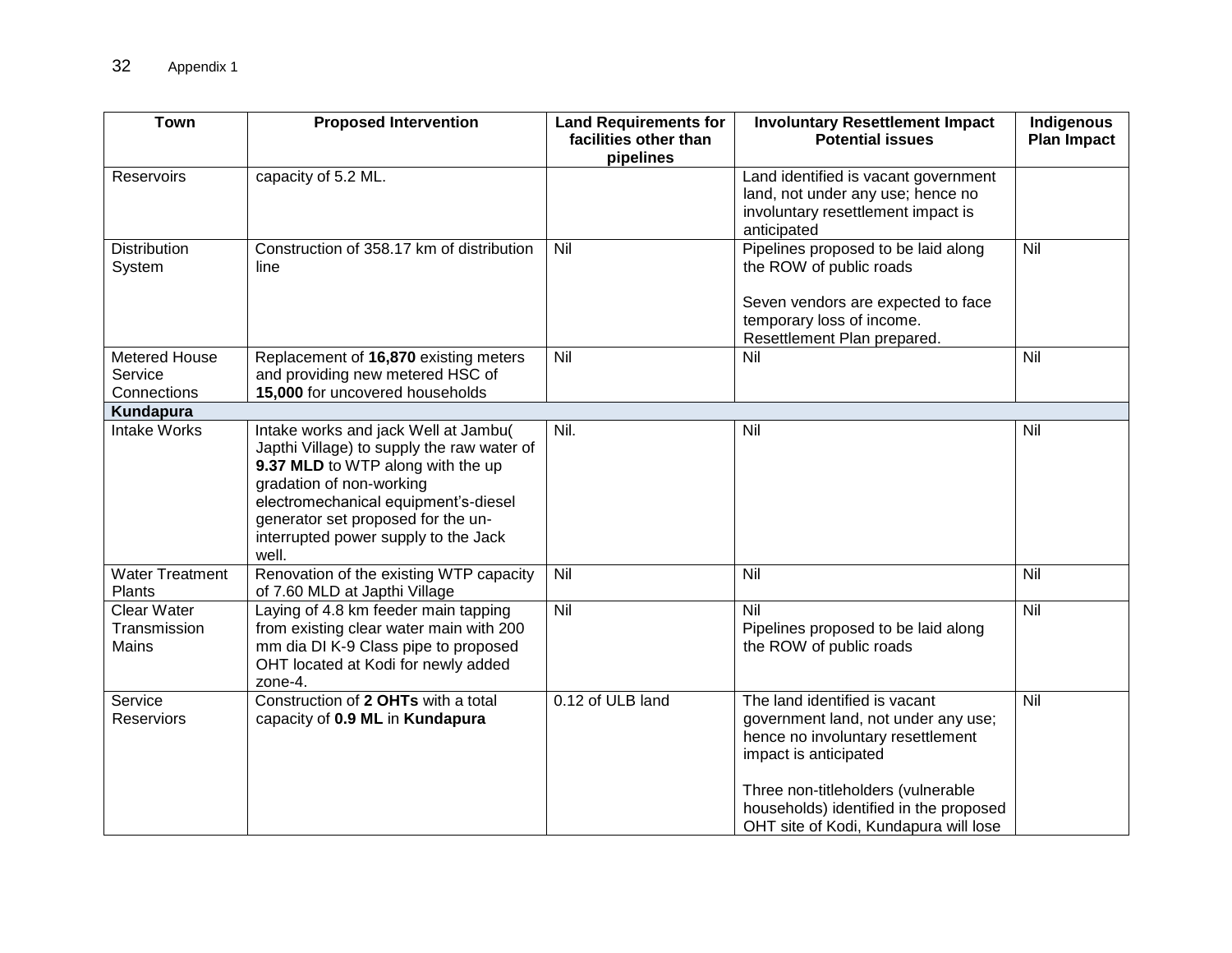| <b>Town</b>                               | <b>Proposed Intervention</b>                                                                                                                                                                                                                                                        | <b>Land Requirements for</b><br>facilities other than<br>pipelines | <b>Involuntary Resettlement Impact</b><br><b>Potential issues</b>                                                              | Indigenous<br><b>Plan Impact</b> |  |
|-------------------------------------------|-------------------------------------------------------------------------------------------------------------------------------------------------------------------------------------------------------------------------------------------------------------------------------------|--------------------------------------------------------------------|--------------------------------------------------------------------------------------------------------------------------------|----------------------------------|--|
|                                           |                                                                                                                                                                                                                                                                                     |                                                                    | coconut trees planted on government<br>land. Resettlement Plan prepared.                                                       |                                  |  |
| <b>Distribution</b><br>System             | Distribution System: Extension of<br>31.64 km distribution pipe lines.                                                                                                                                                                                                              | Nil                                                                | $\overline{N}$<br>Pipelines proposed to be laid along<br>the ROW of public roads                                               | Nil                              |  |
| Metered House<br>Service<br>Connections   | Replacement of 4200 existing meters<br>and providing new metered HSC of 2250<br>for un-covered households.                                                                                                                                                                          | Nil                                                                | Nil                                                                                                                            | Nil                              |  |
| <b>Puttur</b>                             |                                                                                                                                                                                                                                                                                     |                                                                    |                                                                                                                                |                                  |  |
| <b>Intake Works</b>                       | Intake works at Nekkilady Jack well -<br>replacing the 2 old pumps to feed the<br>raw water to 8.7 MLD WTP along with<br>the up gradation of electromechanical<br>equipment's.-A diesel generator set has<br>been proposed for the un-interrupted<br>power supply to the Jack well. | Nil.                                                               | Nil                                                                                                                            | Nil                              |  |
| Raw Water Main                            | Proposed 1.68 km raw water<br>transmission main from Nekkilady jack<br>well to WTP with 400 mm dia DI K-9<br>Class pipe.                                                                                                                                                            | Nil                                                                | Nil<br>Pipelines proposed to be laid along<br>the ROW of public roads                                                          | Nil                              |  |
| <b>Water Treatment</b><br>Plants          | Renovation and upgradation of<br>Nekkilady WTP from the current<br>capacity of 2.7 MLD to 8.7 MLD                                                                                                                                                                                   | Nil.                                                               | Nil                                                                                                                            | Nil                              |  |
| Clear water<br>pumping mains              | Pumping of clear water from WTP (water<br>treatment plant) to service reservoirs                                                                                                                                                                                                    | Nil.                                                               | Nil<br>Pipelines proposed to be laid along<br>the ROW of public roads                                                          | Nil                              |  |
| <b>Clear Water</b><br><b>Feeder Mains</b> | Pumping of clear water from MBR to<br>Service Reservoirs (Total 5.06 km)                                                                                                                                                                                                            | Nil                                                                | Nil<br>Pipelines proposed to be laid along<br>the ROW of public roads                                                          | Nil                              |  |
| Service<br>Reserviors                     | Construction of 6 OHTs and 2 GLSRs<br>with a total capacity of 4.55 ML                                                                                                                                                                                                              | 1.79 of Government land                                            | Nil<br>Vacant government land, not under<br>any use is identified, hence no<br>involuntary resettlement impact<br>anticipated. | Nil                              |  |
| Distribution<br>System                    | Laying of 142.66 km of Distribution<br>network                                                                                                                                                                                                                                      | Nil                                                                | Nil<br>Pipelines proposed to be laid along                                                                                     | Nil                              |  |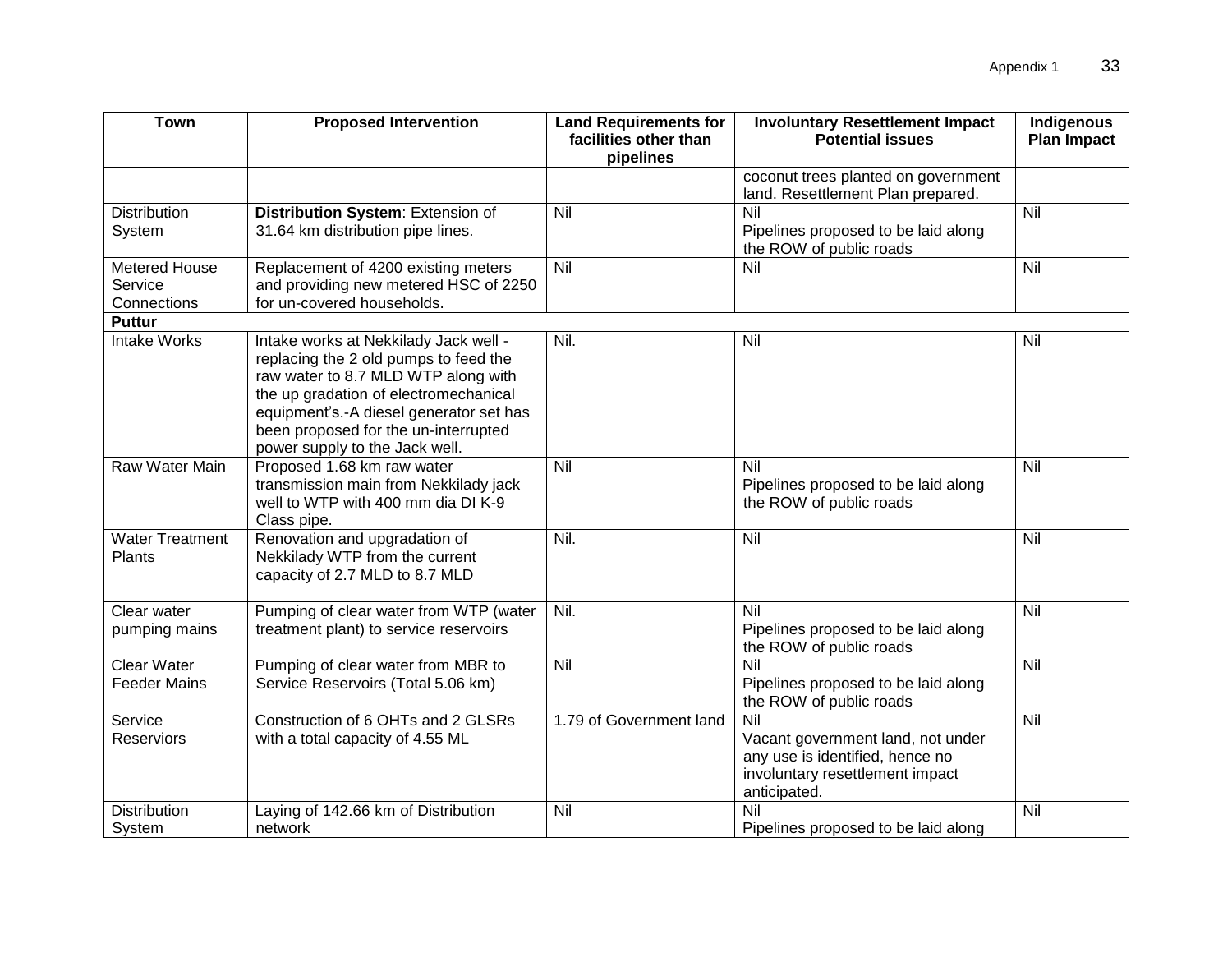| <b>Town</b>                             | <b>Proposed Intervention</b><br><b>Land Requirements for</b><br>facilities other than<br>pipelines                                                 |     | <b>Involuntary Resettlement Impact</b><br><b>Potential issues</b>                                                      |     |  |
|-----------------------------------------|----------------------------------------------------------------------------------------------------------------------------------------------------|-----|------------------------------------------------------------------------------------------------------------------------|-----|--|
|                                         |                                                                                                                                                    |     | the ROW of public roads                                                                                                |     |  |
| Metered House<br>Service<br>Connections | Replacement of 8,441 existing meters<br>and providing new metered HSC of<br>4,500 for un-covered households                                        | Nil | Nil                                                                                                                    | Nil |  |
| <b>Sewerage</b>                         |                                                                                                                                                    |     |                                                                                                                        |     |  |
| <b>Mangalore</b>                        |                                                                                                                                                    |     |                                                                                                                        |     |  |
| Pumping main                            | 1100 mm dia DI K9 Class Pipe from Wet<br>well No-3, Kudroli to 43.5 MLD STP at<br>Kavoor for a length of 7650 m                                    | Nil | Pipelines proposed to be laid along<br>the ROW of public roads                                                         | Nil |  |
|                                         |                                                                                                                                                    |     | 68 shopkeepers are anticipated to<br>face temporary income loss during<br>construction.<br>Resettlement Plan prepared. |     |  |
|                                         | DI K9 class pipe from Wet Well No-4,<br>Kanadathpalli to Wet Well No-3, Kudroli<br>for a length of 950 m                                           | Nil | Nil<br>Pipelines proposed to be laid along<br>the ROW of public roads                                                  | Nil |  |
|                                         | 450 mm dia DI K9 class pipe from Wet<br>Well No-6, Mulihitlu to Ridge Manhole<br>near Morgans gate for a length of 1700<br>m.                      | Nil | Nil<br>Pipelines proposed to be laid along<br>the ROW of public roads                                                  | Nil |  |
|                                         | 450 mm dia DI K9 class pipe from Wet<br>Well No-7, Jeppu Bappal to Ridge<br>Manhole inside premises of old STP at<br>Ekkur for a length of 1100 m. | Nil | Nil<br>Pipelines proposed to be laid along<br>the ROW of public roads                                                  | Nil |  |

ha = hectare, HSC = house service connections, km = kilometer, GLSR = ground level storage reservoir, m = meter, ML = milliliter, MLD = million liters per day, mm = millimeter, MS = mild steel, OHT = overhead tank, ROW = right-of-way, STP = sewage treatment plant, WTP = water treatment plant.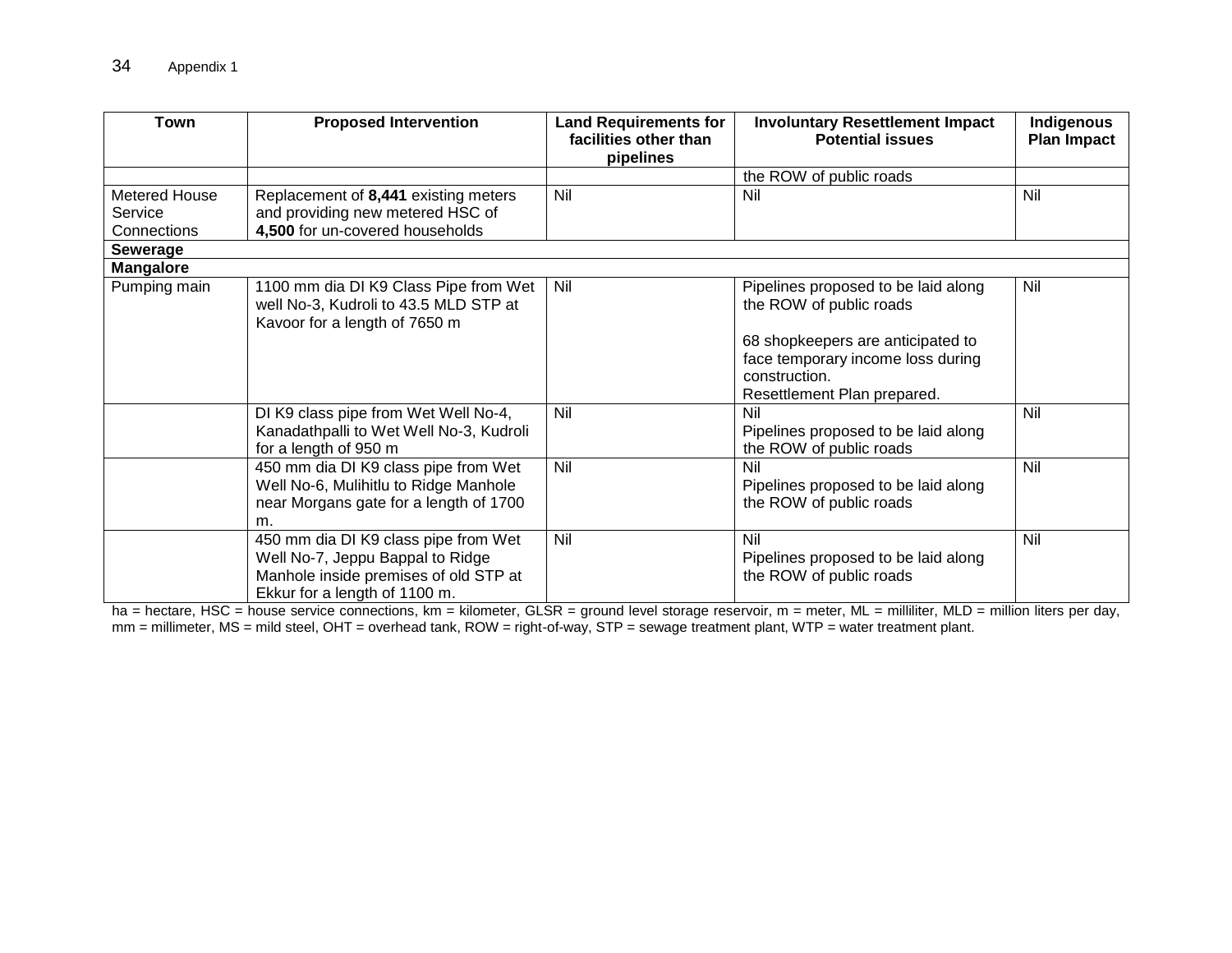| No.                     | <b>District</b>  | <b>Total</b> | <b>Total</b>         | Percentage                                       | Percentage        | <b>Total</b> | <b>Total</b>      | Percentage of        | Percentage of        |
|-------------------------|------------------|--------------|----------------------|--------------------------------------------------|-------------------|--------------|-------------------|----------------------|----------------------|
|                         |                  |              | Population Scheduled | of                                               | of                | Population   | <b>Scheduled</b>  | <b>Scheduled</b>     | <b>Scheduled</b>     |
|                         |                  |              | <b>Tribes</b>        | <b>Scheduled</b>                                 | <b>Scheduled</b>  |              | <b>Tribes</b>     | <b>Tribes</b>        | <b>Tribe</b>         |
|                         |                  |              | Population           | <b>Tribes</b>                                    | <b>Tribes</b>     |              | <b>Population</b> | <b>Population in</b> | <b>Population to</b> |
|                         |                  |              |                      | <b>Population</b>                                | <b>Population</b> |              |                   | the District         | the State            |
|                         |                  |              |                      | in the                                           | to the State      |              |                   | (% )                 | <b>Scheduled</b>     |
|                         |                  |              |                      | <b>District</b>                                  | <b>Scheduled</b>  |              |                   |                      | <b>Tribes</b>        |
|                         |                  |              |                      | (% )                                             | <b>Tribes</b>     |              |                   |                      | <b>Population</b>    |
|                         |                  |              |                      |                                                  | <b>Population</b> |              |                   |                      | $(\% )$              |
|                         |                  |              |                      | 2001                                             | (% )              |              |                   | 2011                 |                      |
| 1                       | Belgaum          | 4,214,505    | 243,451              | 5.78                                             | 7.03              | 4,779,661    | 297,198           | 6.2                  | 0.49                 |
| $\overline{c}$          | Bagalkot         | 1,651,892    | 80,181               | 4.85                                             | 2.31              | 1,889,752    | 97,203            | 5.1                  | 0.16                 |
| 3                       | Bijapur          | 1,806,918    | 30,051               | 1.66                                             | 0.87              | 2,177,331    | 39,314            | 1.8                  | 0.06                 |
| 4                       | <b>Bidar</b>     | 1,502,373    | 182,219              | 12.13                                            | 5.26              | 1,703,300    | 235,822           | 13.8                 | 0.39                 |
| 5                       | Raichur          | 1,669,762    | 303,042              | 18.15                                            | 8.75              | 1,928,812    | 367,071           | 19.0                 | 0.60                 |
| 6                       | Koppal           | 1,196,089    | 138,588              | 11.59                                            | 4.00              | 1,389,920    | 164,271           | 11.8                 | 0.27                 |
| 7                       | Gadag            | 971,835      | 54,410               | 5.60                                             | 1.57              | 1,064,570    | 61,654            | 5.8                  | 0.10                 |
| $\overline{\mathbf{8}}$ | <b>Dharwad</b>   | 1,604,253    | 70,442               | 4.39                                             | 2.03              | 1,847,023    | 87,548            | 4.7                  | 0.14                 |
| 9                       | Uttara Kannada   | 1,353,644    | 23,781               | 1.76                                             | 0.69              | 1,437,169    | 34,239            | 2.4                  | 0.06                 |
| 10                      | Haveri           | 1,439,116    | 127,163              | 8.84                                             | 3.67              | 1,597,668    | 141,380           | 8.8                  | 0.23                 |
| 11                      | <b>Bellary</b>   | 2,027,140    | 364,638              | 17.99                                            | 10.53             | 2,452,595    | 451,406           | 18.4                 | 0.74                 |
| 12                      | Chitradurga      |              |                      |                                                  |                   | 1,659,456    | 302,554           | 18.2                 | 0.50                 |
| 13                      | Davanagere       | 1,790,952    | 209,701              | 11.71                                            | 6.05              | 1,945,497    | 233,112           | 12.0                 | 0.38                 |
| 14                      | Shimoga          | 1,642,545    | 55,997               | 3.41                                             | 1.62              | 1,752,753    | 65,412            | 3.7                  | 0.11                 |
| 15                      | <b>Udupi</b>     | 1,112,243    | 41,613               | $\overline{3.74}$                                | 1.20              | 1,177,361    | 52,897            | 4.5                  | 0.09                 |
| 16                      | Chikmagalur      | 1,140,905    | 41,019               | 3.60                                             | 1.18              | 1,137,961    | 44,970            | 4.0                  | 0.07                 |
| 17                      | Tumkur           | 2,584,711    | 193,819              | 7.50                                             | 5.60              | 2,678,980    | 209,559           | 7.8                  | 0.34                 |
| 18                      | Bangalore        | 6,537,124    | 86,018               | 1.32                                             | 2.48              | 9,621,551    | 190,239           | 2.0                  | 0.31                 |
| 19                      | Mandya           | 1,763,705    | 17,193               | 0.97                                             | 0.50              | 1,805,769    | 22,402            | 1.2                  | 0.04                 |
| $\overline{20}$         | Hassan           | 1,721,669    | 26,451               | 1.54                                             | 0.76              | 1,776,421    | 32,329            | 1.8                  | 0.05                 |
| $\overline{21}$         | Dakshina Kannada | 1,897,730    | 62,936               | 3.32                                             | 1.82              | 2,089,649    | 82,268            | 3.9                  | 0.13                 |
| $\overline{22}$         | Kodagu           | 548,561      | $\overline{46,115}$  | 8.41                                             | 1.33              | 554,519      | 58,054            | 10.5                 | 0.10                 |
| 23                      | <b>Mysore</b>    |              |                      |                                                  |                   | 3,001,127    | 334,547           | 11.1                 | 0.55                 |
| $\overline{24}$         | Chamarajanagar   | 965,462      | 106,111              | 10.99                                            | 3.06              | 1,020,791    | 120,219           | 11.8                 | 0.20                 |
| $\overline{25}$         | Gulbarga         | 3,130,922    | 154,195              | 4.92                                             | 4.45              | 2,566,326    | 65,259            | 2.5                  | 0.11                 |
| 26                      | Yadgir           |              |                      | Was part of Gulbarga district during Census 2001 |                   | 1,174,271    | 146,849           | 12.5                 | 0.24                 |
| $\overline{27}$         | Kolar            | 2,536,069    | 205,711              | 8.11                                             | 5.94              | 1,536,401    | 78,875            | 5.1                  | 0.13                 |

**Tribal Population in Karnataka Per District, 2001 and 2011**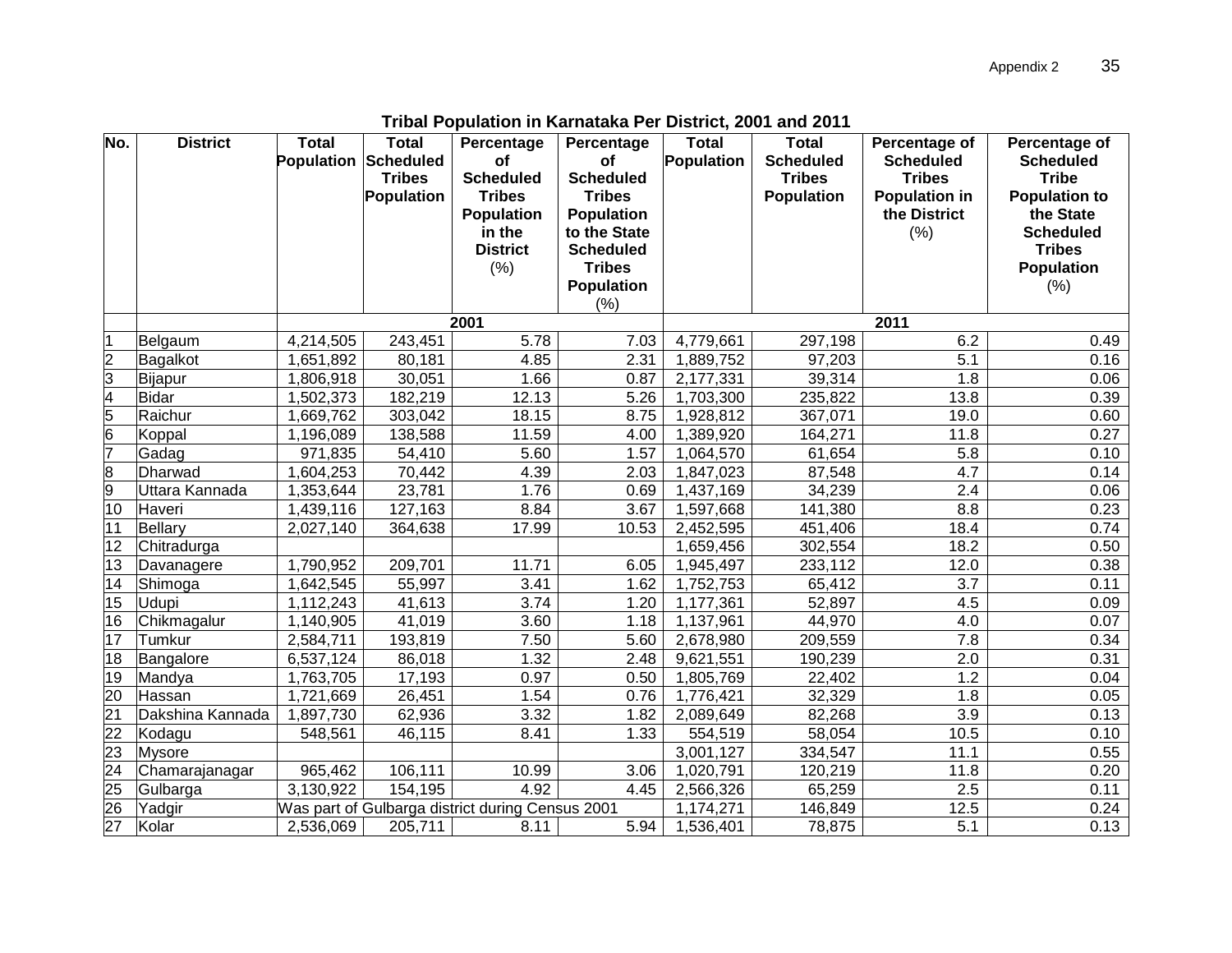| No. | <b>District</b>        | Total     | Total<br><b>Population Scheduled</b><br>Tribes<br>Population | Percentage<br>οf<br><b>Scheduled</b><br><b>Tribes</b><br><b>Population</b><br>in the<br><b>District</b><br>$(\% )$ | Percentage<br>οf<br><b>Scheduled</b><br><b>Tribes</b><br><b>Population</b><br>to the State<br><b>Scheduled</b><br>Tribes<br><b>Population</b><br>(%) | Total<br>Population | Total<br><b>Scheduled</b><br><b>Tribes</b><br><b>Population</b> | Percentage of<br><b>Scheduled</b><br><b>Tribes</b><br><b>Population in</b><br>the District<br>$(\%)$ | Percentage of<br><b>Scheduled</b><br><b>Tribe</b><br><b>Population to</b><br>the State<br><b>Scheduled</b><br><b>Tribes</b><br><b>Population</b><br>$(\%)$ |
|-----|------------------------|-----------|--------------------------------------------------------------|--------------------------------------------------------------------------------------------------------------------|------------------------------------------------------------------------------------------------------------------------------------------------------|---------------------|-----------------------------------------------------------------|------------------------------------------------------------------------------------------------------|------------------------------------------------------------------------------------------------------------------------------------------------------------|
| 28  | Chikkaballapura        |           |                                                              | Was part of Kolar district during Census 2001                                                                      |                                                                                                                                                      | ,255,104            | 156,487                                                         | 12.5                                                                                                 | 0.26                                                                                                                                                       |
| 29  | <b>Bangalore Rural</b> | 1,881,514 | 61,555                                                       | 3.27                                                                                                               | 1.78                                                                                                                                                 | 990,923             | 52,903                                                          | 5.3                                                                                                  | 0.09                                                                                                                                                       |
| 30  |                        |           |                                                              | Was part of Bangalore Rural district during Census                                                                 |                                                                                                                                                      |                     |                                                                 |                                                                                                      |                                                                                                                                                            |
|     | Ramanagara             | 2001      |                                                              |                                                                                                                    |                                                                                                                                                      | .082.636            | 22.946                                                          | 2.1                                                                                                  | 0.04                                                                                                                                                       |
| 31  | Karnataka              |           |                                                              |                                                                                                                    |                                                                                                                                                      | 61,095,297          | 4,248,987                                                       | 6.95%                                                                                                |                                                                                                                                                            |

Source: Census 2001 and 2011.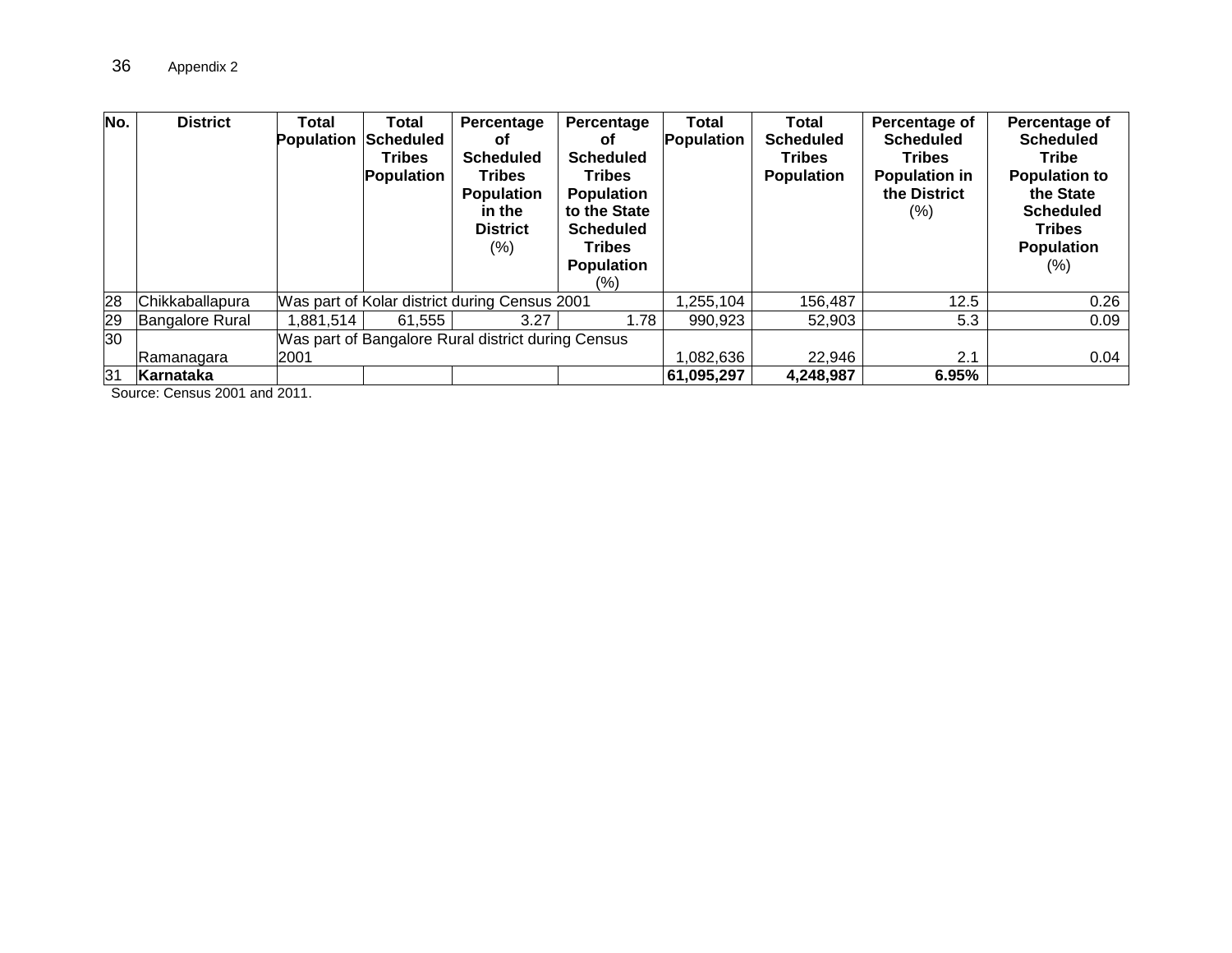# **List of Scheduled Tribes in Karnataka**<sup>1</sup>

- 1. Adiyan
- 2. Barda
- 3. Bavacha, Bamcha
- 4. Bhil, Bhil Garasia, Sholi Bhil, Dungri Bhil, Dungri Garasia, Mewasi Bhil, Rawal Bhil, Tadvi Bhil, Bhagalia, Bhilala, Pawra, Vasava, Vasave
- 5. Chenchu, Chenchwar
- 6. Chodhara
- 7. Dubla, Talavia, Halpati
- 8. Gamit, Gamta, Gavit, Mavchi, Padvi, Valvi
- 9. Goud, Naikpod, Rajgond
- 10. Gowdalu
- 11. Hakkipikki
- 12. Hasalaru
- 13. Irular
- 14. Iruliga
- 15. Jenu Kuruba
- 16. Kadu Kuruba
- 17. Kammara (in South Kanadda district and Kollegal Taluk of Mysore district)
- 18. Kanivan, Kanyan (in Kollegal Taluk of Mysore district)
- 19. Kathodi, Katkari, Dhor Kathodi, Dhor Katkari, Son Kathodi, Son Katkari
- 20. Kattunayakan
- 21. Kokna, Kokni, Kukna
- 22. Koli Dhor, Tokre Koli, Kolcha, Kolgha
- 23. Konda Kapus
- 24. Koraga
- 25. Kota
- 26. Koya, Bhine Koya, Rajkoya
- 27. Kudiyam Melekudi
- 28. Kuruba (in Coorg district)
- 29. Kurumans
- 30. Maha Malasar
- 31. Malaikudi
- 32. Malasar
- 33. Malayekandi
- 34. Maleru
- 35. Maratha (in Coorg district)
- 36. Marati (in South Kanadda district)
- 37. Meda
- 38. Naikda, Nayaka, Chollivala Nayaka, Kapadia Nayaka, Mota Nayaka, Nana Nayaka, Naik Nayak, Beda, Bedar, Valmiki
- 39. Palliyan
- 40. Paniyan
- 41. Pardhi, Advichincher, Phase Pardhi
- 42. Patelia

 $\overline{a}$ 

 $1$  Constitution of India, under Article 342, has the right to remove any tribe from the above list, and also has the right to add new tribes after detailed surveys conducted with the help of state tribal departments. It is recommended that project management unit and concerned urban local bodies refer to the updated list of statewide scheduled tribes while implementing the indigenous peoples planning.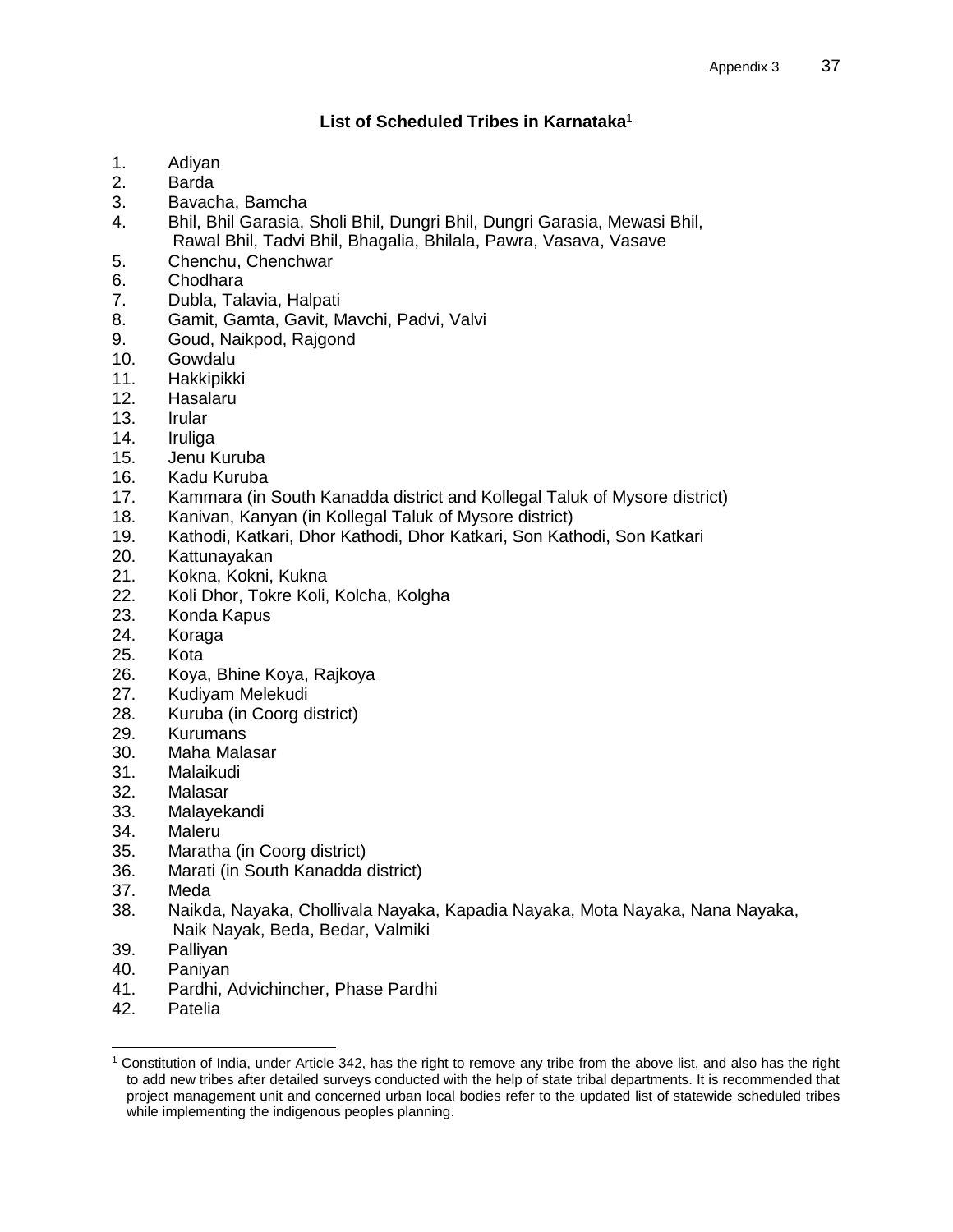- 43. Rathawa<br>44. Sholaga
- 44. Sholaga<br>45. Soligaru<br>46. Toda
- Soligaru
- 46. Toda<br>47. Varli
- 
- 47. Varli<br>48. Vitolia Vitolia, Kotwalia, Barodia
- 49. Yerava<br>50. Siddies
- Siddies

Note: There are no Fifth Schedule Areas as defined by the Indian Constitution, in Karnataka.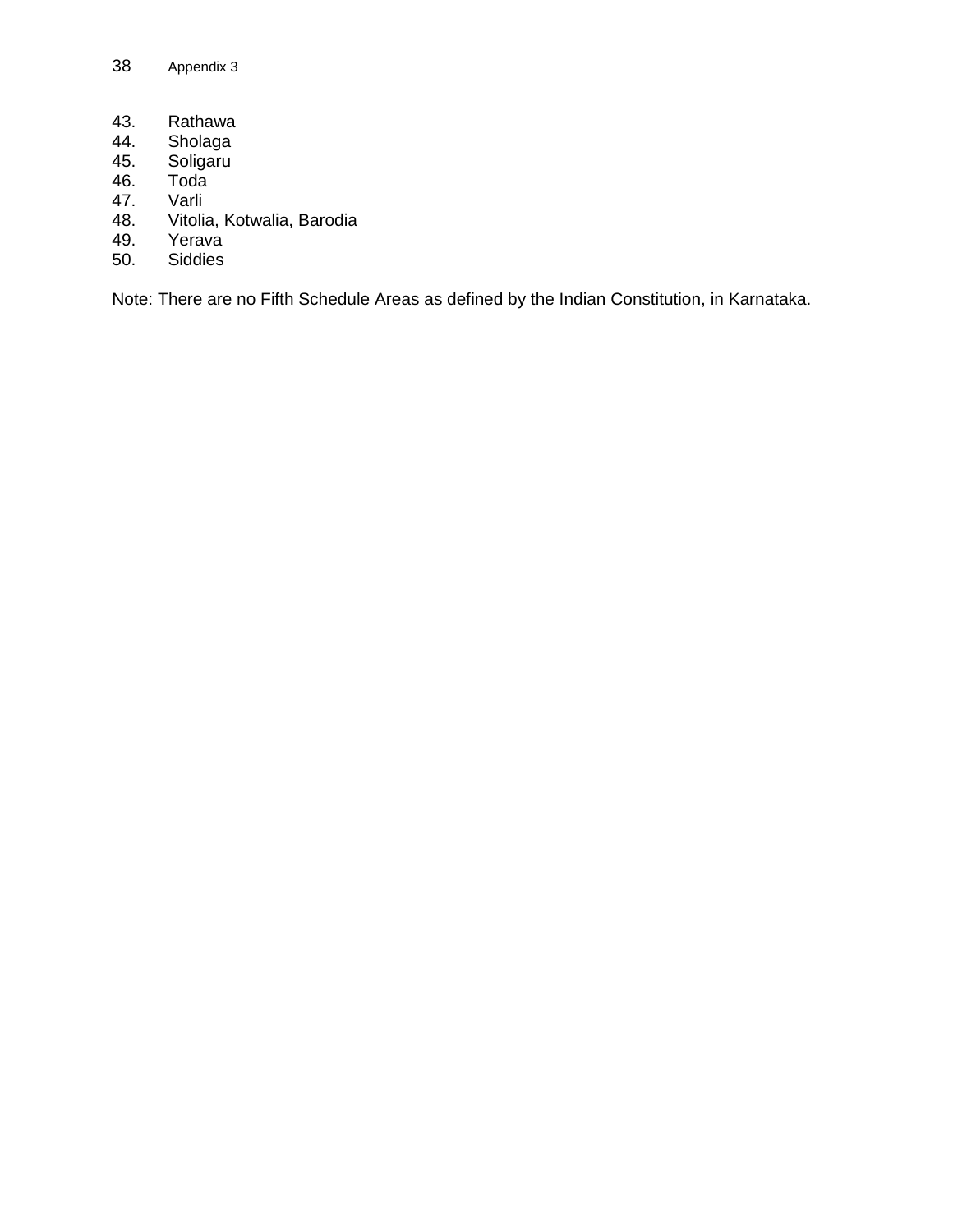#### **Special Provisions in the Right to Fair Compensation and Transparency in Land Acquisition, Rehabilitation and Resettlement Act Pertaining to Scheduled Tribes**

Special provisions for Scheduled Castes and Scheduled Tribes

41. (1) As far as possible, no acquisition of land shall be made in the Scheduled Areas.

(2) Where such acquisition does take place it shall be done only as a demonstrable last resort.

(3) In case of acquisition or alienation of any land in the Scheduled Areas, the prior consent of the concerned Gram Sabha or the Panchayats or the autonomous District Councils. at the appropriate level in Scheduled Areas under the Fifth Schedule to the Constitution, as the case may be, shall be obtained, in all cases of land acquisition in such areas, including acquisition in case of urgency, before issue of a notification under this Act, or any other Central Act or a State Act for the time being in force:

Provided that the consent of the Panchayats or the Autonomous Districts Councils shall be obtained in cases where the Gram Sabha does not exist or has not been constituted.

(4) In case of a project involving land acquisition on behalf of a Requiring Body which involves involuntary displacement of the Scheduled Castes or the Scheduled Tribes families, a Development Plan shall be prepared, in such form as may be prescribed, laying down the details of procedure for settling land rights due, but not settled and restoring titles of the Scheduled Tribes as well as the Scheduled Castes on the alienated land by undertaking a special drive together with land acquisition.

(5) The Development Plan shall also contain a programme for development of alternate fuel, fodder and non-timber forest produce resources on non-forest lands within a period of five years, sufficient to meet the requirements of tribal communities as well as the Scheduled Castes.

(6) In case of land being acquired from members of the Scheduled Castes or the Scheduled Tribes, at least one-third of the compensation amount due shall be paid to the affected families initially as first instalment and the rest shall be paid after taking over of the possession of the land.

(7) The affected families of the Scheduled Tribes shall be resettled preferably in the same Scheduled Area in a compact block so that they can retain their ethnic. linguistic and cultural identity.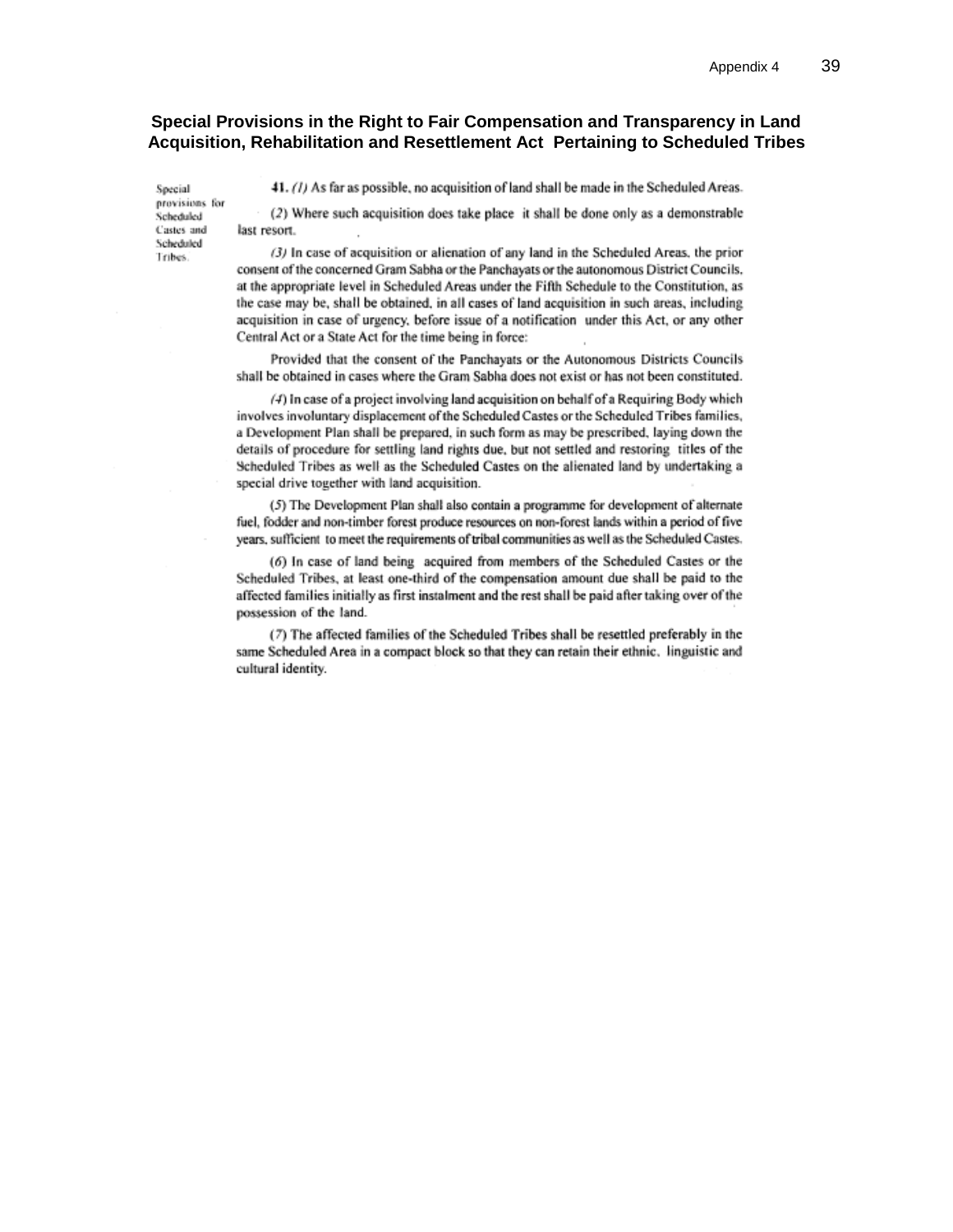#### THE GAZETTE OF INDIA EXTRAORDINARY Sec. 2]

(8) The resettlement areas predominantly inhabited by the Scheduled Castes and the Scheduled Tribes shall get land, to such extent as may be decided by the appropriate Government free of cost for community and social gatherings.

(9) Any alienation of tribal lands or lands belonging to members of the Scheduled Castes in disregard of the laws and regulations for the time being in force shall be treated as null and void, and in the case of acquisition of such lands, the rehabilitation and resettlement benefits shall be made available to the original tribal land owners or land owners belonging to the Scheduled Castes.

(10) The affected Scheduled Tribes, other traditional forest dwellers and the Scheduled Castes having fishing rights in a river or pond or dam in the affected area shall be given fishing rights in the reservoir area of the irrigation or hydel projects.

(11) Where the affected families belonging to the Scheduled Castes and the Scheduled Tribes are relocated outside of the district, then, they shall be paid an additional twenty-five per cent. rehabilitation and resettlement benefits to which they are entitled in monetary terms along with a one-time entitlement of fifty thousand rupees.

42. (1) All benefits, including the reservation benefits available to the Scheduled Tribes and the Scheduled Castes in the affected areas shall continue in the resettlement area.

Reservation and other benefits

(2) Whenever the affected families belonging to the Scheduled Tribes who are residing in the Scheduled Areas referred to in the Fifth Schedule or the tribal areas referred to in the Sixth Schedule to the Constitution are relocated outside those areas, than, all the statutory safeguards, entitlements and benefits being enjoyed by them under this Act shall be extended to the area to which they are resettled regardless of whether the resettlment area is a Scheduled Area referred to in the said Fifth Schedule, or a tribal area referred to in the said Sixth Schedule, or not.

(3) Where the community rights have been settled under the provisions of the Scheduled Tribes and Other Traditional Forest Dwellers (Recognition of Forest Rights) Act, 2006, the same shall be quantified in monetary amount and be paid to the individual concerned who has been displaced due to the acquisition of land in proportion with his share in such community rights.

21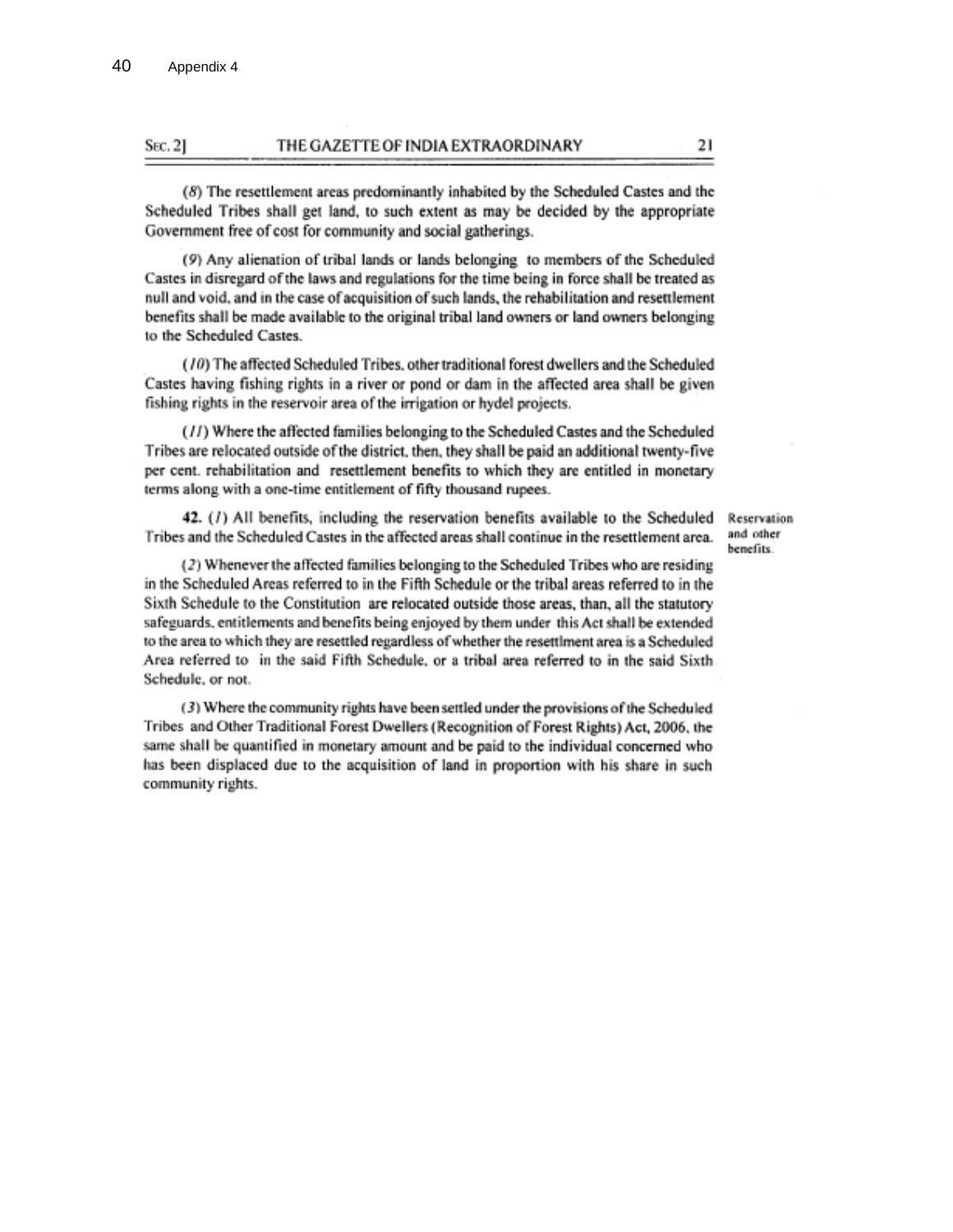| No.            | <b>Activities</b>                                                                         | <b>Urban Local Body</b>                                                                                                                                              | <b>Central Program</b><br><b>Management Unit</b><br>(KUIDFC)                                                                                                                                | Design<br><b>Consultants</b><br>(PMDCSC)                                                          | <b>CAPRRC/</b><br>Implementing<br>NGO/Local<br><b>NGOs</b> | <b>Department of Tribal</b><br>Welfare<br>(Government of<br>Karnataka)                                                                                                                 | <b>ADB</b> | <b>Others/Tribal</b><br><b>Peoples</b><br><b>Community</b>                                                                                  |
|----------------|-------------------------------------------------------------------------------------------|----------------------------------------------------------------------------------------------------------------------------------------------------------------------|---------------------------------------------------------------------------------------------------------------------------------------------------------------------------------------------|---------------------------------------------------------------------------------------------------|------------------------------------------------------------|----------------------------------------------------------------------------------------------------------------------------------------------------------------------------------------|------------|---------------------------------------------------------------------------------------------------------------------------------------------|
| $\mathbf 1$    | Finalization of<br>sites/alignment for<br>components: water<br>supply and<br>wastewater   | To identify and finalize<br>sites/alignment for<br>subproject                                                                                                        | Will appoint design<br>consultants<br>(Project<br>Management<br>Design and<br>Construction<br>Supervision<br>Consultant or<br>PMDCSC) for<br>design and<br>implementation of<br>subprojects | Will provide<br>technical help to<br>urban local body<br>(ULB) in finalizing<br>sites/ alignments |                                                            |                                                                                                                                                                                        |            |                                                                                                                                             |
| $\overline{2}$ | Preliminary<br>screening<br>Collection of<br>required<br>information,<br>analysis of data | Will appoint a full-time<br>resource person to<br>supervise, participate in<br>tribal peoples plan<br>(TPP) activities, and will<br>perform preliminary<br>screening |                                                                                                                                                                                             |                                                                                                   |                                                            | <b>District Tribal Welfare</b><br>Office (DTWO)/<br><b>District Social Welfare</b><br>Office (DSWO) will<br>provide necessary<br>help/guidance to<br>designated staff of<br><b>ULB</b> |            | Tribal people<br>community and<br>their leaders<br>will cooperate<br>and actively<br>participate in<br>preliminary<br>screening<br>exercise |
|                | Preparation of<br>screening report                                                        | Designated staff<br>(appointed resource<br>person) will prepare<br>screening report for<br>review by regional<br>project management<br>unit (RPMU)                   |                                                                                                                                                                                             |                                                                                                   |                                                            |                                                                                                                                                                                        |            |                                                                                                                                             |
|                | Social Impact<br>Assessment (SIA)<br>recommendation                                       |                                                                                                                                                                      | Based on screening<br>report and in<br>accordance with<br>Asian Development<br>Bank (ADB) policy,<br><b>RPMU will</b><br>recommend SIA                                                      |                                                                                                   |                                                            |                                                                                                                                                                                        |            |                                                                                                                                             |

#### **Appendix 1: Roles and Responsibilities of Agencies/Government Departments for Tribal Peoples Plan Preparation and Implementation**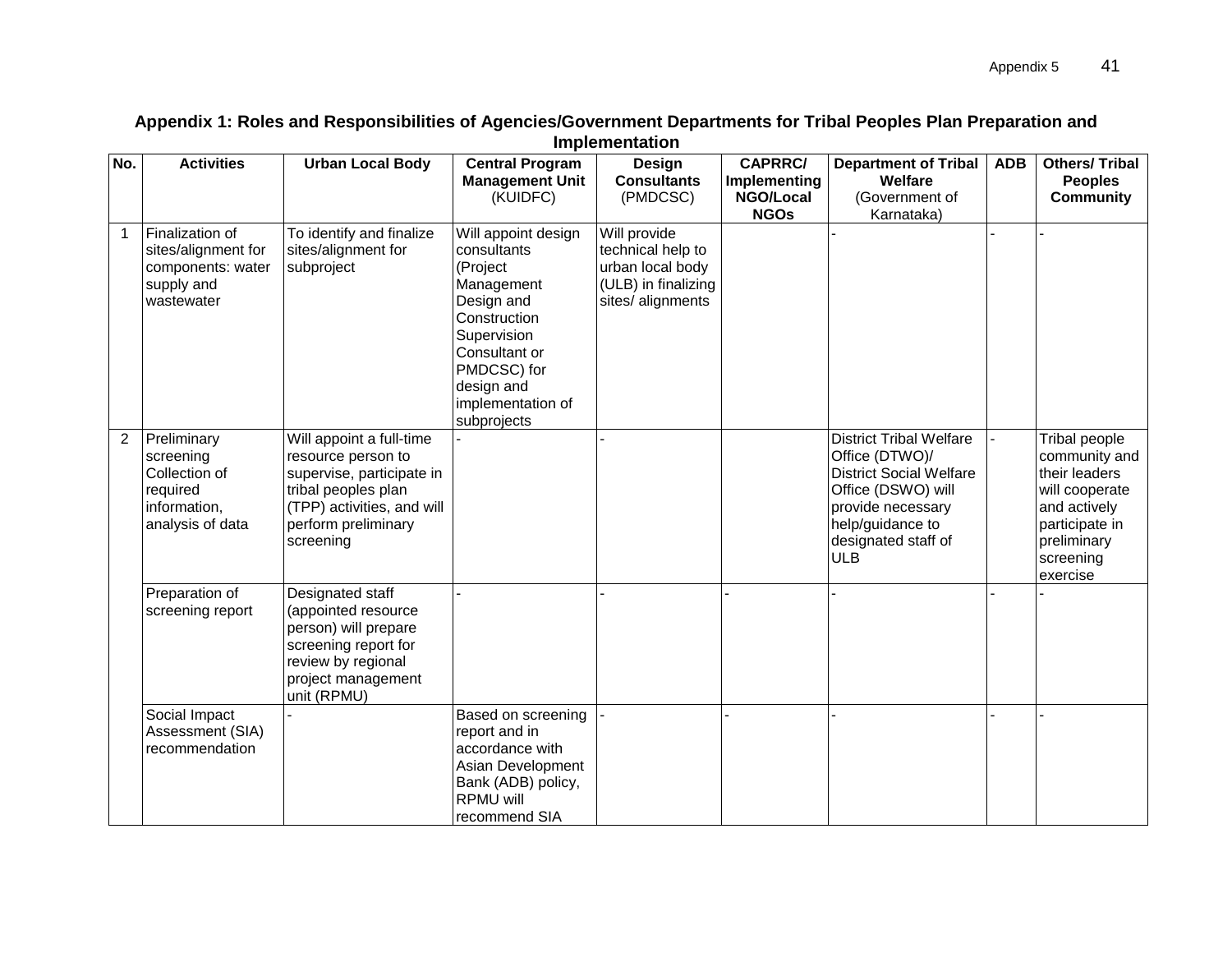| No. | <b>Activities</b>                                                                                          | <b>Urban Local</b><br><b>Body</b>                                                                          | <b>Central Program</b><br><b>Management</b><br><b>Unit</b><br>(KUIDFC)                                                         | Design<br><b>Consultants</b><br>(PMDCSC)                                                                                             | <b>CAPRRC/</b><br>Implementing<br><b>NGO/Local NGOs</b>      | Department of<br><b>Tribal Welfare</b><br>(Government of<br>Karnataka)                                                                                                                               | <b>ADB</b> | Others/<br><b>Tribal</b><br><b>Peoples</b><br><b>Community</b>                                                               |
|-----|------------------------------------------------------------------------------------------------------------|------------------------------------------------------------------------------------------------------------|--------------------------------------------------------------------------------------------------------------------------------|--------------------------------------------------------------------------------------------------------------------------------------|--------------------------------------------------------------|------------------------------------------------------------------------------------------------------------------------------------------------------------------------------------------------------|------------|------------------------------------------------------------------------------------------------------------------------------|
|     | 3 SIA preparation<br>i) Collection and<br>analysis of<br>required<br>socioeconomic<br>data                 | Designated staff<br>of ULB will<br><b>monitor SIA</b><br>study/ analysis                                   |                                                                                                                                | Deputy<br>Commissioner<br>engaged by<br><b>RPMU will</b><br>conduct SIA                                                              |                                                              | DTWO/DSWO will<br>extend necessary<br>guidance and help                                                                                                                                              |            | <b>Tribal Peoples</b><br>will cooperate<br>and provide<br>adequate and<br>correct<br>information to<br>the study<br>team/ULB |
|     | ii) Preparation of<br><b>SIA</b>                                                                           |                                                                                                            |                                                                                                                                | Deputy<br>Commissioner<br>to prepare<br>report and<br>submit to RPMU                                                                 |                                                              |                                                                                                                                                                                                      |            |                                                                                                                              |
|     | liii)<br>Recommendation<br>for TPP<br>preparation                                                          |                                                                                                            | <b>Based on SIA</b><br>report and in<br>agreement with<br>ADB policy, RPMU<br>will recommend<br>preparation of TPP             |                                                                                                                                      |                                                              |                                                                                                                                                                                                      |            |                                                                                                                              |
|     | 4 Preparation of TPP Designated staff<br>Devising mitigation<br>measures and<br>action plan<br>development | will monitor TPP<br>preparation and<br>provide<br>necessary help<br>and inputs                             |                                                                                                                                | Deputy<br>Commissioner<br>will prepare TPP<br>in consultation<br>with affected<br>tribal people<br>$(TPs)$ /<br>community<br>leaders |                                                              | DTWO/DSWO will<br>actively participate in<br>TPP preparation and<br>will help Deputy<br>Commissioner by<br>interpreting,<br>explaining, and<br>elaborating on ideas<br>suggested by<br>TPs/community |            | <b>Affected Tribal</b><br>Peoples/Tribal<br>People<br>community<br>leaders, CBOs<br>participate in                           |
|     | Disclosure of TPP                                                                                          | Designated staff<br>will participate in<br>disclosure<br>meetings to<br>finalize TPP at<br>community level | RPMU staff (SDO/<br>special officer) will<br>participate in<br>information<br>disclosure<br>meetings to finalize<br><b>TPP</b> | Deputy<br>Commissioner<br>will conduct<br><b>TPP</b> information<br>and disclosure<br>meetings and<br>clarify any<br>points/measures | Local NGO will be invited<br>to attend disclosure<br>meeting | DTWO/DSWO will<br>participate in<br>disclosure meeting to<br>finalize TPP at<br>community level                                                                                                      |            | Affected<br>TPs/TP                                                                                                           |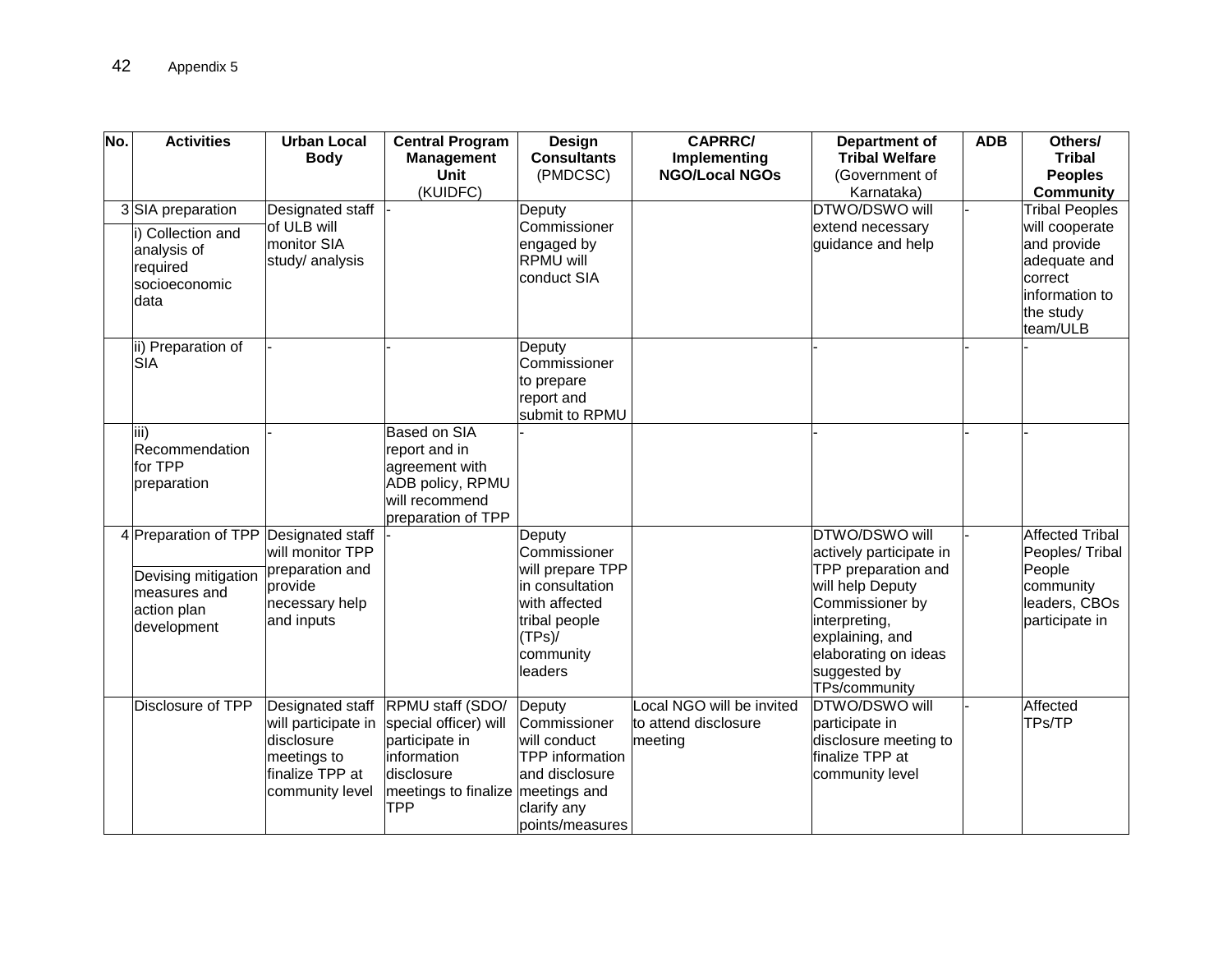| $\overline{N}$ | <b>Activities</b>               | <b>Urban Local</b> | <b>Central</b>               | Design                         | <b>CAPRRC/</b>                        | <b>Department</b>           | <b>ADB</b>             | Others/<br><b>Tribal</b> |
|----------------|---------------------------------|--------------------|------------------------------|--------------------------------|---------------------------------------|-----------------------------|------------------------|--------------------------|
|                |                                 | <b>Body</b>        | Program<br><b>Management</b> | <b>Consultants</b><br>(PMDCSC) | Implementing<br><b>NGO/Local NGOs</b> | of Tribal<br><b>Welfare</b> |                        | <b>Peoples</b>           |
|                |                                 |                    | <b>Unit</b>                  |                                |                                       | (Government of              |                        | <b>Community</b>         |
|                |                                 |                    | (KUIDFC)                     |                                |                                       | Karnataka)                  |                        |                          |
|                | Preparation of                  | Designated staff   |                              | Deputy                         |                                       |                             |                        |                          |
|                | budget and                      | will provide       |                              | Commissioner                   |                                       |                             |                        |                          |
|                | financing plan                  | required help to   |                              | will prepare TPP               |                                       |                             |                        |                          |
|                |                                 | prepare financing  |                              | budget and                     |                                       |                             |                        |                          |
|                |                                 | plan and budget    |                              | financing plan                 |                                       |                             |                        |                          |
|                |                                 | allocation         |                              |                                |                                       |                             |                        |                          |
|                | TPP approval<br>from Department |                    |                              |                                |                                       | Director,<br>Department of  |                        |                          |
|                | of Tribal Welfare               |                    |                              |                                |                                       | Tribal Welfare              |                        |                          |
|                | (DOTW)                          |                    |                              |                                |                                       | will approve                |                        |                          |
|                |                                 |                    |                              |                                |                                       | TPP and                     |                        |                          |
|                |                                 |                    |                              |                                |                                       | forward it to               |                        |                          |
|                |                                 |                    |                              |                                |                                       | RPMU                        |                        |                          |
|                | <b>TPP</b> approval             |                    | <b>RPMU will</b>             | As per ADB's                   |                                       |                             | <b>ADB</b> will review |                          |
|                | from ADB                        |                    | scrutinize the               | comments/                      |                                       |                             | the draft TPP          |                          |
|                |                                 |                    | TPP for ADB                  | observations,                  |                                       |                             | and approve            |                          |
|                |                                 |                    | compliance and               | Deputy                         |                                       |                             | final TPP              |                          |
|                |                                 |                    | submit it to                 | Commissioner                   |                                       |                             |                        |                          |
|                |                                 |                    | ADB as draft                 | will revise and                |                                       |                             |                        |                          |
|                |                                 |                    | <b>TPP</b>                   | finalize the final             |                                       |                             |                        |                          |
|                |                                 |                    |                              | TPP and budget                 |                                       |                             |                        |                          |
| 5              | <b>TPP</b>                      | ULB will appoint   | SDO/special                  |                                | CAPRRC/Implementing                   |                             |                        | An                       |
|                | implementation                  | local NGO for      | officer at RPMU              |                                | NGO will carry out TPP                |                             |                        | independent              |
|                |                                 | <b>TPP</b>         | level will                   |                                | implementation activities             |                             |                        | agency will be           |
|                |                                 | implementation     | monitor TPP                  |                                | under supervision of RO               |                             |                        | engaged for              |
|                |                                 |                    | implementation               |                                | at district level.                    |                             |                        | monitoring and           |
|                |                                 |                    | periodically,                |                                |                                       |                             |                        | supervising              |
|                |                                 |                    | along with an                |                                |                                       |                             |                        | <b>TPP</b> activities    |
|                |                                 |                    | Independent                  |                                |                                       |                             |                        | and prepare              |
|                |                                 |                    | agency                       |                                |                                       |                             |                        | biannual                 |
|                |                                 |                    | appointed by<br>RPMU for     |                                |                                       |                             |                        |                          |
|                |                                 |                    | external                     |                                |                                       |                             |                        |                          |
|                |                                 |                    | monitoring                   |                                |                                       |                             |                        |                          |
|                |                                 |                    |                              |                                |                                       |                             |                        |                          |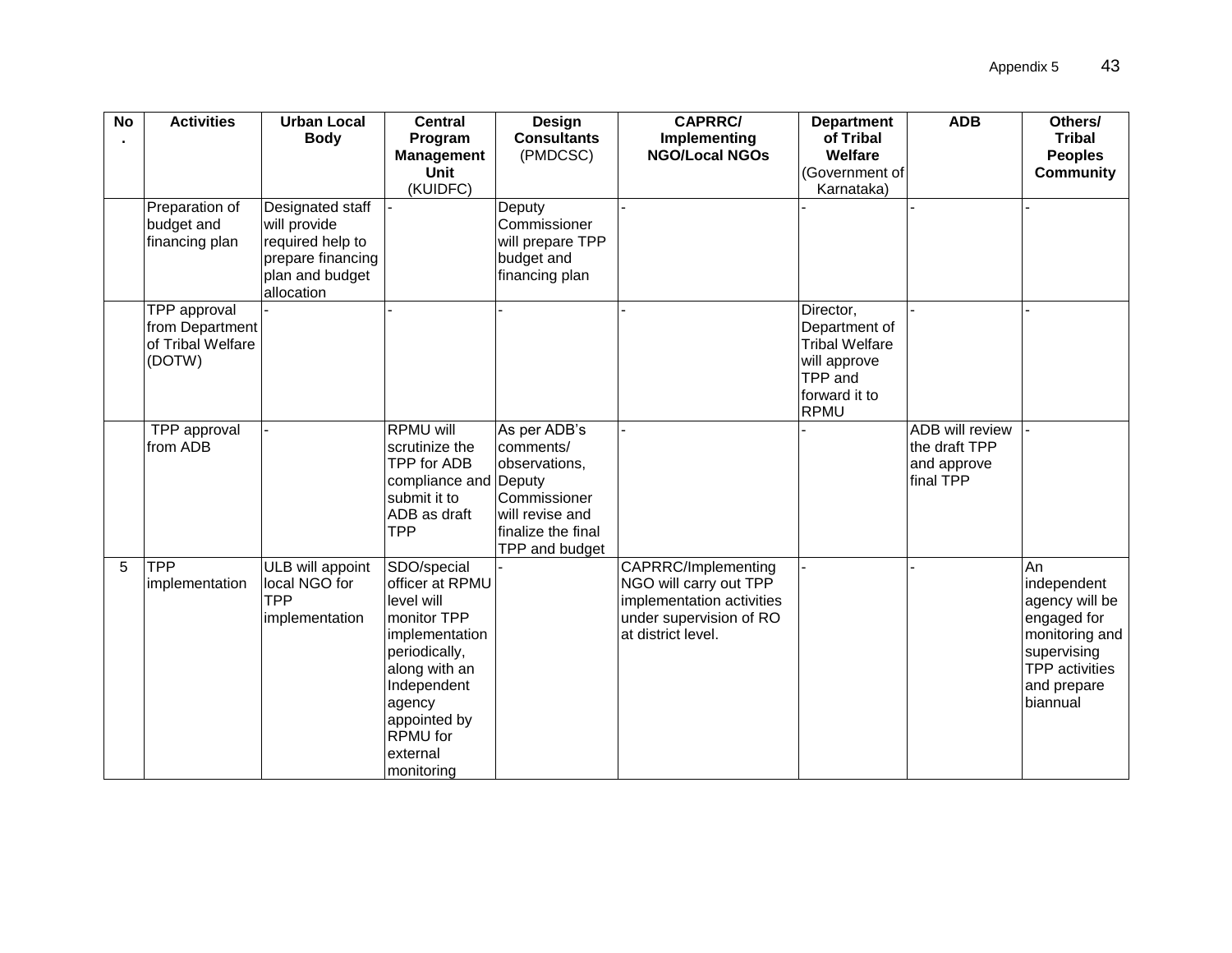#### **Draft Pamphlet on Project Information Disclosure for Indigenous Peoples Planning Framework**

#### **Program Background**

Karnataka Integrated Urban Water Management Investment Program (KIUWMIP) is an Asian Development Bank (ADB)-financed program on the improvement of sustainable urban service of water supply and sanitation (UWSS) for selected towns/ULBs of Karnataka. The towns suffer from irregular and insufficient urban service in the state. The towns were selected based on the IWRM principle and manageability of program implementation through the PPP model. Selection of the towns was made in consultation with the project proponent, Karnataka Urban Infrastructure Development and Finance Corporation Limited (KUIDFC), and subject towns through a series of stakeholder consultations.

#### **Project Description and Component**

The urban local bodies (ULBs) of Project 1/Project 2 towns under KIUWMIP are the statutory entities responsible for providing water and wastewater service to the people. However, the ULBs suffer from a resource crisis, without capacity or capability to operate and maintain these civic infrastructure systems. At present there is no wastewater treatment facility, the water supply system needs renovation, and the water treatment facility needs augmentation.

#### **Indigenous Peoples' Impact**

An initial social and involuntary resettlement impact study was undertaken to assess any impact of the proposed projects on indigenous people. The social and poverty assessment study undertaken by the social development consultant did not project any impact on tribal people, and no tribal people was found to be affected due to project implementation. If at all, there will be a positive impact of better health and hygiene due to project intervention, which proposes improved water supply and sanitation for the slum/poor households.

During a census and social survey conducted to identify potential involuntary resettlement impacts, no tribal people was found to be affected either permanently or temporarily enough to cause physical or economic displacement due to loss of land, property, or livelihood. No cultural heritage sites perceived to be of indigenous origin or protected, used, or occupied by the tribal people was also noticed. Thus, the proposed projects will not have any adverse impact on tribal people or their property, cultural systems, ties, or use of natural resources.

# **Policy and Principle of IPPF implementation**

While preparing the indigenous peoples plan (IPP) and implementing planned activities, the Constitution of India's Acts, the Karnataka Land Reforms (KLR) Act, 1964, the Karnataka Scheduled Caste and Scheduled Tribe (Prohibition of Transfer of Certain Lands–PTCL) Act, 1978, the Prevention of Atrocities Act, 1989, and ADB's Safeguard Policy Statement (2009) will be followed. Land Acquisition Act 2013 prepared by the Ministry of Rural Development, Government of India provide guidance in preparing the IPP, if necessary. RFCTLAR 2013 provides guidelines for mitigating impacts due to involuntary resettlement of the scheduled tribes who would face displacement due to land acquisition for public purpose.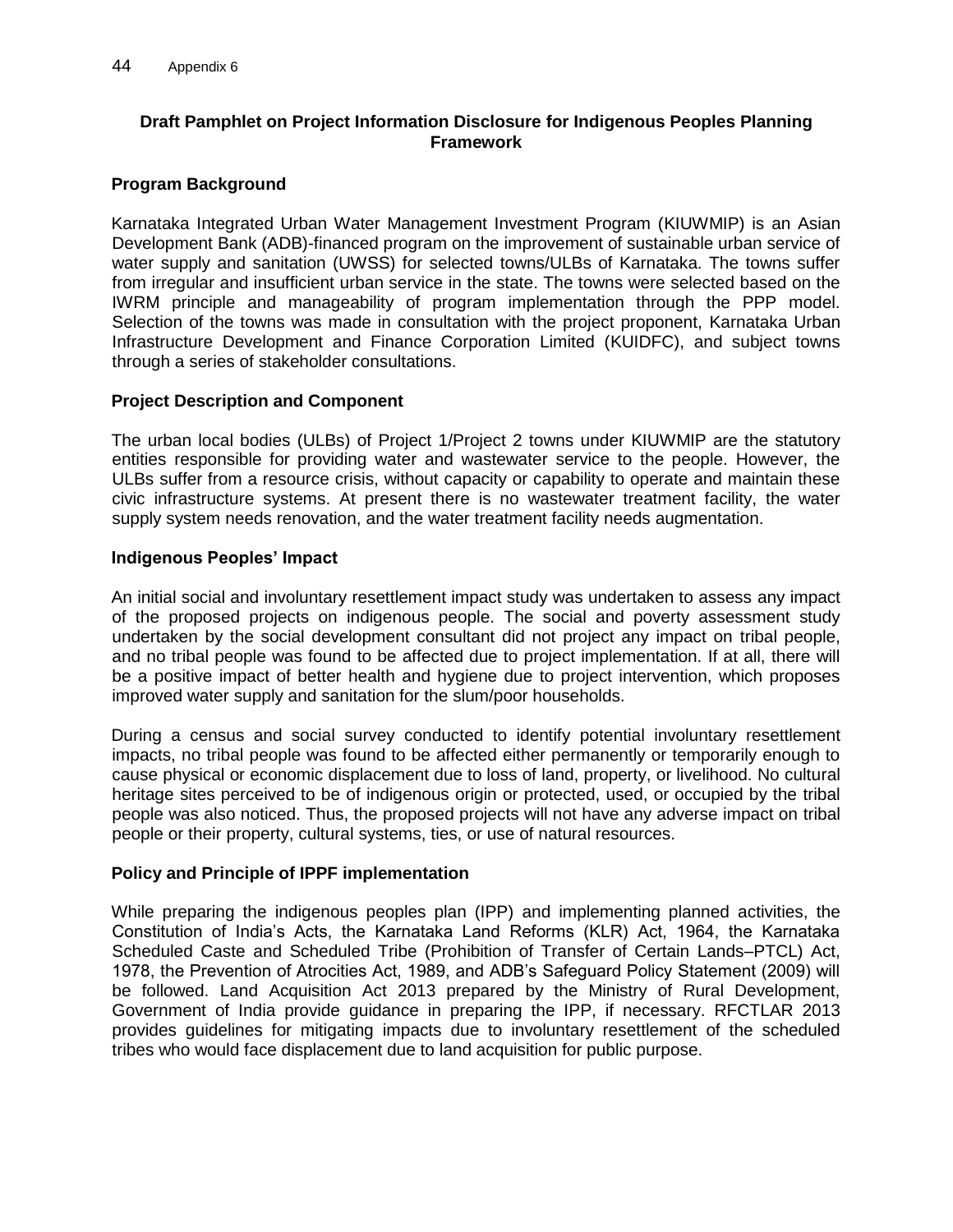#### **Entitlement**

All Indigenous Peoples who stand to lose land, assets, structures, and livelihood will be compensated, whether they have individual ownership title or not. Compensation for land will be based on the option of land for equal productive land, to be identified by the PIU and within close proximity, if possible. If such land is not available, cash compensation at replacement value or open market value of land will be paid. Landowners or land users who occupy or use land as customary right will also be treated as titleholders. Crop compensation will be paid for the standing crops at the highest market rate for 2 years, in addition to subsistence allowance for a period of 3 months at a minimum daily wage rate as decided by the Government of Karnataka. Loss of perennial trees will be paid in accordance with their product value at market rate for the remaining productive years. Aside from this, cash assistance for the purchase of equipment/tools as income restoration measures will be given, or skill development training opportunities provided as per the choice of affected tribal peoples. The hawkers/vendors suffering temporary loss of income during the construction period will be paid subsistence allowances at the rate of highest daily income for the number of lost days/weeks, and a lump sum shifting assistance.

#### **Institutional Arrangement**

The ULBs will be the project implementation unit (PIU) responsible for implementation of the resettlement plan and IPP. KUIDFC has an RPMU at regional level, which will have a special officer on tribal affairs in case of moderate tribal people/indigenous people impacts and any sensitive issues, apart from the social development officer at CPMU and resettlement officer at RPMU, to guide ULBs and monitor IPP activities. PIUs at ULB level will designate a safeguards officer for resettlement plan/IPP implementation who will also help in preparing the IPP, implement IPP activities, and monitor the TPP internally. The CAPRRC/implementing NGO will assist the RO and implement all IPP activities, as well as carry out consultation with the affected tribal people/indigenous people. The NGO will also designate one staff for regular monitoring of IPP activities. For computation and disbursement of LA compensation and resettlement assistance, a district level resettlement committee (DLRC) will be set up.

#### **Grievance Redress Mechanism**

To resolve all project-related grievances and complaints, a common social and environmental grievance redress mechanism will be in place. The GRC for the project will be headed by: Special Land Acquisition Officer/ Assistant Commissioner of the concerned sub-Division as Chairman of the sub Division with members as follows: (i) ULB Commissioners/ Chief Officer of the concerned ULB towns; (ii) Deputy Project Director as member Secretary and Convener; (iii) PMDCSC Engineer; (iv) affected indigenous people community leader(s) / NGO(s)/CBO(s) working with indigenous people groups in the area; and (v) Social Development Officer RPMU KIUWMIP Mangaluru as member and will shoulder responsibility of keeping records of grievances/ complaints in details. In case of significant IP impacts and any major indigenous people related grievances, the GRC will include the district level officer representing the Department of Tribal Welfare, as special member. The Resettlement Officer of RPMU will be responsible for coordinating with all GRC members and the displaced persons for grievance redressal. The grievances of critical nature and those cannot be resolved at Divisional level should be referred to DLIC set up at District level they will determine the merit of each grievance and attempt to resolve the same within a month from the date of lodging of complaints. The decision of DLIC is final and cannot be contested in any other forum except in the Courts of Law.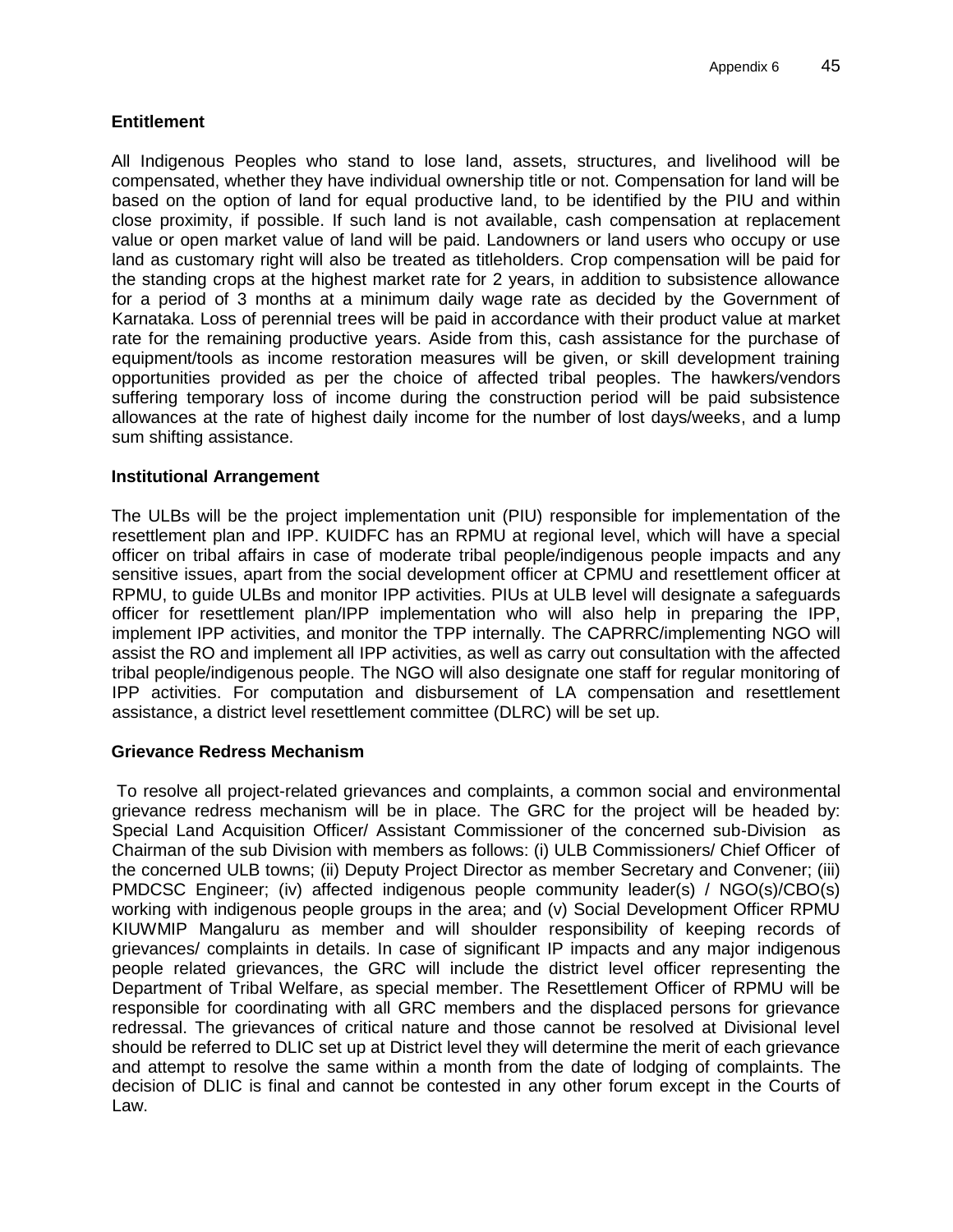#### **Indigenous People Impacts Screening Checklist**

#### **A. Introduction**

1. Each project/subproject/component needs to be screened for any indigenous people impacts which will occur or have already occurred. This screening determines the necessary action to be taken by the project team.

- B. Information on project/subproject/component:
	- *a. District/administrative name:\_\_\_\_\_\_\_\_\_\_\_\_\_\_\_\_\_\_\_\_\_\_\_\_\_\_\_\_*
	- *b. Location (km):\_\_\_\_\_\_\_\_\_\_\_\_\_\_\_\_\_\_\_\_\_\_\_\_\_\_\_\_\_\_\_\_\_\_\_\_\_\_\_*
- *c. Civil work dates (proposed): \_\_\_\_\_\_\_\_\_\_\_\_\_\_\_\_\_\_\_\_\_\_\_\_\_\_\_\_\_*
	- *d. Technical description:*\_\_\_\_\_\_\_\_\_\_\_\_\_\_\_\_\_\_\_\_\_\_\_\_\_\_\_\_\_\_\_\_

#### **B. Screening Questions for Indigenous People Impact**

| <b>Key Concerns</b>                                                                                    |            |           |                  |                |
|--------------------------------------------------------------------------------------------------------|------------|-----------|------------------|----------------|
| (Please Provide Elaborations                                                                           | <b>Yes</b> | <b>No</b> | <b>Not Known</b> | <b>Remarks</b> |
| In The "Remarks" Column)                                                                               |            |           |                  |                |
| <b>Indigenous Peoples Identification</b>                                                               |            |           |                  |                |
| 1. Are there sociocultural groups present in or using                                                  |            |           |                  |                |
| the project area who may be considered "tribes"                                                        |            |           |                  |                |
| (hill tribes, scheduled tribes, tribal peoples),                                                       |            |           |                  |                |
| "minorities" (ethnic or national minorities), or                                                       |            |           |                  |                |
| "indigenous communities"?                                                                              |            |           |                  |                |
| 2. Are there national or local laws or policies as                                                     |            |           |                  |                |
| well as anthropological researches/studies that                                                        |            |           |                  |                |
| consider these groups present in or using the                                                          |            |           |                  |                |
| project area as belonging to "ethnic minorities,"                                                      |            |           |                  |                |
| scheduled tribes, tribal peoples, national minorities,                                                 |            |           |                  |                |
| or cultural communities?                                                                               |            |           |                  |                |
| 3. Do such groups self-identify as being part of a                                                     |            |           |                  |                |
| distinct social and cultural group?                                                                    |            |           |                  |                |
| 4. Do such groups maintain collective attachments                                                      |            |           |                  |                |
| to distinct habitats or ancestral territories and/or to<br>the natural resources in these habitats and |            |           |                  |                |
| territories?                                                                                           |            |           |                  |                |
| 5. Do such groups maintain cultural, economic,                                                         |            |           |                  |                |
| social, and political institutions distinct from the                                                   |            |           |                  |                |
| dominant society and culture?                                                                          |            |           |                  |                |
| 6. Do such groups speak a distinct language or                                                         |            |           |                  |                |
| dialect?                                                                                               |            |           |                  |                |
| 7. Have such groups been historically, socially, and                                                   |            |           |                  |                |
| economically<br>marginalized,<br>disempowered,                                                         |            |           |                  |                |
| excluded, and/or discriminated against?                                                                |            |           |                  |                |
| Are such groups represented as "indigenous<br>8.                                                       |            |           |                  |                |
| peoples," "ethnic minorities," "scheduled tribes," or                                                  |            |           |                  |                |
| "tribal populations" in any formal decision-making                                                     |            |           |                  |                |
| bodies at the national or local levels?                                                                |            |           |                  |                |
| <b>B. Identification of Potential Impacts</b>                                                          |            |           |                  |                |
| 9. Will the project directly or indirectly benefit or                                                  |            |           |                  |                |
| target indigenous peoples?                                                                             |            |           |                  |                |